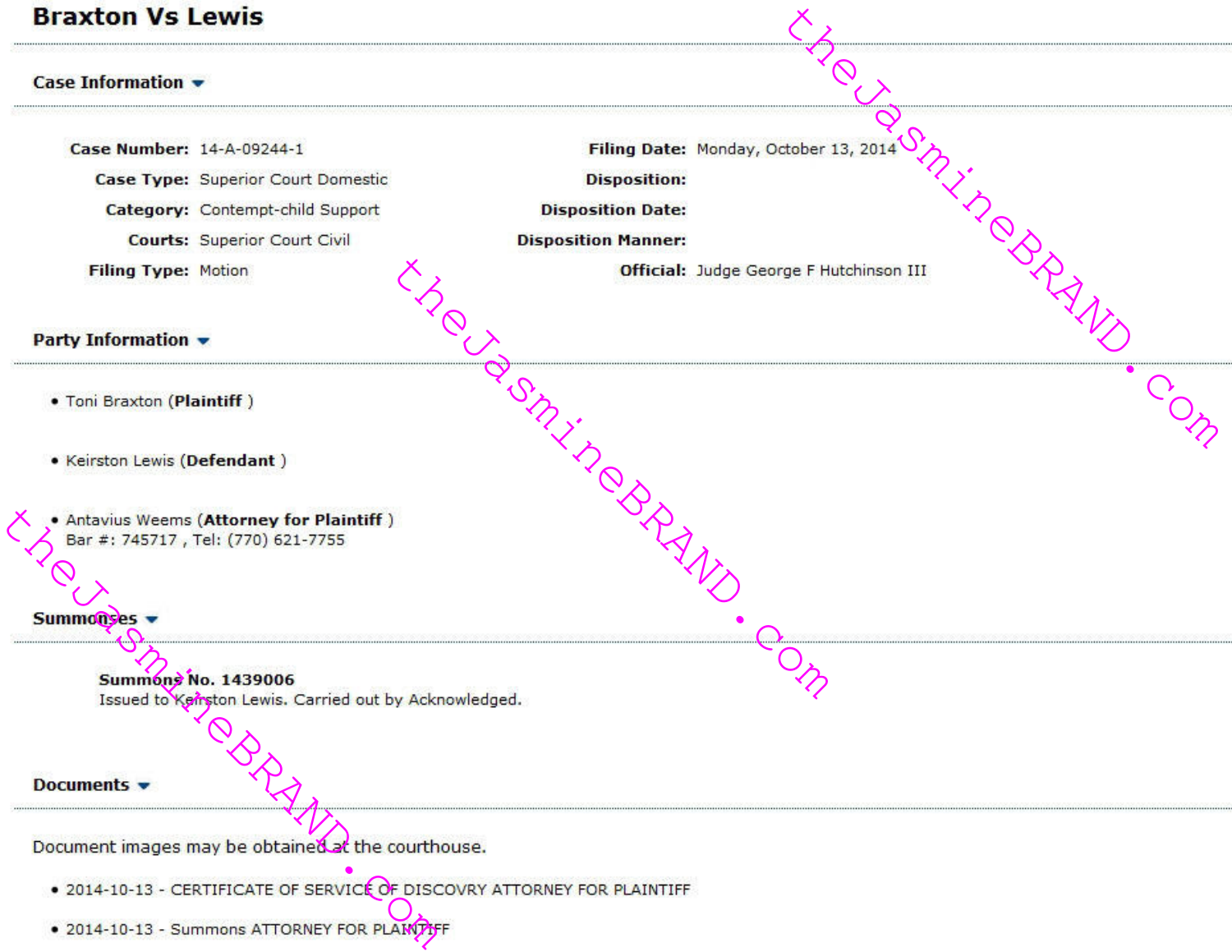Case 2:10-bk-51909-BR Doc 25 Filed 11/04/10 Entered 11/04/10 22:01:27 Desc

Main Document

In re Toni Braxton:  $\bigcirc$  Case No. 2:10-51909 BR Debtor. Chapter 7 Chapter 7 Chapter 7 Chapter 7 Chapter 7 Chapter 7 Chapter 7 Chapter 7 Chapter 7 Chapter 7 Chapter 7 Chapter 7 Chapter 7 Chapter 7 Chapter 7 Chapter 7 Chapter 7 Chapter 7 Chapter 7 Chapter 7 Chapter 7 Chap

# **United States Bankruptcy Court Central District of California**

# **GENERAL NOTES TO SCHEDULES OF ASSETS AND LIABILITIES AND STATEMENT OF FINANCIAL AFFAIRS**

Toni Braxton (the "Debtor"), submits her Schedules of Assets and Liabilities (the "Schedules") and Statement of Financial Affairs (the "Statement") pursuant to 11 U.S.C. § 521 and Federal Rule of Bankruptcy Procedure 1007.

Exercise<br>
Expedience based on<br>
the formation<br>
ent that would<br>
to file complete<br>
sxist. Accordingly,<br>
ary or appropriate<br>
chedules and<br>
the Debtor<br>
ues may differ<br>
value of her assets.<br>
on and postpetition<br>
allocation of<br>
r The Schedules and Statement have been prepared by Gelfand, Rennert & Feldman, L.L.P., the Debtor's business manager ("Manager"), based on the books and records of the Debtor provided to the Manager and are unaudited. While the Manager of the Debtor has endeavored to ensure that the Schedules and Statement are accurate and complete based on information that was available at the time of preparation, the subsequent receipt of information may result in material changes in data contained in the Schedules and Statement that would warrant amendment of same. Additionally, while the Debtor has endeavored to file complete and accurate Schedules and Statement, inadvertent errors or omissions may exist. Accordingly, the Debtor reserves the right to amend her Schedules and Statement as necessary or appropriate and expects she will do so as information becomes available. that the Schedules and Statement are accurate and constitution of the subsequent rechanges in data contained in the Schedules and Statement f same. Additionally, while the Debtor has endeavors and Statement, inadvertent er se N.<br>Quinzipe BRAND.com

Unless otherwise stated, the asset and Dability data contained in the Schedules and Statement are reflected at net book value as of September 30, 2010, the date the Debtor commenced her chapter 11 case (the "Petition Date"). Actual fair market values may differ materially from book values. The Debtor is still investigating the fair market value of her assets.

The Debtor has endeavored to allocate liabilities between the prepetition and postpetition periods. Additional information may become available that would cause the allocation of liabilities between prepetition and postpetition periods to change. If this occurs, the Debtor will make appropriate amendments to the Schedules and Statement.

the Hall of the Debtor. The Debtor SE-74510.1 Nook value as of Superimber 30, 2010, the date the De e (the "Petition Date"). Actual fair market values may be due of the Debtor is still investigating the fair market values may be due it investigating the fair market va Any failure to designate a claim listed on the Debtor's Schedules as "disputed," "contingent" or "unliquidated" does not constitute an admission by the Debtor that such amount is not "disputed," "contingent" or "unliquidated." The Debtor reserves the right to subsequently designate any claim as "disputed," "contingent" or "unliquidated." The Debtor further reserves the rights to dispute, object to, assert counterclaims, rights of setoff, rights of recoupment, or defenses to, subordinate, avoid, and/or obtain reclassification of any claim or any interest in property securing such claim.

The dollar amounts of claims listed may be exclusive of contingent and unliquidated amounts.

The claims of creditors for, among other things, merchandise, goods, services, or taxes may be listed at the lower of the amounts invoiced by such creditor or the amounts entered on the Debtor's books and records and may not reflect credits or allowances due from such creditors to the Debtor. The Debtor reserves all of her rights with respect to any such credits and allowances.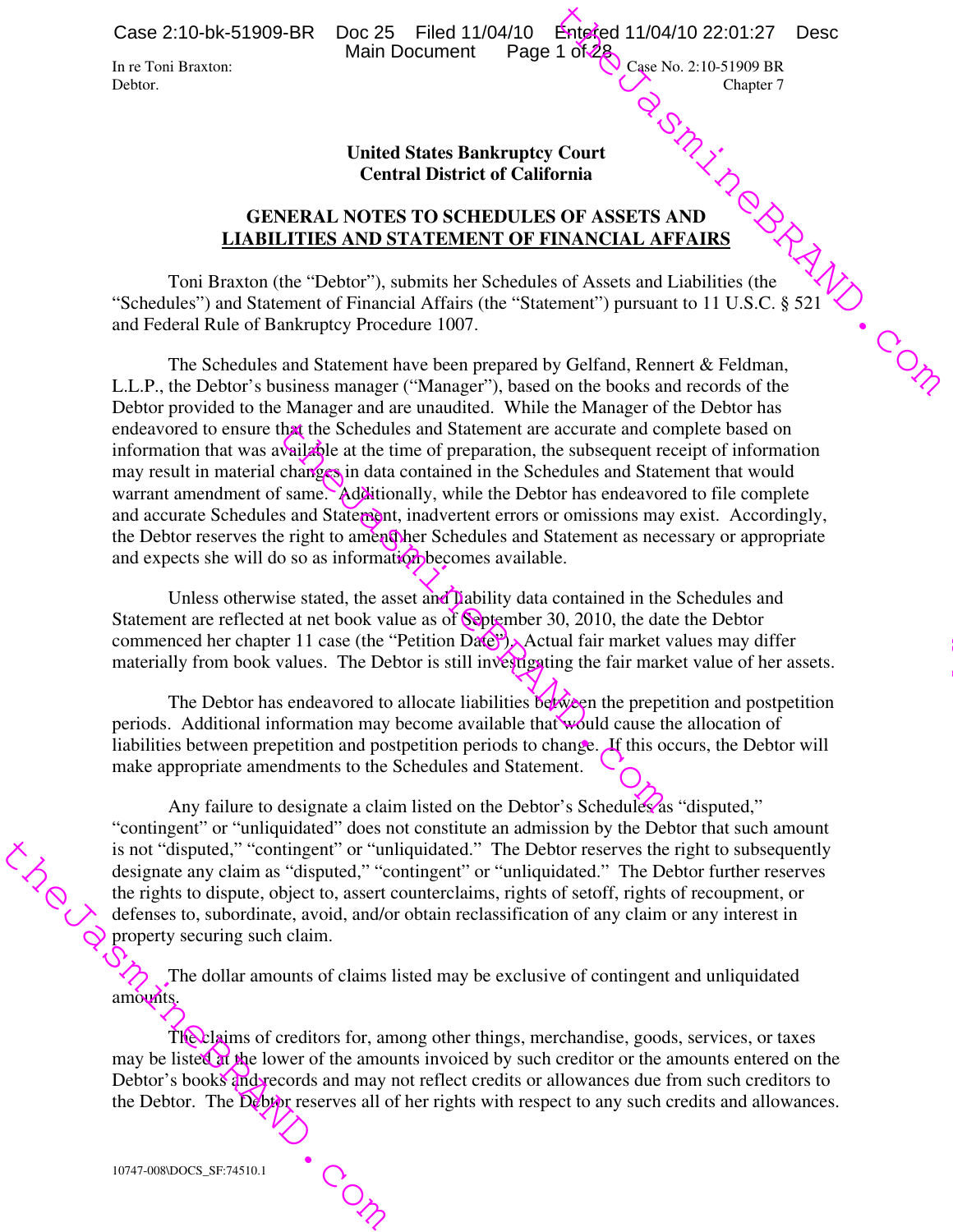Case 2:10-bk-51909-BR Doc 25 Filed 11/04/10 Entered 11/04/10 22:01:27 Desc Main Document

In re Toni Braxton:  $\bigcirc$  Case No. 2:10-51909 BR Debtor. Chapter 7 Chapter 7 Chapter 7 Chapter 7 Chapter 7 Chapter 7 Chapter 7 Chapter 7 Chapter 7 Chapter 7 Chapter 7 Chapter 7 Chapter 7 Chapter 7 Chapter 7 Chapter 7 Chapter 7 Chapter 7 Chapter 7 Chapter 7 Chapter 7 Chap

The claims that are listed on Schedules D, E and F may not reflect the application of any payments made in respect of such claims following the Petition Date, although the Debtor has endeavored to reflect any such payments.

Chapter 7<br>
dication of any<br>
Pebtor has<br>
re as of the<br>
entities of<br>
principal<br>
expressly The Debtor believes (but is not sure) that the claims against the Debtor were as  $\sigma$  the Petition Date held by the entities identified in her Schedules (or affiliates of such entities or beneficial holders for which such entities are nominees or asset managers), in the principal amounts set forth herein, without inclusion of accrued and unpaid interest (unless expressly noted that interest is included).

Each Schedule and the Statement is subject to further amendment by the Debtor. The descriptions provided are intended only to be a summary.

# **GENERAL NOTES REGARDING SCHEDULE A**

GENERAL NOTES REGARDING SCHEDUITE<br>
ides in Duluth, GA ("Residence"). The Residence is<br>
dated May 10, 2004. The Trust purchased the Resid<br>
is subject to a first deed of trust and equity line of W<br>
flected as Current A, 2009 The Debtor resides in Duluth, GA ("Residence"). The Residence is owned by the Jackson Fedder Trust dated  $\mathbf{Mdy}$  10, 2004. The Trust purchased the Residence on September 23, 2004. The Residence is subject to a first deed of trust and equity line of Wells Fargo Bank.

The amount reflected as Current Value for housing represents an estimated value derived from an appraisal dated December 4,  $2009$ .

# **GENERAL NOTES REGARDING SCHEDULE B**

Unless otherwise noted, all of the amounts listed on Schedule B represent the value of the Debtor's assets as reflected in the Debtor's books and records. The actual value of the assets listed may differ significantly from the amounts reflected in the Debtor's books and records.

# **GENERAL NOTES REGARDING SCHEDULE C**

None.

# **GENERAL NOTES REGARDING SCHEDULE D**

The Debtor reserves the right<br>be granted and/or perfected by a secu<br>the right to dispute or challenge the v<br>purported to be granted or perfected i<br>QD. Although the Debtor has schedule<br>Caluation of the Debtor's assets in wh The Debtor reserves the right to dispute or challenge the validity of any lien purported to be granted and/or perfected by a secured creditor listed on this Schedule D. The Debtor reserves the right to dispute or challenge the validity, perfection, or immunity from avoidance of any lien purported to be granted or perfected in any specific asset to a secured creditor listed on Schedule D. Although the Debtor has scheduled claims of creditors as secured claims, no current valuation of the Debtor's assets in which such creditors may have a lien has been undertaken. Moreover, although the Debtor has scheduled secured claims on her Schedule D, the Debtor reserves all rights to dispute or challenge any secured nature of any creditors' claim or the characterization of the structure of any such transaction, or any document or instruction related to such creditor's claim.

The Debtor's failure to designate a claim on this Schedule D as "contingent," "unliquidated" or "disputed" does not constitute an admission by the Debtor that such claim is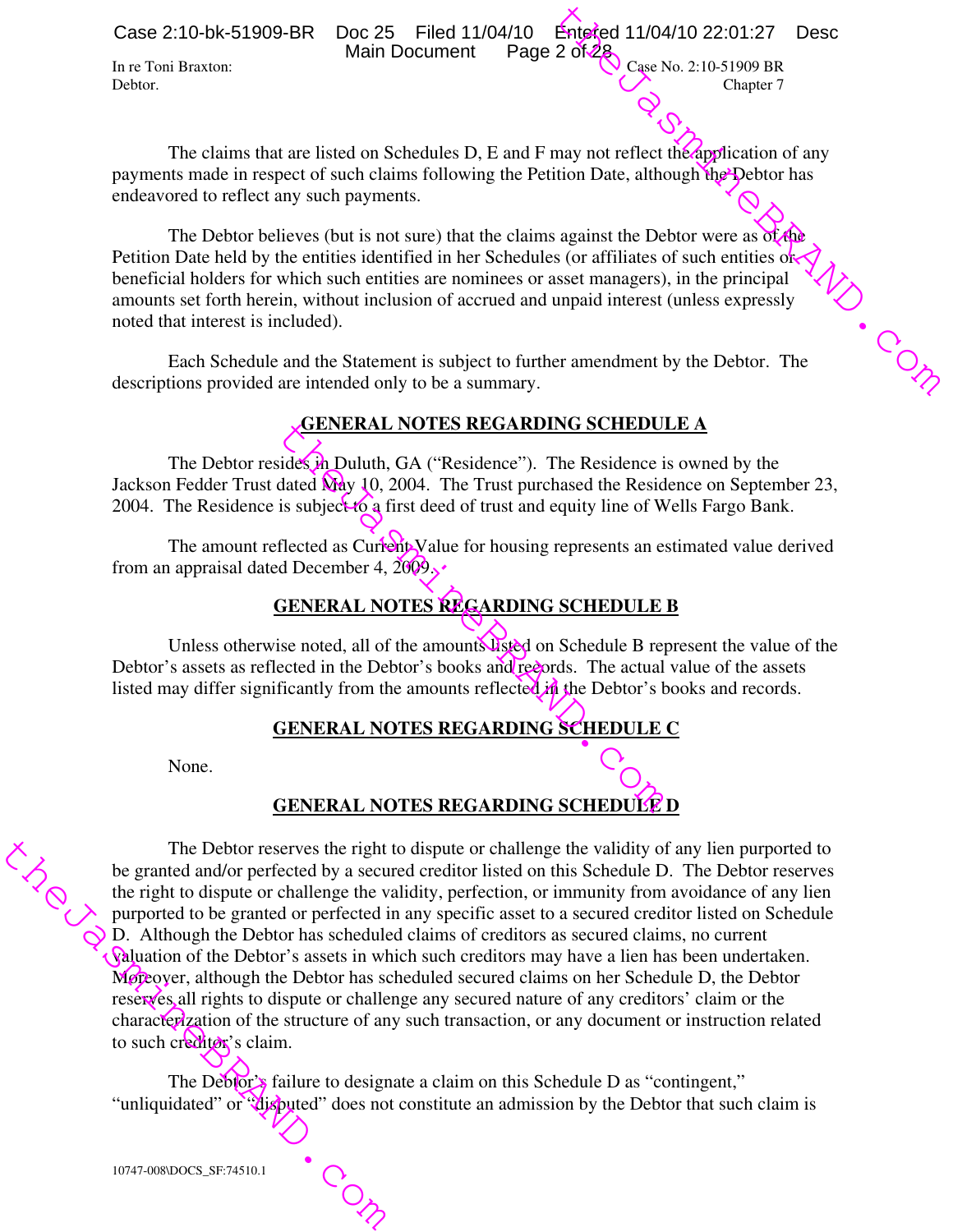Case 2:10-bk-51909-BR Doc 25 Filed 11/04/10 Entered 11/04/10 22:01:27 Desc Main Document

In re Toni Braxton:  $\bigcirc$  Case No. 2:10-51909 BR Debtor. Chapter 7 Chapter 7 Chapter 7 Chapter 7 Chapter 7 Chapter 7 Chapter 7 Chapter 7 Chapter 7 Chapter 7 Chapter 7 Chapter 7 Chapter 7 Chapter 7 Chapter 7 Chapter 7 Chapter 7 Chapter 7 Chapter 7 Chapter 7 Chapter 7 Chap

Entered 11/04/10 22:01:27 Desc<br>
3 of 28<br>
Case No. 2:10-51909 BR<br>
Chapter 7<br>
Serves the right to dispute, or to assert<br>
D as to amount, liability,<br>
by such claim as disputed contingent<br>
The Residence is owned by the<br>
eed of not contingent, unliquidated, or disputed, and the Debtor reserves the right to dispute, or to assert offsets or defenses to, any claims reflected on this Schedule D as to amount, liability, classification or otherwise and to subsequently designate any such claim as disputed, contingent or unliquidated.

The Debtor resides in Duluth, GA ("Residence"). The Residence is owned by the Jackson Fedder Trust. The Residence is subject to a first deed of trust and equity line of Wells Fargo Bank.

The amount reflected as Value for housing represents an estimated value derived from an appraisal dated December 4, 2009.

Holders of certain priority tax claims may have statutory liens on property of the Debtor that may give rise to a secured claim and/or a deficiency claim (depending on the value of the property); such claims are listed on Schedule E and not on Schedule D. The Debtor makes no admission regarding the secured status or priority of any such claims.

Lessors, utility companies and other parties, which may hold security deposits, have not been listed on Schedule D.

# **GENERAL NOTES REGARDING SCHEDULE E**

Holders of certain priority tax claims may have statutory liens on property of the Debtor that may give rise to a secured claim and/or a deficiency claim (depending on the value of the property); such claims are listed on Schedule E and not on Schedule D. The Debtor makes no admission regarding the secured status or priority of  $\frac{d}{dx}$  such claims.

secured claim and/or a derictency claim (depending<br>fore listed on Schedule E and not on Schedule D. Tl<br>ne secured status or priority of any such claims.<br>Companies and other parties, which may hold secure<br> $\overline{CD}$ <br> $\overline{CD}$ <br> The claims listed on Schedule E do not include any **administrative priority claims arising** under section  $503(b)(9)$  of the Bankruptcy Code and any claims that might be section  $503(b)(9)$ administrative expense priority claims are listed, without identification of such claims as administrative priority claims, identified on Schedule F.

Schemend Schemend Schemend Schemend Schemend Schemend Schemend Schemend Schemend Schemend Schemend Debtor day not include any claims for the amount of the account payable over Debtor's books and records. The claims listed on Schedule E are subject to further review, reconciliation and amendment by the Debtor. The Debtor's characterization of the taxing authority claims listed in Schedule E as priority claims is preliminary in nature and the Debtor reserves her rights to amend Schedule E, and/or dispute and challenge whether, and to what extent, such claims are entitled to priority.

#### **GENERAL NOTES REGARDING SCHEDULE F**

The amounts stated in Schedule F for the claims of any parties to contracts with the Debtor do not include any claims for breach of contract or other damages; the stated amount is the amount of the account payable owing to the contract party as of the Petition Date in the Debtor's books and records.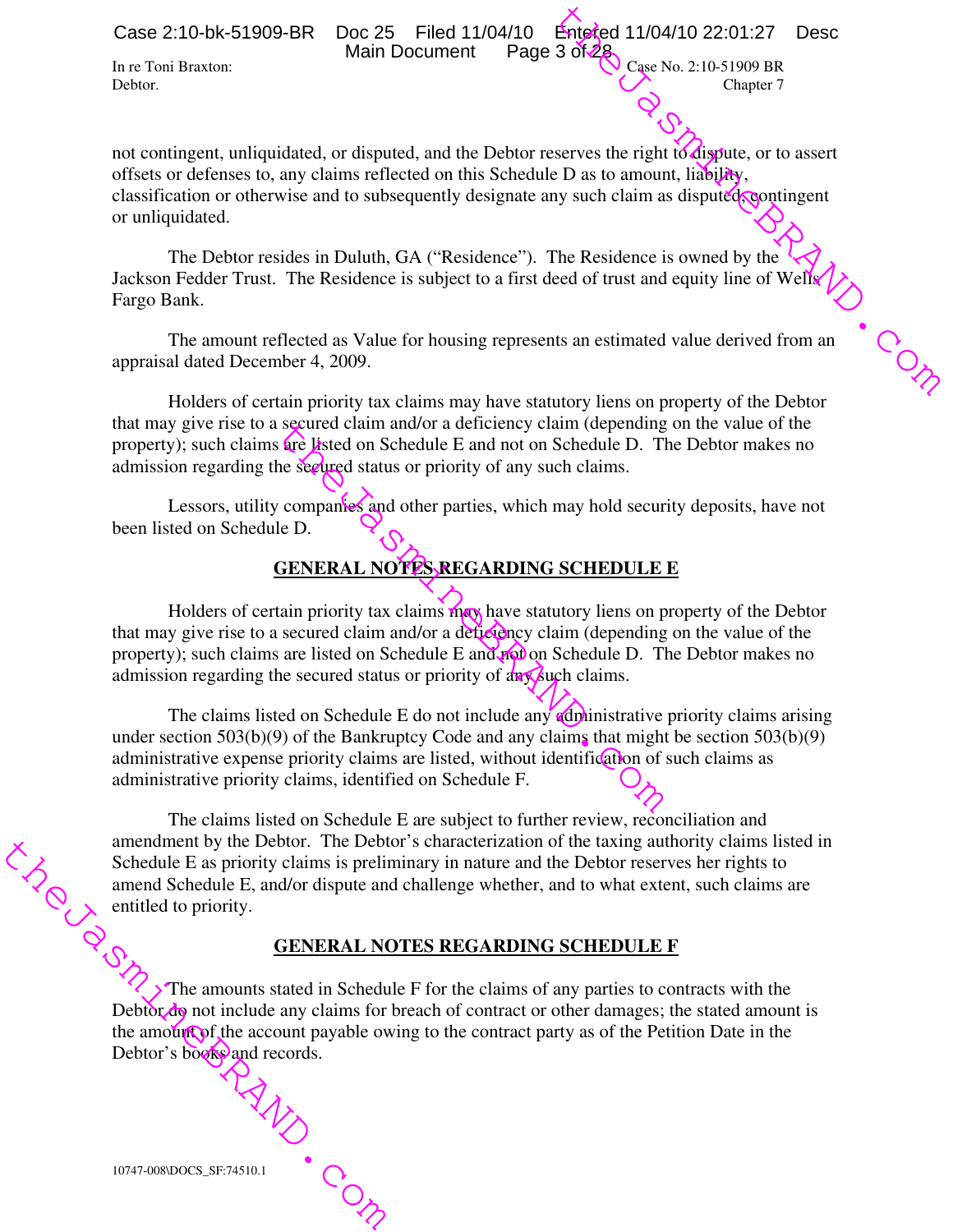Case 2:10-bk-51909-BR Doc 25 Filed 11/04/10 Entered 11/04/10 22:01:27 Desc

Main Document

In re Toni Braxton:  $\bigcirc$  Case No. 2:10-51909 BR Debtor. Chapter 7 Chapter 7 Chapter 7 Chapter 7 Chapter 7 Chapter 7 Chapter 7 Chapter 7 Chapter 7 Chapter 7 Chapter 7 Chapter 7 Chapter 7 Chapter 7 Chapter 7 Chapter 7 Chapter 7 Chapter 7 Chapter 7 Chapter 7 Chapter 7 Chap

Chapter 7<br>
A determination<br>
very and<br>
and<br>
The Contract Contract Contract Contract Contract Contract Contract Contract Contract Contract Contract Contract Contract Contract Contract Contract Contract Contract Contract Cont The claims listed in Schedule F arose or were incurred on various dates. A determination of each date upon which each claim in Schedule F was incurred or arose may be costly and unduly burdensome and no incurrence date is shown where the cost or burden would be significant.

The claims listed on Schedule F are subject to further review, reconciliation and amendment by the Debtor. The Debtor is currently reviewing her medical bills and will supplement Schedule F if necessary.

### **GENERAL NOTES REGARDING SCHEDULE G**

Schedule G is being reviewed further by the Debtor's entertainment counsel and will be supplemented upon receipt of additional information following that review. While effort has been made to ensure the accuracy of the Schedule of Executory Contracts and Unexpired Leases, inadvertent errors or omissions may have occurred. The Debtor does not make, and specifically disclaims, any representation or warranty as to the completeness or accuracy of the information set forth herein, or the validity or enforceability of any such contracts, agreements or documents listed herein. The Debtor hereby reserves the right to dispute the validity, status, characterization or enforceability of any such contracts, agreements or leases set forth herein and to amend or supplement this Schedule.

ne accuracy of the Schedule of Executory Contracts<br>thissions may have occurred. The Debtor does not r<br>thation-or warranty as to the completeness or accura<br>validity or enforceability of any such contracts, agre<br>tor hereby r Certain of the contracts, agreements and leases listed on Schedule G may have expired or may have been modified, amended and supplemented from time to time by various amendments, restatements, waivers, estoppel certificates, letters and other documents, instruments and agreements which may not be listed herein. Certain of the executory agreements listed on this Schedule G may contain renewal options, guarantees of payment, options to purchase, rights of first refusal, rights to lease additional space and other miscallaneous rights. Such rights, powers, duties and obligations are not set forth on this Schedule G. Certain of the executory agreements may not have been memorialized and could be subject to dispute. Additionally, the Debtor may be a party to various other agreements concerning real property, such as easements, rights of way, subordination, non-disturbance and attornment agreements, supplemental agreements, amendments/letter agreements, title documents, consents, site plans, maps and other miscellaneous agreements. Such agreements are not set forth on this Schedule G.

Certain of the agreements list<br>
or secured financings. The Debtor re<br>
characterization of any agreements re<br>
characterization of any agreements re<br>
characterization of any agreements re<br>
characterization of any agreements Certain of the agreements listed on Schedule G may be in the nature of sales agreements or secured financings. The Debtor reserves all of her rights to dispute or challenge the characterization of any agreements reflected in Schedule G, or any document or instrument related to a creditor's claim.

#### **GENERAL NOTES REGARDING SCHEDULE H**

10747-008\DOCS\_SF:74510.1

None.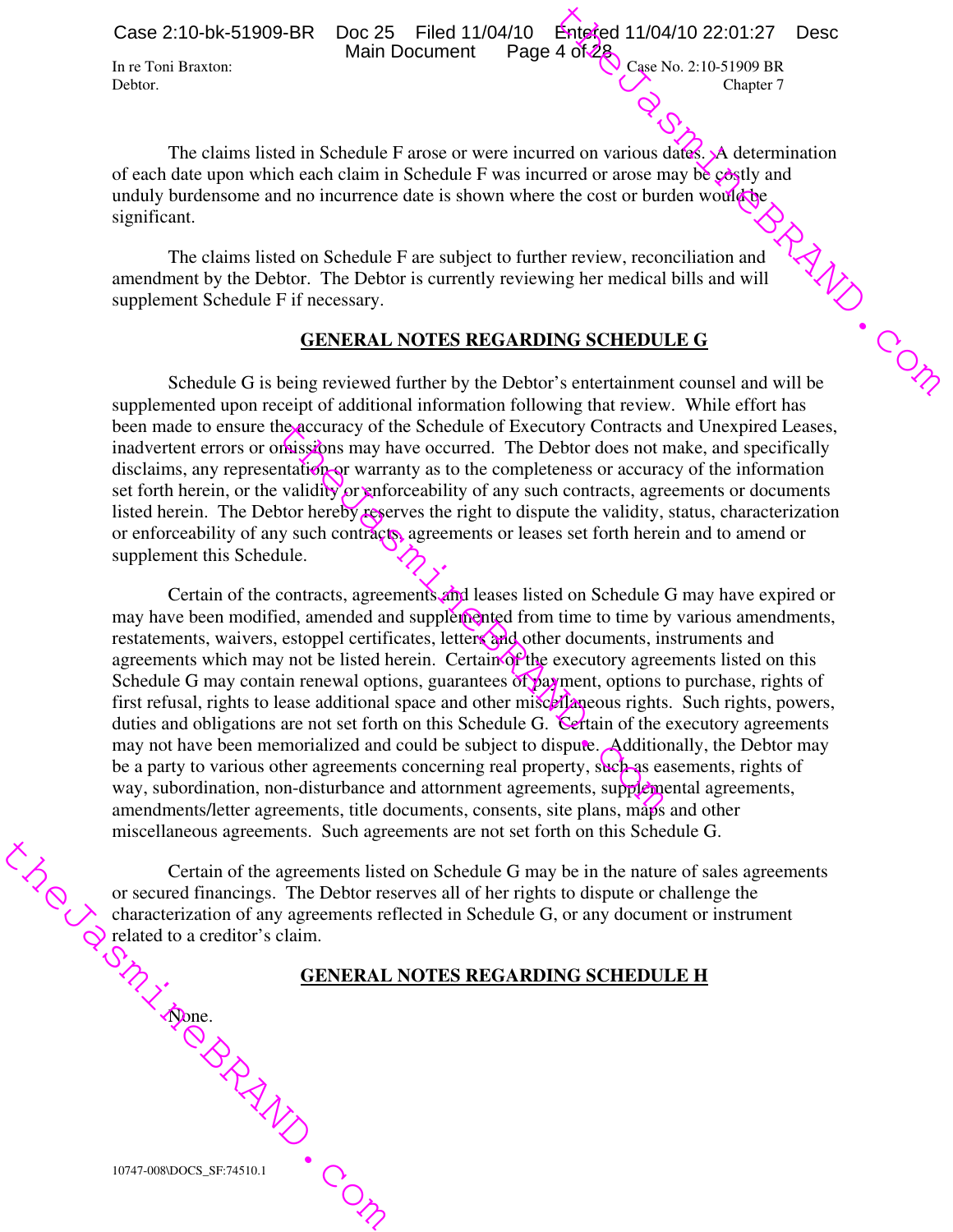Case 2:10-bk-51909-BR Doc 25 Filed 11/04/10 Entered 11/04/10 22:01:27 Desc<br>Main Document Page 5 of 28

Main Document

In re Toni Braxton: Case No. 2:10-51909 BR

**GENERAL NOTES REGARDING SCHEDULE I**

Debtor. Chapter 7 Chapter 7 Chapter 7 Chapter 7 Chapter 7 Chapter 7 Chapter 7 Chapter 7 Chapter 7 Chapter 7 Chapter 7 Chapter 7 Chapter 7 Chapter 7 Chapter 7 Chapter 7 Chapter 7 Chapter 7 Chapter 7 Chapter 7 Chapter 7 Chap

Schedule I was prepared based on historical income data. However, the Debtor's income is not fixed and varies based on schedule performances. Accordingly, it may not be an accurate reflection of her income in the future.

### **GENERAL NOTES REGARDING SCHEDULE J**

Entered 11/04/10 22:01:27 Desc<br>
5 of 28<br>
Case No. 2:10-51909 BR<br>
Chapter 7<br>
SCHEDULE I<br>
A<br>
data. However, the Debtor's income<br>
coordingly, it may not be an accurate<br>
SCHEDULE J<br>
l expenses and then adjusted to reflect<br>
con GENERAL NOTES REGARDING SURVALUSE .<br>Schedule J was prepared based on average historical expenses and then adjusted to reflect the Debtor's projected expenses which are not necessarily consistent with the historical expenses.

## **GENERAL NOTES REGARDING STATEMENT ITEM 10.b**

head to Mill Comp The Debtor's response to item 10.b sets forth property currently in the DKB Luis Trust and the Jackson Fedder Trust The Debtor's response does not include any transfers of property into either of such trusts that was subsequently transferred out of such trusts within the time period specified in such item.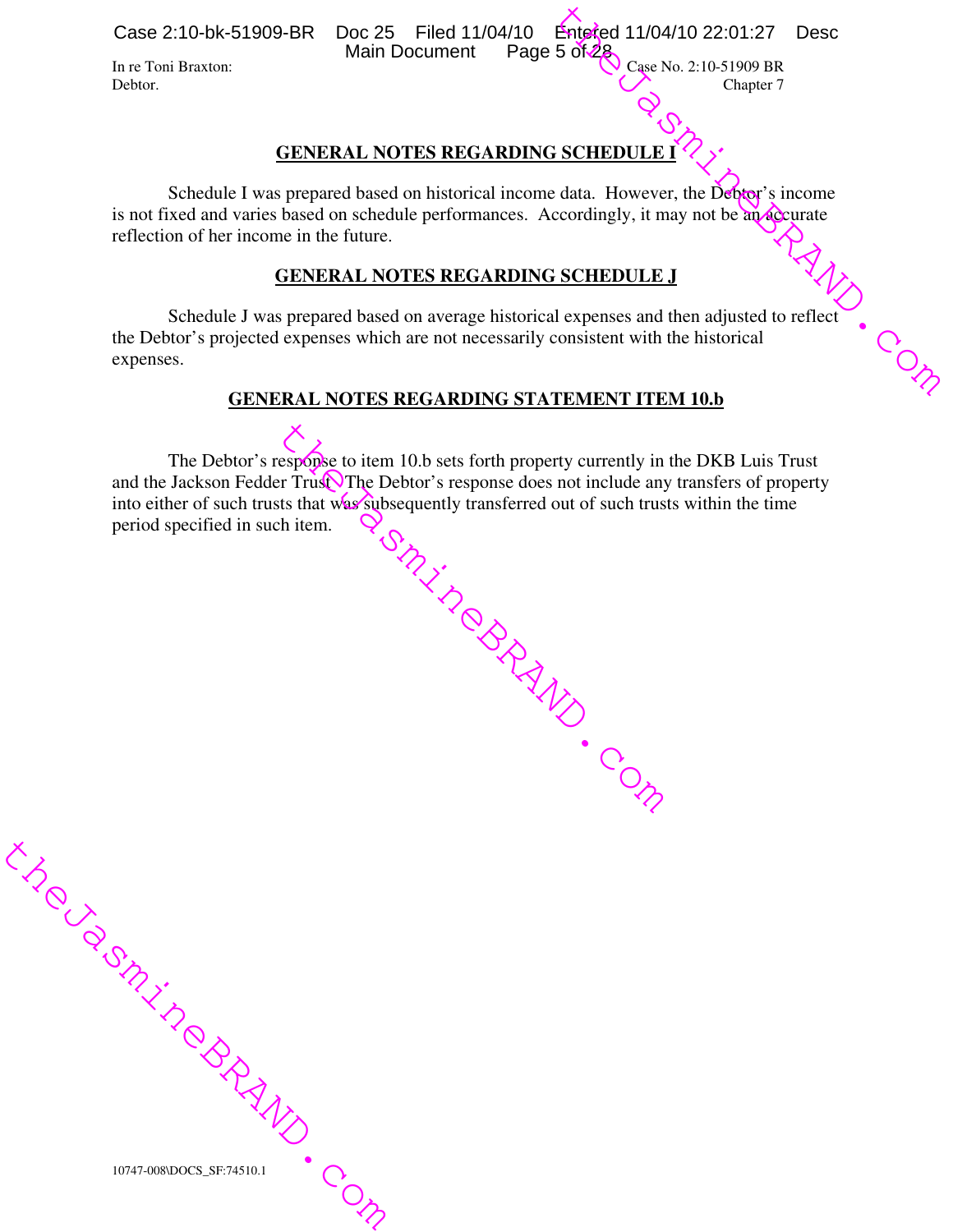|       | Case 2:10-bk-51909-BR                                                                                                           | Doc 25 Filed 11/04/10                 | <b>Entered 11/04/10 22:01:27</b>                                                                                                            | Desc |
|-------|---------------------------------------------------------------------------------------------------------------------------------|---------------------------------------|---------------------------------------------------------------------------------------------------------------------------------------------|------|
|       |                                                                                                                                 | <b>Main Document</b>                  | Page 6 $\delta$ 28                                                                                                                          |      |
|       | B6 Summary (Official Form 6 - Summary) (12/07)                                                                                  |                                       |                                                                                                                                             |      |
|       |                                                                                                                                 |                                       |                                                                                                                                             |      |
|       |                                                                                                                                 |                                       |                                                                                                                                             |      |
|       |                                                                                                                                 | <b>United States Bankruptcy Court</b> |                                                                                                                                             |      |
|       |                                                                                                                                 | <b>Central District of California</b> |                                                                                                                                             |      |
| In re | <b>Toni Braxton</b>                                                                                                             |                                       | Case No. 2:10 bk-51909 BR                                                                                                                   |      |
|       |                                                                                                                                 | Debtor                                |                                                                                                                                             |      |
|       |                                                                                                                                 |                                       | Chapter                                                                                                                                     |      |
|       |                                                                                                                                 |                                       |                                                                                                                                             |      |
|       |                                                                                                                                 |                                       |                                                                                                                                             |      |
|       |                                                                                                                                 |                                       |                                                                                                                                             |      |
|       |                                                                                                                                 |                                       |                                                                                                                                             |      |
|       |                                                                                                                                 | <b>SUMMARY OF SCHEDULES</b>           |                                                                                                                                             |      |
|       |                                                                                                                                 |                                       | Indicate as to each schedule whether that schedule is attached and state the number of pages in each. Report the totals from Schedules A,   |      |
|       |                                                                                                                                 |                                       | B, D, E, F, I, and J in the boxes provided. Add the amounts from Schedules A and B to determine the total amount of the debtor's assets.    |      |
|       |                                                                                                                                 |                                       | Add the amounts of all claims from Schedules D, E, and F to determine the total amount of the debtor's liabilities. Individual debtors must |      |
|       | also complete the "Statistical Summary of Certain Liabilities and Related Data" if they file a case under chapter 7, 11, or 13. |                                       |                                                                                                                                             |      |

# **SUMMARY OF SCHEDULES**

| NAME OF SCHEDULE                                                                         | <b>ATTACHED</b><br>YES/NO) | NO. OF<br><b>SHEETS</b> | <b>ASSETS</b>            | <b>LIABILITIES</b> | <b>OTHER</b>                |
|------------------------------------------------------------------------------------------|----------------------------|-------------------------|--------------------------|--------------------|-----------------------------|
| A - Real Property                                                                        | ØĨ.                        | $\blacksquare$          | 1,200,000.00             |                    |                             |
| <b>B</b> - Personal Property                                                             | Yes                        | 4                       | 421,700.31               |                    |                             |
| C - Property Claimed as Exempt                                                           | Yes                        |                         |                          |                    |                             |
| D - Creditors Holding Secured Claims                                                     | <b>Yes</b>                 | $\mathbf 2$             |                          | 16,363,321.41      |                             |
| E - Creditors Holding Unsecured<br>Priority Claims (Total of Claims on Schedule E)       | Yes                        | 1                       |                          | 0.00               |                             |
| F - Creditors Holding Unsecured<br>Nonpriority Claims                                    | <b>Yes</b>                 | 4                       |                          | 1,936,885.57       |                             |
| G - Executory Contracts and<br><b>Unexpired Leases</b>                                   | Yes                        | 3                       |                          |                    |                             |
| H - Codebtors                                                                            | <b>Yes</b>                 | 1                       |                          |                    |                             |
| I - Current Income of Individual<br>Debtor(s)                                            | Yes                        | $\mathbf{1}$            |                          |                    | 57,850.00                   |
| Current Expenditures of Individual<br>$\mathbf{b}$ ebtor(s)                              | Yes                        | $\overline{\mathbf{2}}$ |                          |                    | 57,230.00                   |
| Total Number of Sheets of ALL Schedules                                                  |                            | 20                      |                          |                    |                             |
|                                                                                          |                            | <b>Total Assets</b>     | 1,621,700.31             |                    |                             |
|                                                                                          |                            |                         | <b>Total Liabilities</b> | 18,300,206.98      |                             |
|                                                                                          |                            |                         |                          |                    |                             |
| Martin Company                                                                           |                            |                         |                          |                    |                             |
|                                                                                          |                            |                         |                          |                    |                             |
| Software Copyright (c) 1996-2010 - Best Case Solutions - Evanston, IL - www.bestcase.com |                            |                         |                          |                    | <b>Best Case Bankruptcy</b> |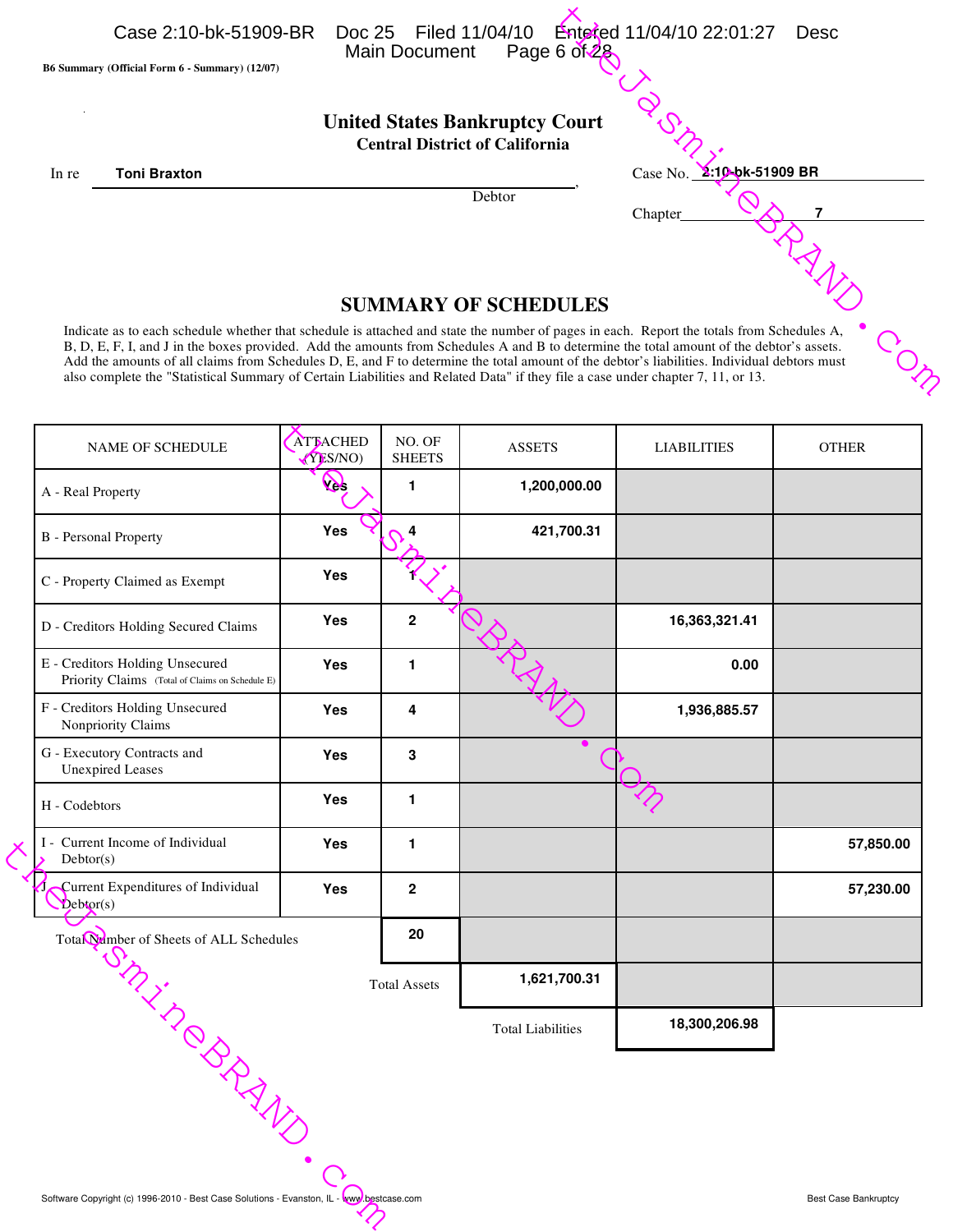|       | Form 6 - Statistical Summary (12/07)                                                                                                                                                                                                                        |                                                                                |                                   |                       |
|-------|-------------------------------------------------------------------------------------------------------------------------------------------------------------------------------------------------------------------------------------------------------------|--------------------------------------------------------------------------------|-----------------------------------|-----------------------|
|       |                                                                                                                                                                                                                                                             | <b>United States Bankruptcy Court</b><br><b>Central District of California</b> |                                   |                       |
| In re | <b>Toni Braxton</b>                                                                                                                                                                                                                                         |                                                                                | Case No. $\overline{\phantom{a}}$ | <b>10-bk-51909 BR</b> |
|       |                                                                                                                                                                                                                                                             | Debtor                                                                         | Chapter                           | $\overline{7}$        |
|       |                                                                                                                                                                                                                                                             |                                                                                |                                   |                       |
|       | STATISTICAL SUMMARY OF CERTAIN LIABILITIES AND RELATED DATA (28 US/C. § 159)                                                                                                                                                                                |                                                                                |                                   |                       |
|       | If you are an individual debtor whose debts are primarily consumer debts, as defined in § 101(8) of the Bankruptcy Code (11 U.S.C. $\frac{\sqrt{6}}{10}$ (8)), filing<br>a case under chapter 7, 11 or 13, you must report all information requested below. |                                                                                |                                   |                       |
|       | ■ Check this box if you are an individual debtor whose debts are NOT primarily consumer debts. You are not required to                                                                                                                                      |                                                                                |                                   |                       |
|       | report any information here.<br>This information is for statistical purposes only under 28 U.S.C. § 159.                                                                                                                                                    |                                                                                |                                   |                       |
|       | Summarize the following types of liabilities, as reported in the Schedules, and total them.                                                                                                                                                                 |                                                                                |                                   |                       |
|       |                                                                                                                                                                                                                                                             |                                                                                |                                   |                       |
|       | <b>Type of Liability</b>                                                                                                                                                                                                                                    | Amount                                                                         |                                   |                       |
|       | Domestic Support Obligations (from Schedule E)<br>Taxes and Certain Other Debts Owed to Governmental Vnits                                                                                                                                                  |                                                                                |                                   |                       |
|       | (from Schedule E)                                                                                                                                                                                                                                           |                                                                                |                                   |                       |
|       | Claims for Death or Personal Injury While Debtor Was Intoxicated<br>(from Schedule E) (whether disputed or undisputed)                                                                                                                                      |                                                                                |                                   |                       |
|       | Student Loan Obligations (from Schedule F)                                                                                                                                                                                                                  |                                                                                |                                   |                       |
|       | Domestic Support, Separation Agreement, and Divorce Decree<br>Obligations Not Reported on Schedule E                                                                                                                                                        |                                                                                |                                   |                       |
|       | Obligations to Pension or Profit-Sharing, and Other Similar Obligations<br>(from Schedule F)                                                                                                                                                                |                                                                                |                                   |                       |
|       |                                                                                                                                                                                                                                                             | <b>TOTAL</b>                                                                   |                                   |                       |
|       |                                                                                                                                                                                                                                                             |                                                                                |                                   |                       |
|       | State the following:                                                                                                                                                                                                                                        |                                                                                |                                   |                       |
|       | Average Income (from Schedule I, Line 16)                                                                                                                                                                                                                   |                                                                                |                                   |                       |
|       | Average Expenses (from Schedule J, Line 18)                                                                                                                                                                                                                 |                                                                                |                                   |                       |
|       | Current Monthly Income (from Form 22A Line 12; OR,<br>Form 22B Line 11; OR, Form 22C Line 20)                                                                                                                                                               |                                                                                |                                   |                       |
|       | State the following:                                                                                                                                                                                                                                        |                                                                                |                                   |                       |
|       | Total from Schedule D, "UNSECURED PORTION, IF ANY"<br>eslumn                                                                                                                                                                                                |                                                                                |                                   |                       |
|       | 2. Total Dom Schedule E, "AMOUNT ENTITLED TO PRIORITY"<br>$\text{col}$ on $\mathbf{f}$                                                                                                                                                                      |                                                                                |                                   |                       |
|       | 3. Total from Schedule E, "AMOUNT NOT ENTITLED TO<br>PRIORITY JF ANY" column                                                                                                                                                                                |                                                                                |                                   |                       |
|       | 4. Total from Schedule                                                                                                                                                                                                                                      |                                                                                |                                   |                       |
|       | 5. Total of non-priority unsecured debt (sum of 1, 3, and 4)                                                                                                                                                                                                |                                                                                |                                   |                       |
|       |                                                                                                                                                                                                                                                             |                                                                                |                                   |                       |
|       |                                                                                                                                                                                                                                                             |                                                                                |                                   |                       |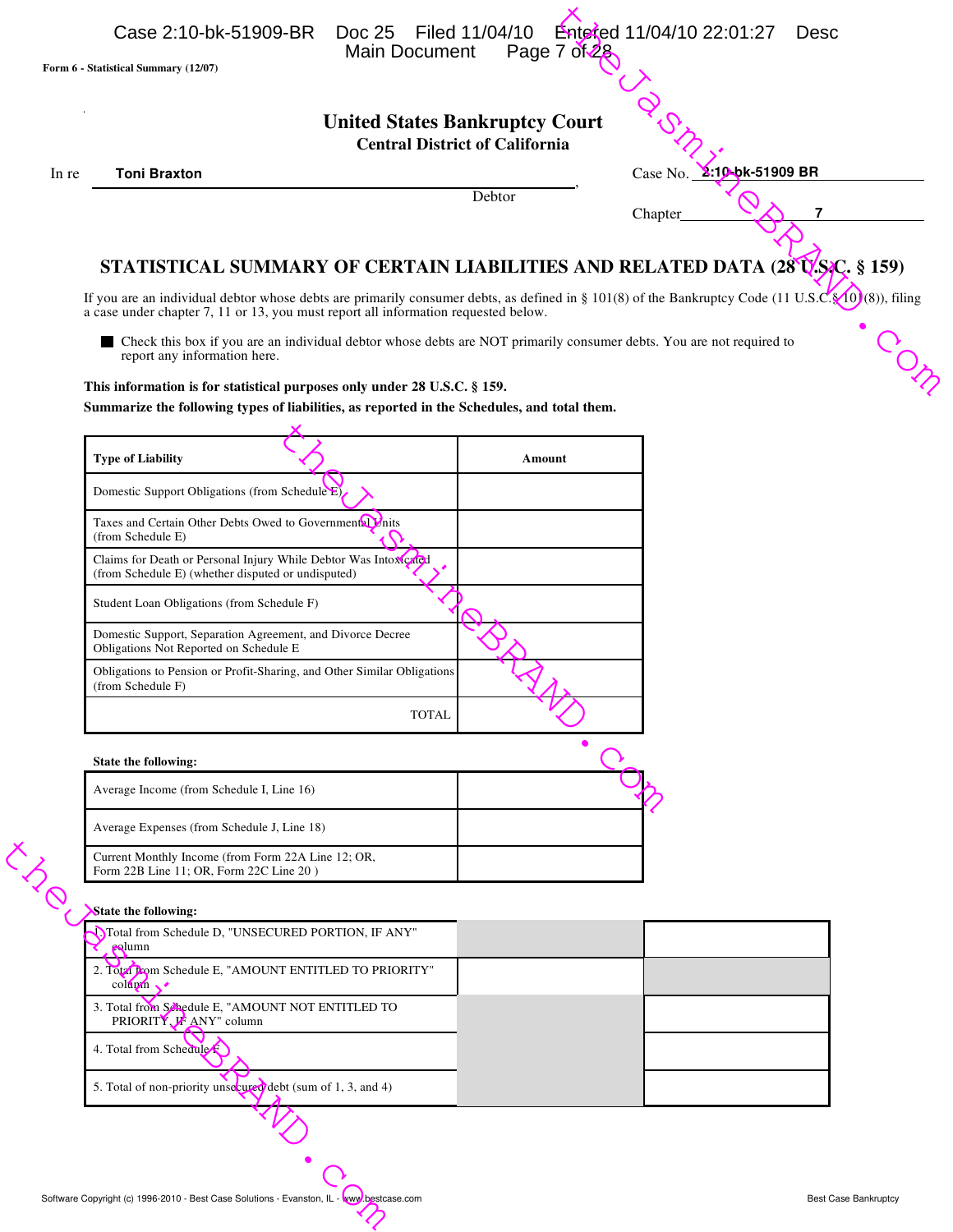|                                                                                                | Case 2:10-bk-51909-BR                                         | Doc 25<br>Filed 11/04/10                                                                                                                                                                                                                                                                                                                                                                                                                                                                                                                                                                                                                 |                                 | <b>Entered 11/04/10 22:01:27</b>                                                         | Desc                       |
|------------------------------------------------------------------------------------------------|---------------------------------------------------------------|------------------------------------------------------------------------------------------------------------------------------------------------------------------------------------------------------------------------------------------------------------------------------------------------------------------------------------------------------------------------------------------------------------------------------------------------------------------------------------------------------------------------------------------------------------------------------------------------------------------------------------------|---------------------------------|------------------------------------------------------------------------------------------|----------------------------|
| <b>B6A</b> (Official Form 6A) (12/07)                                                          |                                                               | <b>Main Document</b>                                                                                                                                                                                                                                                                                                                                                                                                                                                                                                                                                                                                                     | Page 8 $of \mathbb{Z}$          |                                                                                          |                            |
|                                                                                                |                                                               |                                                                                                                                                                                                                                                                                                                                                                                                                                                                                                                                                                                                                                          |                                 |                                                                                          |                            |
|                                                                                                |                                                               |                                                                                                                                                                                                                                                                                                                                                                                                                                                                                                                                                                                                                                          |                                 |                                                                                          |                            |
| <b>Toni Braxton</b><br>In re                                                                   |                                                               |                                                                                                                                                                                                                                                                                                                                                                                                                                                                                                                                                                                                                                          |                                 | 2:10-bk-51909 BR<br>Case N                                                               |                            |
|                                                                                                |                                                               | Debtor                                                                                                                                                                                                                                                                                                                                                                                                                                                                                                                                                                                                                                   |                                 |                                                                                          |                            |
|                                                                                                |                                                               |                                                                                                                                                                                                                                                                                                                                                                                                                                                                                                                                                                                                                                          |                                 |                                                                                          |                            |
|                                                                                                |                                                               | <b>SCHEDULE A - REAL PROPERTY</b>                                                                                                                                                                                                                                                                                                                                                                                                                                                                                                                                                                                                        |                                 |                                                                                          |                            |
|                                                                                                |                                                               | Except as directed below, list all real property in which the debtor has any legal, equitable, or future interest, including all property owned as a<br>cotenant, community property, or in which the debtor has a life estate. Include any property in which the debtor holds rights and powers exercisable for<br>the debtor's own benefit. If the debtor is married, state whether husband, wife, both, or the marital community own the property by placing $\mathbf{g}_0$ "H," "W,"<br>"J," or "C" in the column labeled "Husband, Wife, Joint, or Community." If the debtor holds no interest in real property, write "None" under |                                 |                                                                                          |                            |
| "Description and Location of Property."                                                        |                                                               | Do not include interests in executory contracts and unexpired leases on this schedule. List them in Schedule G - Executory Contracts and                                                                                                                                                                                                                                                                                                                                                                                                                                                                                                 |                                 |                                                                                          |                            |
| <b>Unexpired Leases.</b>                                                                       |                                                               | If an entity claims to have a lien or hold a secured interest in any property, state the amount of the secured claim. See Schedule D. If no entity<br>claims to hold a secured interest in the property, write "None" in the column labeled "Amount of Secured Claim." If the debtor is an individual or<br>if a joint petition is filed, state the amount of any exemption claimed in the property only in Schedule C - Property Claimed as Exempt.                                                                                                                                                                                     |                                 |                                                                                          |                            |
|                                                                                                |                                                               |                                                                                                                                                                                                                                                                                                                                                                                                                                                                                                                                                                                                                                          | Husband,                        | Current Value of                                                                         |                            |
|                                                                                                | Description and Location of Property                          | Nature of Debtor's<br>Interest in Property                                                                                                                                                                                                                                                                                                                                                                                                                                                                                                                                                                                               | Wife,<br>Joint, or<br>Community | Debtor's Interest in<br>Property, without<br>Deducting any Secured<br>Claim or Exemption | Amount of<br>Secured Claim |
|                                                                                                |                                                               |                                                                                                                                                                                                                                                                                                                                                                                                                                                                                                                                                                                                                                          |                                 |                                                                                          |                            |
| Single Family Residence - Duluth, Georgia<br>held in the name of William L. Harper, Trustee of |                                                               | <b>Fee Simple</b>                                                                                                                                                                                                                                                                                                                                                                                                                                                                                                                                                                                                                        |                                 | $1,200,000.00$ <sup><math>\perp</math></sup>                                             | 1,629,331.30               |
|                                                                                                |                                                               | POMILIAND MIN                                                                                                                                                                                                                                                                                                                                                                                                                                                                                                                                                                                                                            |                                 |                                                                                          |                            |
|                                                                                                |                                                               |                                                                                                                                                                                                                                                                                                                                                                                                                                                                                                                                                                                                                                          |                                 |                                                                                          |                            |
|                                                                                                |                                                               |                                                                                                                                                                                                                                                                                                                                                                                                                                                                                                                                                                                                                                          |                                 |                                                                                          |                            |
| ELA BUSINIS                                                                                    |                                                               |                                                                                                                                                                                                                                                                                                                                                                                                                                                                                                                                                                                                                                          |                                 |                                                                                          |                            |
|                                                                                                |                                                               |                                                                                                                                                                                                                                                                                                                                                                                                                                                                                                                                                                                                                                          |                                 |                                                                                          |                            |
|                                                                                                |                                                               |                                                                                                                                                                                                                                                                                                                                                                                                                                                                                                                                                                                                                                          |                                 |                                                                                          |                            |
|                                                                                                |                                                               |                                                                                                                                                                                                                                                                                                                                                                                                                                                                                                                                                                                                                                          |                                 |                                                                                          |                            |
|                                                                                                |                                                               |                                                                                                                                                                                                                                                                                                                                                                                                                                                                                                                                                                                                                                          |                                 |                                                                                          |                            |
|                                                                                                |                                                               |                                                                                                                                                                                                                                                                                                                                                                                                                                                                                                                                                                                                                                          |                                 |                                                                                          |                            |
|                                                                                                |                                                               |                                                                                                                                                                                                                                                                                                                                                                                                                                                                                                                                                                                                                                          |                                 |                                                                                          |                            |
| <sup>1</sup> Value based or appraisal dated 12/04/09                                           |                                                               |                                                                                                                                                                                                                                                                                                                                                                                                                                                                                                                                                                                                                                          | Sub-Total >                     | 1,200,000.00                                                                             | (Total of this page)       |
|                                                                                                |                                                               |                                                                                                                                                                                                                                                                                                                                                                                                                                                                                                                                                                                                                                          | Total >                         | 1,200,000.00                                                                             |                            |
|                                                                                                | continuation sheets attached to the Schedule of Real Property |                                                                                                                                                                                                                                                                                                                                                                                                                                                                                                                                                                                                                                          |                                 | (Report also on Summary of Schedules)                                                    |                            |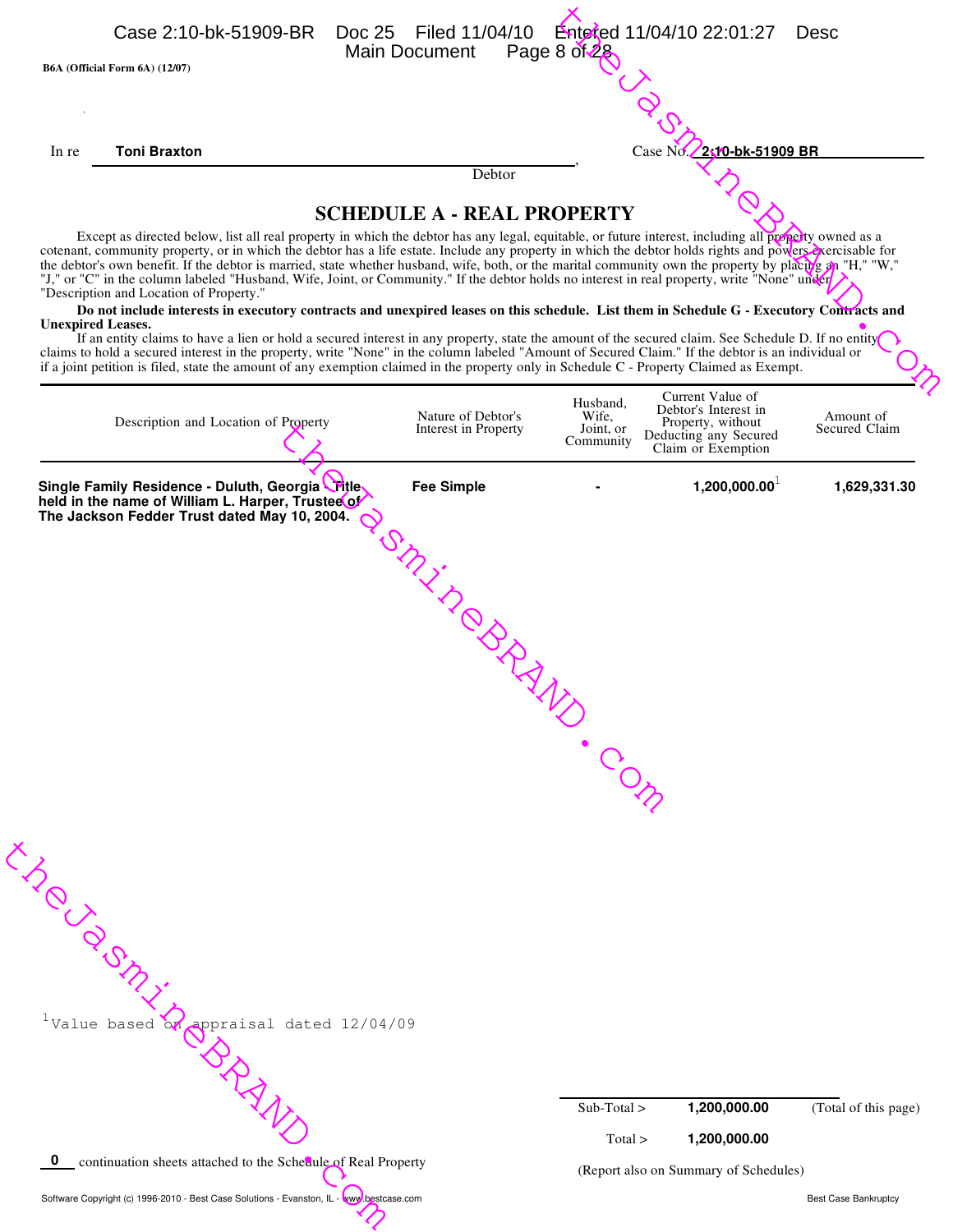|       |                                                                                                                                                                                                                            | Page 9 $of \mathbb{Z}$<br><b>Main Document</b>                                                                                                                                                                                                                                                                                                                                                                                                                                                                                                                                                                                                                                                                                                                                                                                                                                                                                                       |                                             |                                                                                                           |
|-------|----------------------------------------------------------------------------------------------------------------------------------------------------------------------------------------------------------------------------|------------------------------------------------------------------------------------------------------------------------------------------------------------------------------------------------------------------------------------------------------------------------------------------------------------------------------------------------------------------------------------------------------------------------------------------------------------------------------------------------------------------------------------------------------------------------------------------------------------------------------------------------------------------------------------------------------------------------------------------------------------------------------------------------------------------------------------------------------------------------------------------------------------------------------------------------------|---------------------------------------------|-----------------------------------------------------------------------------------------------------------|
|       | B6B (Official Form 6B) (12/07)                                                                                                                                                                                             |                                                                                                                                                                                                                                                                                                                                                                                                                                                                                                                                                                                                                                                                                                                                                                                                                                                                                                                                                      |                                             |                                                                                                           |
|       |                                                                                                                                                                                                                            |                                                                                                                                                                                                                                                                                                                                                                                                                                                                                                                                                                                                                                                                                                                                                                                                                                                                                                                                                      |                                             |                                                                                                           |
|       |                                                                                                                                                                                                                            |                                                                                                                                                                                                                                                                                                                                                                                                                                                                                                                                                                                                                                                                                                                                                                                                                                                                                                                                                      |                                             |                                                                                                           |
| In re | <b>Toni Braxton</b>                                                                                                                                                                                                        | Debtor                                                                                                                                                                                                                                                                                                                                                                                                                                                                                                                                                                                                                                                                                                                                                                                                                                                                                                                                               | Case No.                                    | 2:10-bk-51909 BR                                                                                          |
|       |                                                                                                                                                                                                                            |                                                                                                                                                                                                                                                                                                                                                                                                                                                                                                                                                                                                                                                                                                                                                                                                                                                                                                                                                      |                                             |                                                                                                           |
|       | <b>Unexpired Leases.</b>                                                                                                                                                                                                   | <b>SCHEDULE B - PERSONAL PROPERTY</b><br>Except as directed below, list all personal property of the debtor of whatever kind. If the debtor has no property in one or more of the categories, place<br>an "x" in the appropriate position in the column labeled "None." If additional space is needed in any category, attach a separate sheet properly identified<br>with the case name, case number, and the number of the category. If the debtor is married, state whether husband, wife, both, or the manial community<br>own the property by placing an "H," "W," "J," or "C" in the column labeled "Husband, Wife, Joint, or Community." If the debtor is an individual or a joint<br>petition is filed, state the amount of any exemptions claimed only in Schedule C - Property Claimed as Exempt.<br>Do not list interests in executory contracts and unexpired leases on this schedule. List them in Schedule G - Executory Contracts and |                                             |                                                                                                           |
|       |                                                                                                                                                                                                                            | If the property is being held for the debtor by someone else, state that person's name and address under "Description and Location of Property."<br>If the property is being held for a minor child, simply state the child's initials and the name and address of the child's parent or guardian, such as                                                                                                                                                                                                                                                                                                                                                                                                                                                                                                                                                                                                                                           |                                             |                                                                                                           |
|       | Type of Property                                                                                                                                                                                                           | "A.B., a minor child, by John Doe, guardian." Do not disclose the child's name. See, 11 U.S.C. §112 and Fed. R. Bankr. P. 1007(m).<br>N<br>О<br>Description and Location of Property                                                                                                                                                                                                                                                                                                                                                                                                                                                                                                                                                                                                                                                                                                                                                                 | Husband,<br>Wife,<br>Joint, or<br>Community | Current Value of<br>Debtor's Interest in Property,<br>without Deducting any<br>Secured Claim or Exemption |
| 1.    | Cash on hand                                                                                                                                                                                                               | ُ×                                                                                                                                                                                                                                                                                                                                                                                                                                                                                                                                                                                                                                                                                                                                                                                                                                                                                                                                                   |                                             |                                                                                                           |
|       |                                                                                                                                                                                                                            | Connerica Bank Account No. xxxxxx9977                                                                                                                                                                                                                                                                                                                                                                                                                                                                                                                                                                                                                                                                                                                                                                                                                                                                                                                |                                             | 7,861.18                                                                                                  |
| 2.    | Checking, savings or other financial<br>accounts, certificates of deposit, or<br>shares in banks, savings and loan,<br>thrift, building and loan, and<br>homestead associations, or credit<br>unions, brokerage houses, or | City National Bank Checking Account No.<br>xxx-xx8230                                                                                                                                                                                                                                                                                                                                                                                                                                                                                                                                                                                                                                                                                                                                                                                                                                                                                                |                                             | 117.57                                                                                                    |
| 3.    | cooperatives.<br>Security deposits with public<br>utilities, telephone companies,<br>landlords, and others.                                                                                                                | X                                                                                                                                                                                                                                                                                                                                                                                                                                                                                                                                                                                                                                                                                                                                                                                                                                                                                                                                                    |                                             |                                                                                                           |
| 4.    | Household goods and furnishings,<br>including audio, video, and<br>computer equipment.                                                                                                                                     | Miscellaneous household goods and furnishings<br>located in Duluth, GA                                                                                                                                                                                                                                                                                                                                                                                                                                                                                                                                                                                                                                                                                                                                                                                                                                                                               |                                             | <b>Unknown</b>                                                                                            |
| 5.    | Books, pictures and other art<br>objects, antiques, stamp, coin,<br>record, tape, compact disc, and<br>other collections or collectibles.                                                                                  | Paintings - one each: Johnathan Green; Bessle<br>Man; Litographic Unocut, Alexandra Nachina, Your<br><b>Guitar and My Music</b><br>Jacob Lawrence "Eight Passages (Book of                                                                                                                                                                                                                                                                                                                                                                                                                                                                                                                                                                                                                                                                                                                                                                           |                                             | <b>Unknown</b>                                                                                            |
|       |                                                                                                                                                                                                                            | Genesis") manuscript                                                                                                                                                                                                                                                                                                                                                                                                                                                                                                                                                                                                                                                                                                                                                                                                                                                                                                                                 |                                             |                                                                                                           |
|       |                                                                                                                                                                                                                            | Allan Kohan Crite, "The Rvolution of St. John the<br>Divine, 15 Believes", engraving                                                                                                                                                                                                                                                                                                                                                                                                                                                                                                                                                                                                                                                                                                                                                                                                                                                                 |                                             |                                                                                                           |
|       | Wearing apparel.                                                                                                                                                                                                           | Wearing apparel located in Duluth, GA                                                                                                                                                                                                                                                                                                                                                                                                                                                                                                                                                                                                                                                                                                                                                                                                                                                                                                                |                                             | <b>Unknown</b>                                                                                            |
|       | 7. (Fyrs and jewelry.                                                                                                                                                                                                      | <b>Jewelry</b>                                                                                                                                                                                                                                                                                                                                                                                                                                                                                                                                                                                                                                                                                                                                                                                                                                                                                                                                       |                                             | <b>Unknown</b>                                                                                            |
| 8.    | Firearms and sports, photographic,<br>and other bobby equipment.                                                                                                                                                           | X                                                                                                                                                                                                                                                                                                                                                                                                                                                                                                                                                                                                                                                                                                                                                                                                                                                                                                                                                    |                                             |                                                                                                           |
| 9.    | Interests in <i>insurance</i> policies.                                                                                                                                                                                    | MetLife Life Insurance Policy No. 2022233868 PR                                                                                                                                                                                                                                                                                                                                                                                                                                                                                                                                                                                                                                                                                                                                                                                                                                                                                                      |                                             | <b>Unknown</b>                                                                                            |
|       | Name insurance company of each<br>policy and itemize surrender or<br>refund value of each $\bigcirc$                                                                                                                       | <b>Peterson International Underwriters Disability</b><br>Insurance Certificate No. 0721971                                                                                                                                                                                                                                                                                                                                                                                                                                                                                                                                                                                                                                                                                                                                                                                                                                                           |                                             | <b>Unknown</b>                                                                                            |
|       |                                                                                                                                                                                                                            |                                                                                                                                                                                                                                                                                                                                                                                                                                                                                                                                                                                                                                                                                                                                                                                                                                                                                                                                                      | $Sub-Total$<br>(Total of this page)         | 7,978.75                                                                                                  |
|       | <b>3</b> continuation sheets attached to the Schodule of Personal Property                                                                                                                                                 |                                                                                                                                                                                                                                                                                                                                                                                                                                                                                                                                                                                                                                                                                                                                                                                                                                                                                                                                                      |                                             |                                                                                                           |
|       |                                                                                                                                                                                                                            |                                                                                                                                                                                                                                                                                                                                                                                                                                                                                                                                                                                                                                                                                                                                                                                                                                                                                                                                                      |                                             |                                                                                                           |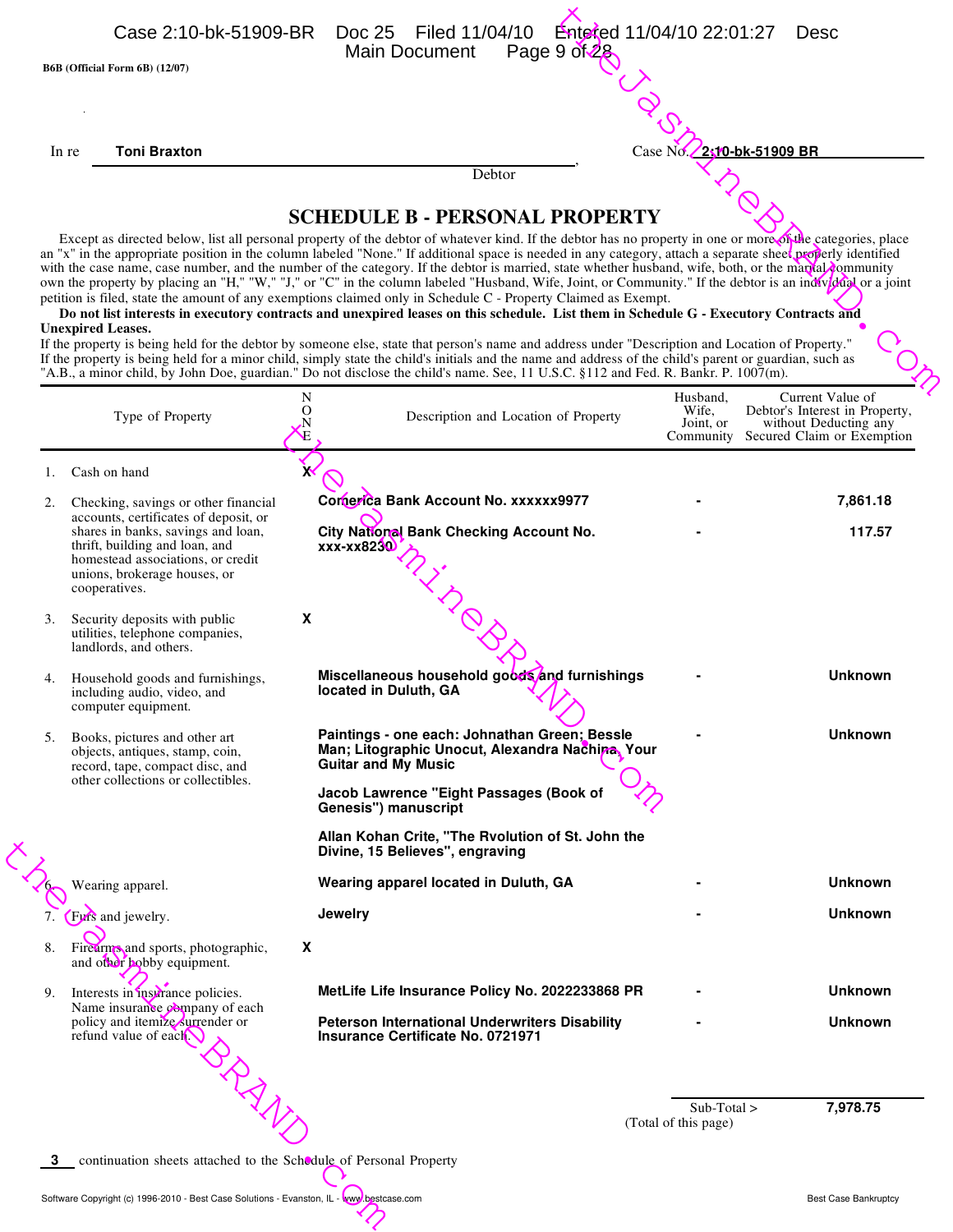|       | B6B (Official Form 6B) (12/07) - Cont.                                                                                                                                                                                                                                   |                  | Page 10 $\delta \sqrt{28}$<br><b>Main Document</b>            |                                             |                                                                                                            |
|-------|--------------------------------------------------------------------------------------------------------------------------------------------------------------------------------------------------------------------------------------------------------------------------|------------------|---------------------------------------------------------------|---------------------------------------------|------------------------------------------------------------------------------------------------------------|
| In re | <b>Toni Braxton</b>                                                                                                                                                                                                                                                      |                  |                                                               | Case $N\sigma$                              | 2:10-bk-51909 BR                                                                                           |
|       |                                                                                                                                                                                                                                                                          |                  | Debtor                                                        |                                             |                                                                                                            |
|       |                                                                                                                                                                                                                                                                          |                  | <b>SCHEDULE B - PERSONAL PROPERTY</b><br>(Continuation Sheet) |                                             |                                                                                                            |
|       | Type of Property                                                                                                                                                                                                                                                         | N<br>O<br>N<br>E | Description and Location of Property                          | Husband,<br>Wife,<br>Joint, or<br>Community | Current Walue of<br>Debtor's Interestion Property,<br>without Delivering any<br>Secured Claim or Exemption |
|       | 10. Annuities. Itemize and name each<br>issuer.                                                                                                                                                                                                                          | X                |                                                               |                                             |                                                                                                            |
|       | 11. Interests in an education IRA as<br>defined in 26 U.S.C. § 530(b)(1) or<br>under a qualified State tuition plan<br>as defined in 26 U.S.C. § $529(b)(1)$ .<br>Give particulars. (File separately the<br>$record(s)$ of any such interest(s).<br>11 U.S.C. § 521(c).) | X                |                                                               |                                             |                                                                                                            |
|       | 12. Interests in IRA, ERISA, Keogh, or<br>other pension or profit sharing                                                                                                                                                                                                |                  | City National Bank IRA Rollover                               |                                             | 147,097.78                                                                                                 |
|       | plans. Give particulars.                                                                                                                                                                                                                                                 |                  | Equity Coague 401 Plan                                        |                                             | 3,911.49                                                                                                   |
|       |                                                                                                                                                                                                                                                                          |                  | Lady Bug Profit, Sharing Plan                                 |                                             | 144,543.00                                                                                                 |
|       | 13. Stock and interests in incorporated<br>and unincorporated businesses.<br>Itemize.                                                                                                                                                                                    | Inc.             | 100% ownership interest in Liberty Entertainment,             |                                             | <b>Unknown</b>                                                                                             |
|       |                                                                                                                                                                                                                                                                          | Inc.             | 100% ownership interest in Liberty Merchandising,             |                                             | <b>Unknown</b>                                                                                             |
|       |                                                                                                                                                                                                                                                                          |                  | 100% ownership interest in Liberty Merch - APIC               |                                             | <b>Unknown</b>                                                                                             |
|       |                                                                                                                                                                                                                                                                          |                  | 100% ownership interest in Denim, line.                       |                                             | <b>Unknown</b>                                                                                             |
|       |                                                                                                                                                                                                                                                                          |                  | 100% ownership interest in Denim, Inc. APIC                   |                                             | <b>Unknown</b>                                                                                             |
|       |                                                                                                                                                                                                                                                                          |                  | 100% ownership interest in Baby Denim, Inc.                   |                                             | <b>Unknown</b>                                                                                             |
|       |                                                                                                                                                                                                                                                                          |                  | 100% ownership interest in Baby Denim, Inc. - ARIC            |                                             | <b>Unknown</b>                                                                                             |
|       |                                                                                                                                                                                                                                                                          |                  | 100% ownership interest in DenDiezel<br>Entertainment, Inc.   |                                             | <b>Unknown</b>                                                                                             |
|       | Interests in partnerships or joint<br>ventures. Itemize.                                                                                                                                                                                                                 | X                |                                                               |                                             |                                                                                                            |
|       | 15. Government and corporate bonds<br>and other negotiable and<br>nonnegotiable instruments.                                                                                                                                                                             | X                |                                                               |                                             |                                                                                                            |
|       | 16. Accounts receivable.                                                                                                                                                                                                                                                 | $\pmb{\chi}$     |                                                               |                                             |                                                                                                            |
|       | 17. Alimony, maintenance, support, and<br>property settlements to which the<br>debtor is or may be entitled. Give<br>particulars.                                                                                                                                        |                  | <b>Monthly child support</b>                                  |                                             | 2,000.00                                                                                                   |
|       |                                                                                                                                                                                                                                                                          |                  |                                                               | $Sub-Total$<br>(Total of this page)         | 297,552.27                                                                                                 |
|       | Sheet $\boxed{1}$ of $\boxed{3}$ continuation sheets attached<br>to the Schedule of Personal Property                                                                                                                                                                    |                  |                                                               |                                             |                                                                                                            |
|       | Software Copyright (c) 1996-2010 - Best Case Solutions - Evanston, IL - www.bestcase.com                                                                                                                                                                                 |                  |                                                               |                                             | <b>Best Case Bankruptcy</b>                                                                                |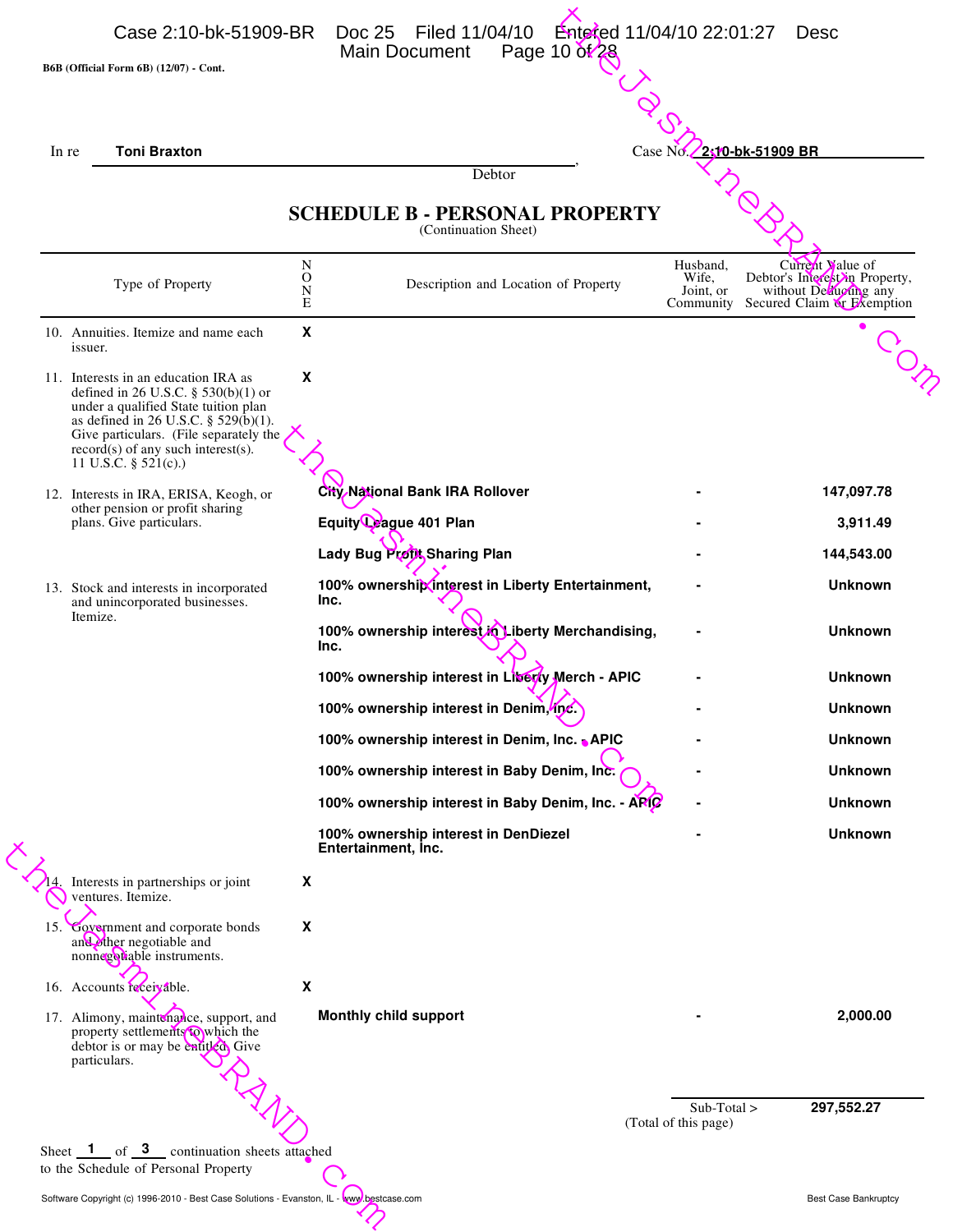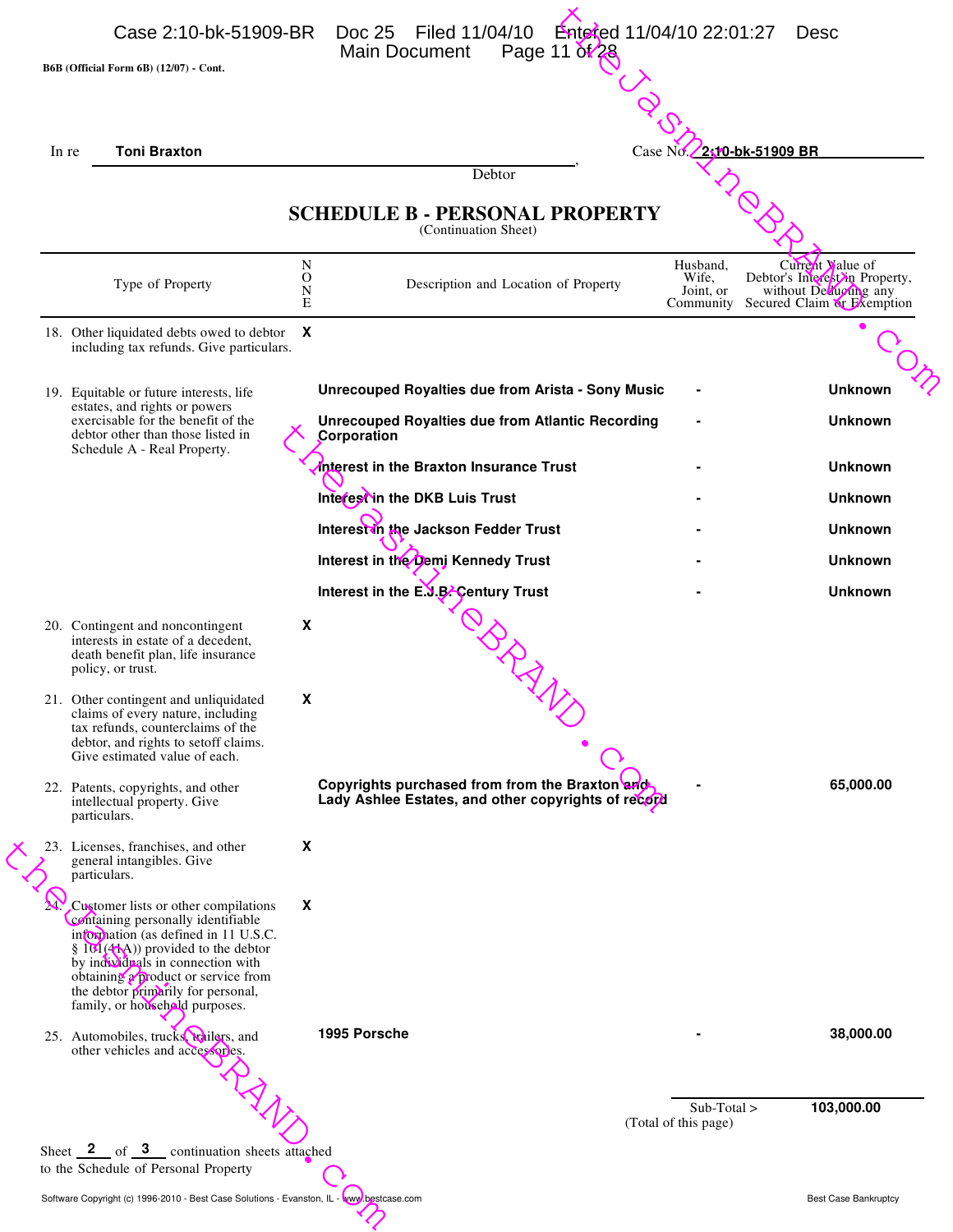

Sub-Total > (Total of this page) **3** of **3** continuation sheets attached **13,169.29**

**421,700.31**

(Report also on Summary of Schedules)

Solven Continuation Sheet Schedule of Personal Property<br>
Sheet 3 of 3 continuation sheets attached<br>
to the Schedule of Personal Property<br>
Software Copyright (c) 1996-2010 - Best Case Solutions - Evanston, IL - Were propert Software Copyright (c) 1996-2010 - Best Case Solutions - Evanston, IL - www.bestcase.com Best Case Bankruptcy

Sheet  $\frac{3}{\sqrt{2}}$  of  $\frac{3}{\sqrt{2}}$  continuation sheets attached

to the Schedule of Personal Property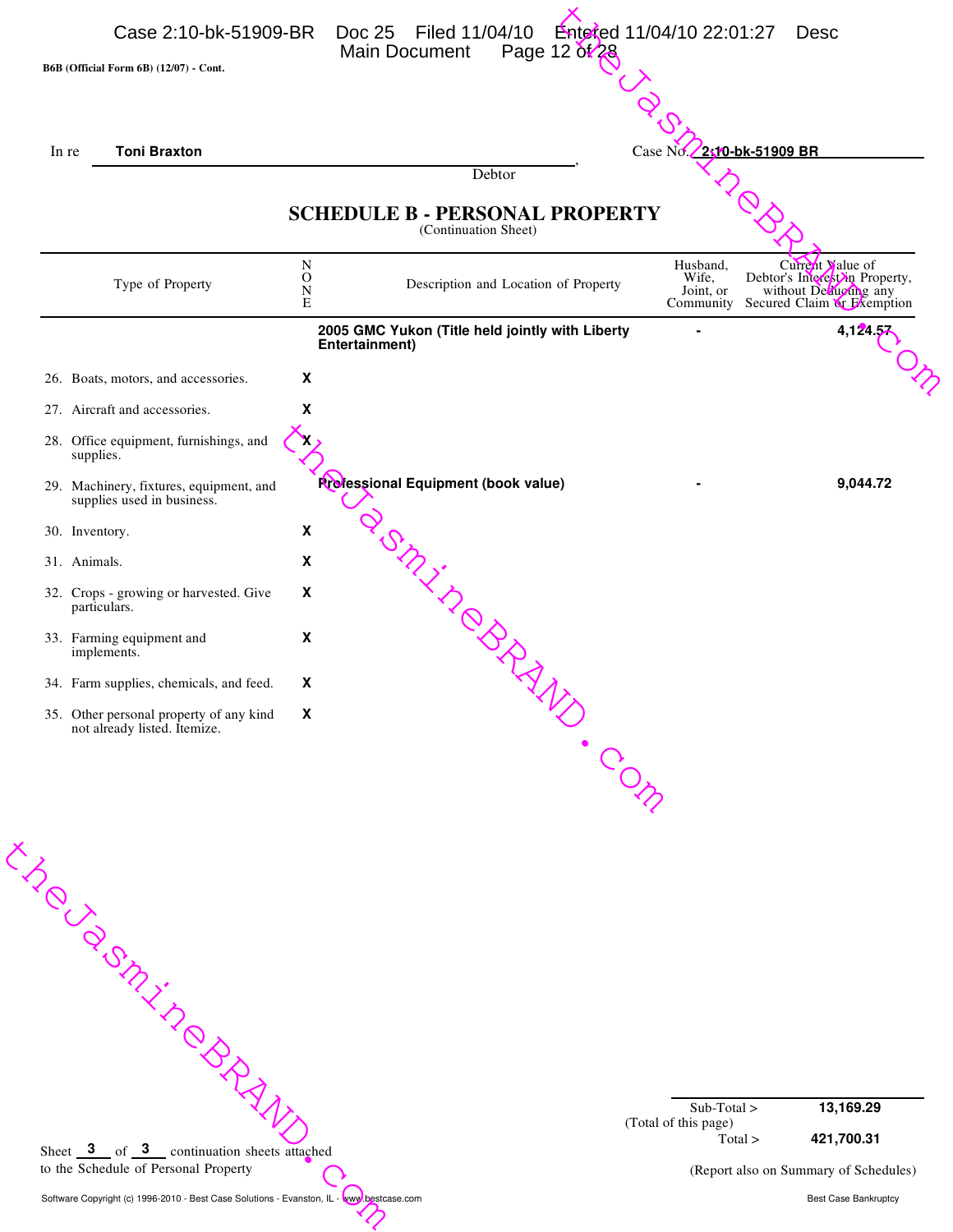| B6C (Official Form 6C) (4/10)                                                                                                                    | Page 13 $\delta \sqrt{28}$                     |                                                                                                                                                              |                                         |
|--------------------------------------------------------------------------------------------------------------------------------------------------|------------------------------------------------|--------------------------------------------------------------------------------------------------------------------------------------------------------------|-----------------------------------------|
|                                                                                                                                                  |                                                |                                                                                                                                                              |                                         |
|                                                                                                                                                  |                                                |                                                                                                                                                              |                                         |
| <b>Toni Braxton</b><br>In re                                                                                                                     |                                                | Case No.                                                                                                                                                     | 2.10-bk-51909 BR                        |
|                                                                                                                                                  | Debtor                                         |                                                                                                                                                              |                                         |
|                                                                                                                                                  | <b>SCHEDULE C - PROPERTY CLAIMED AS EXEMPT</b> |                                                                                                                                                              |                                         |
| Debtor claims the exemptions to which debtor is entitled under:                                                                                  |                                                | $\Box$ Check if debtor claims a homestead exemption that exceeds                                                                                             |                                         |
| (Check one box)<br>$\Box$ 11 U.S.C. §522(b)(2)                                                                                                   |                                                | \$146,450. (Amount subject to adjustment on 4/1/13, and every three years thereafter<br>with respect to cases commenced on or after the dote of adjustment.) |                                         |
| 11 U.S.C. $\S522(b)(3)$                                                                                                                          |                                                | Value of                                                                                                                                                     | Current Value of                        |
| Description of Property                                                                                                                          | Specify Law Providing<br>Each Exemption        | Claimed<br>Exemption                                                                                                                                         | Property Without<br>Deducting Exemption |
| <b>Real Property</b><br>Single Family Residence - Duluth, Georgia -                                                                              | Nev. Rev. Stat. § 21.090(1)(m)                 | 146,450.00                                                                                                                                                   | 1,200,000.00                            |
| Title held in the name of William L. Harper,<br>Trustee of The Jackson Fedder Trust dated May                                                    |                                                |                                                                                                                                                              |                                         |
| 10, 2004.                                                                                                                                        |                                                |                                                                                                                                                              |                                         |
| Checking, Savings, or Other Financial Accounts, Certificates of Deposit<br>Comerica Bank Account No. xxxxxx9977 \[\times\) Nev. Rev. Stat. § 21. |                                                |                                                                                                                                                              |                                         |
|                                                                                                                                                  | Nev. Rev. Stat. § 21.090(1)(z)                 | 1,000.00                                                                                                                                                     | 7,861.18                                |
| <b>Household Goods and Furnishings</b><br>Miscellaneous household goods and                                                                      | Nev. Rev. Stat. § 21.090(1)(b)                 | 12,000.00                                                                                                                                                    | <b>Unknown</b>                          |
| furnishings located in Duluth, GA                                                                                                                |                                                |                                                                                                                                                              |                                         |
| <b>Furs and Jewelry</b><br><b>Jewelry</b>                                                                                                        | Nev. Rev. Stat. § 21.090(1)(a)                 | 5,000.00                                                                                                                                                     | <b>Unknown</b>                          |
|                                                                                                                                                  |                                                |                                                                                                                                                              |                                         |
| <b>Interests in Insurance Policies</b><br>MetLife Life Insurance Policy No. 2022233868                                                           | Nev. Rev. Stat. 82.090(1)(k)                   | <b>Unknown</b>                                                                                                                                               | <b>Unknown</b>                          |
| <b>PR</b>                                                                                                                                        |                                                |                                                                                                                                                              |                                         |
| Interests in IRA, ERISA, Keogh, or Other Pension or Profit Sharing Plans<br><b>City National Bank IRA Rollover</b>                               | Nev. Rev. Stat. § 21.090(1)(r)                 | 147.097.78                                                                                                                                                   | 147,097.78                              |
| <b>Equity League 401 Plan</b>                                                                                                                    | Nev. Rev. Stat. § 21.090(1)(r)                 | 3,911.49                                                                                                                                                     | 3.911.49                                |
| Lady Bug Profit Sharing Plan                                                                                                                     | Nev. Rev. Stat. § 21.090(1)(r)                 | 144,543.00                                                                                                                                                   | 144,543.00                              |
| <b>Alimony, Maintenance, Support, and Property Settlements</b>                                                                                   |                                                |                                                                                                                                                              |                                         |
| <b>Monthly child support</b>                                                                                                                     | Nev. Rev. Stat. § 21.090(1)(s)                 | 2,000.00                                                                                                                                                     | 2,000.00                                |
| <b>Automobiles, Trucks, Trailers, and Other Vehicles</b><br>1995 Porsche                                                                         | Nev. Rev. Stat. § 21.090(1)(f)                 | 15,000.00                                                                                                                                                    | 38,000.00                               |
|                                                                                                                                                  |                                                |                                                                                                                                                              |                                         |
| Machinery, Fixtures, Equipment and Supplies Used in Business<br>Professional Equipment (book value)                                              | Nev. Rev. Stat. § 21.090(1)(d)                 | 9,044.72                                                                                                                                                     | 9,044.72                                |
|                                                                                                                                                  |                                                |                                                                                                                                                              |                                         |
|                                                                                                                                                  |                                                |                                                                                                                                                              |                                         |
|                                                                                                                                                  |                                                |                                                                                                                                                              |                                         |
|                                                                                                                                                  |                                                |                                                                                                                                                              |                                         |
|                                                                                                                                                  |                                                |                                                                                                                                                              |                                         |
|                                                                                                                                                  |                                                |                                                                                                                                                              |                                         |
| POSTALL PORTLAND                                                                                                                                 |                                                |                                                                                                                                                              |                                         |
|                                                                                                                                                  |                                                |                                                                                                                                                              |                                         |
|                                                                                                                                                  |                                                |                                                                                                                                                              |                                         |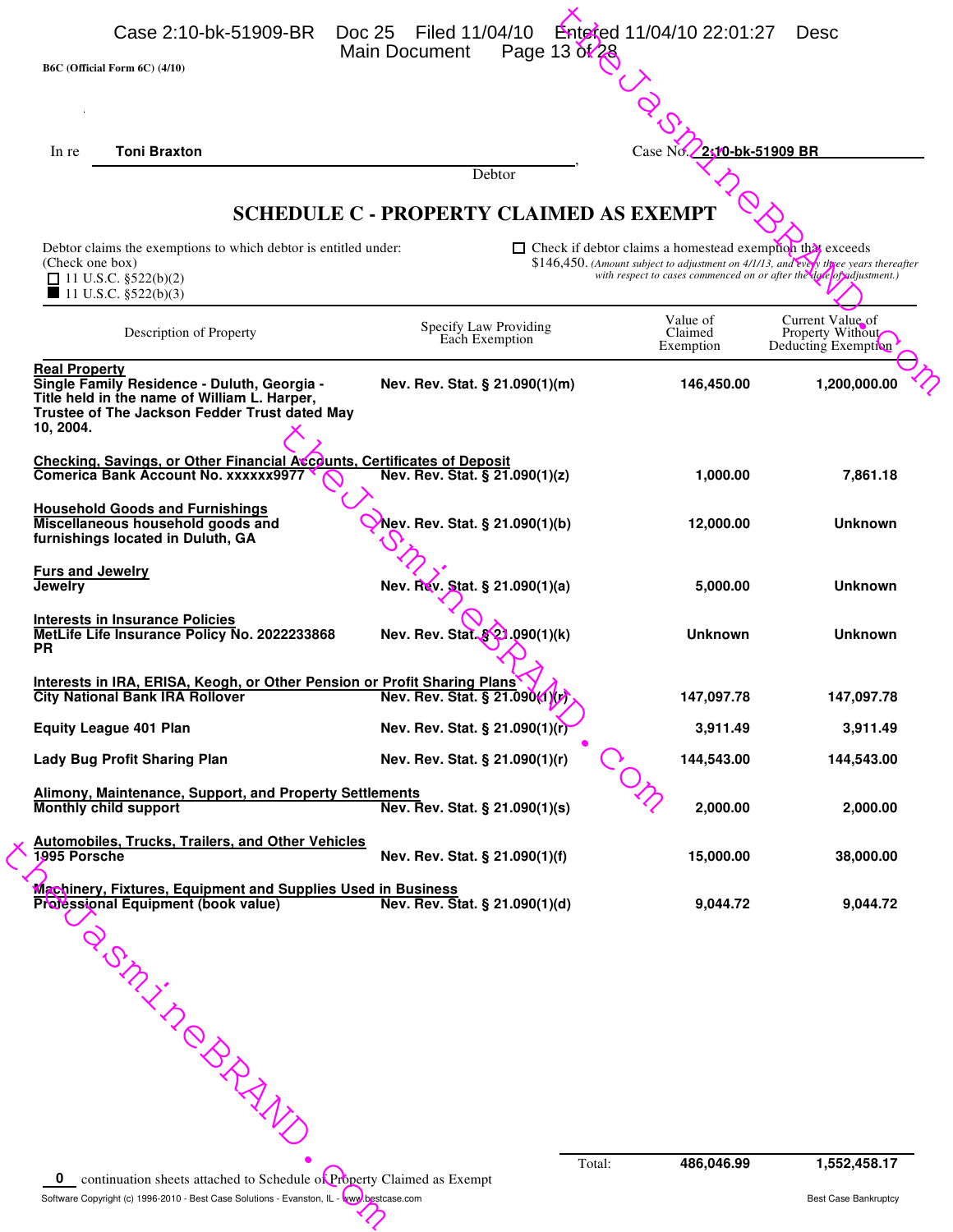Gwinnett County Tax Assessor<br>
Single<br>
Singley Drive<br>
Tax Administration Center<br>
Tax Administration Center<br>
Tax Administration Center<br>
Tax Administration Center<br>
Mackson<br>
Jackson<br>
Account Northern Revenue Service<br>
PO Box 21 Enterted 11/04/10 22:01:27 Desc<br>
14 of 28<br>  $\bullet$  Case  $\bullet$  Case  $\bullet$  2:10-bk-51909 BR<br>  $\bullet$  Case  $\bullet$  2:10-bk-51909 BR<br>  $\bullet$  Case  $\bullet$  2:10-bk-51909 BR<br>  $\bullet$  Case  $\bullet$  Case  $\bullet$  Case  $\bullet$  Case  $\bullet$  Case  $\bullet$  Case  $\bullet$  Case Thusband, Wie, Joint, or Community<br>
DATE CLAIM WAS INCURRED,<br>
BRAND DESCRIPTION AND VALUE<br>
SUBJECT TO LIEN<br>
NON-TeQuires security interest in<br>
Royalties, Subject to set<br>
The Subject to set of<br>
The Subject to set of<br>
The Su AMOUNT OF CLAIM WITHOUT DEDUCTING VALUE OF COLLATERAL DATE CLAIM WAS INCURRED, NATURE OF LIEN, AND DESCRIPTION AND VALUE OF PROPERTY SUBJECT TO LIEN C O D E B T O R C O N T I N G E N T U N L I QU I D A T E D D I S P U T E D Husband, Wife, Joint, or Community H W J C CREDITOR'S NAME AND MAILING ADDRESS INCLUDING ZIP CODE, AND ACCOUNT NUMBER (See instructions above.) Account No. Value \$ Account No. Value \$ Account No. Value \$ Account No. Value \$ Subtotal  $\overline{\phantom{a}}$  continuation sheets attached  $\overline{\phantom{a}}$  (Total of this page) **UNSECURED** PORTION, IF ANY **B6D (Official Form 6D) (12/07)** State the name, mailing address, including zip code, and last four digits of any account number of all entities holding claims secured by property of the debtor as of the date of filing of the petition. The complete account number of any account the debtor has with the creditor is useful to the trustee and the creditor and may be provided if the debtor chooses to do so. List creditors holding all types of secured interests such as judgment liens, garnishments, statutory liens, mortgages, deeds of trust, and other security interests. List creditors in alphabetical order to the extent practicable. If a minor child is a creditor, the child's initials and the name and address of the child's parent or guardian, such as "A.B., a minor child, by John Doe, gu creditors will not fit on this page, use the continuation sheet provided.<br>If any entity other than a spouse in a joint case may be jointly liable on a claim, place an "X" in the column labeled "Codebtor" ,include the entit schedule of creditors, and complete Schedule H - Codebtors. If a joint petition is filed, state whether the husband, wife, both of them, or the marital community may be<br>liable on each claim by placing an "H", "W", "J", or primarily consumer debts, report the total from the column labeled "Unsecured Portion" on the Statistical Summary of Certain Liabilities and Related Data.<br>  $\Box$  Check this box if debtor has no creditors holding secured cl Check this box if debtor has no creditors holding secured claims to report on this Schedule D. **SCHEDULE D - CREDITORS HOLDING SECURED CLAIMS** In re , Debtor **Toni Braxton** Case No. **2:10-bk-51909 BR 1 Non-recourse security interest in Royalties. Subject to setoff Arista Sony Music 210 Clay Avenue 2nd Floor Lyndhurst, NJ <sup>07071</sup> - Unknown 14,000,000.00 Unknown Non-recourse security interest in Royalties. Subject to setoff Atlantic WMG 3400 W. Olive Ave. Burbank, CA <sup>91505</sup> - 2,000,000.00 0.00 0.00 Property Taxes Single Family Residence - Duluth, Georgia - Title held in the name of William L. Harper, Trustee of The Jackson Fedder Trust dated May 10, 2004. Gwinnett County Tax Assessor Gwinnett Justice and and Administration Center 75 Langley Drive Lawrenceville, GA 30046 - 1,200,000.00 39,090.34 39,090.34 2007 Taxes Internal Revenue Service PO Box 21126 Philadelphia, PA 19114 - 0.00 78,209.88 78,209.88 14,117,300.22 117,300.22** Case 2:10-bk-51909-BR Doc 25 Filed 11/04/10 Entered 11/04/10 22:01:27 Desc<br>Main Document Page 14 of 28 Main Document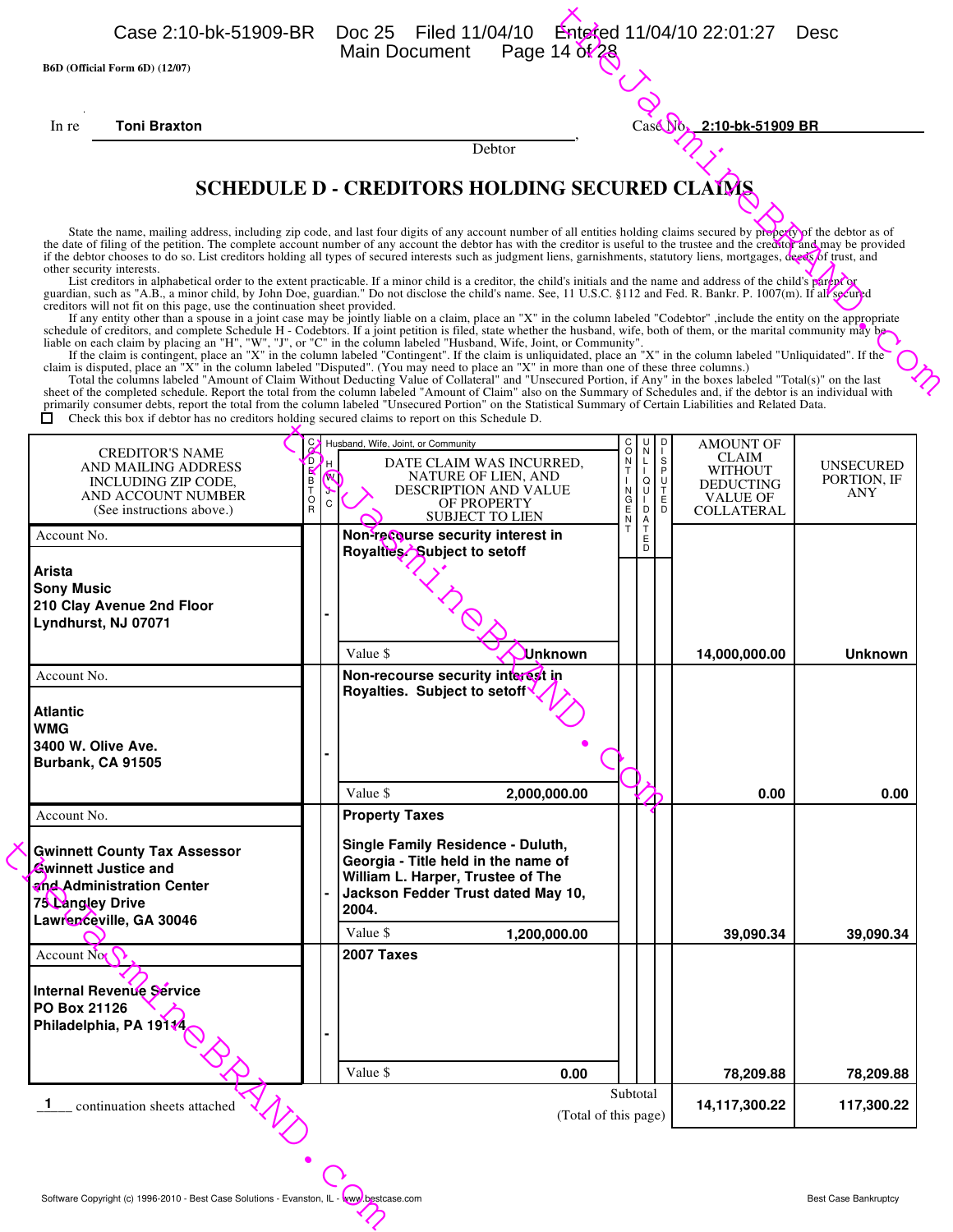|                                    | B6D (Official Form 6D) (12/07)                                            |                              |              |                                                                                                                                                                                                                                                                                                                                                                                                            |        |                         |                                     |                                 |
|------------------------------------|---------------------------------------------------------------------------|------------------------------|--------------|------------------------------------------------------------------------------------------------------------------------------------------------------------------------------------------------------------------------------------------------------------------------------------------------------------------------------------------------------------------------------------------------------------|--------|-------------------------|-------------------------------------|---------------------------------|
| In re                              | <b>Toni Braxton</b>                                                       |                              |              |                                                                                                                                                                                                                                                                                                                                                                                                            |        |                         | Case No. 2:10-bk-51909 BR           |                                 |
|                                    |                                                                           |                              |              | Debtor                                                                                                                                                                                                                                                                                                                                                                                                     |        |                         |                                     |                                 |
|                                    |                                                                           |                              |              | <b>SCHEDULE D - CREDITORS HOLDING SECURED CLAIMS</b>                                                                                                                                                                                                                                                                                                                                                       |        |                         |                                     |                                 |
|                                    |                                                                           |                              |              |                                                                                                                                                                                                                                                                                                                                                                                                            |        |                         |                                     |                                 |
|                                    |                                                                           |                              |              | State the name, mailing address, including zip code, and last four digits of any account number of all entities holding claims secured by property of the debtor as of<br>the date of filing of the petition. The complete account number of any account the debtor has with the creditor is useful to the trustee and the creditor and may be provided                                                    |        |                         |                                     |                                 |
|                                    | other security interests.                                                 |                              |              | if the debtor chooses to do so. List creditors holding all types of secured interests such as judgment liens, garnishments, statutory liens, mortgages, decols of trust, and<br>List creditors in alphabetical order to the extent practicable. If a minor child is a creditor, the child's initials and the name and address of the child's parenticable.                                                 |        |                         |                                     |                                 |
|                                    | creditors will not fit on this page, use the continuation sheet provided. |                              |              | guardian, such as "A.B., a minor child, by John Doe, guardian." Do not disclose the child's name. See, 11 U.S.C. §112 and Fed. R. Bankr. P. 1007(m). If all secured                                                                                                                                                                                                                                        |        |                         |                                     |                                 |
|                                    |                                                                           |                              |              | If any entity other than a spouse in a joint case may be jointly liable on a claim, place an "X" in the column labeled "Codebtor" , include the entity on the appropriate<br>schedule of creditors, and complete Schedule H - Codebtors. If a joint petition is filed, state whether the husband, wife, both of them, or the marital community may be                                                      |        |                         |                                     |                                 |
|                                    |                                                                           |                              |              | liable on each claim by placing an "H", "W", "J", or "C" in the column labeled "Husband, Wife, Joint, or Community".<br>If the claim is contingent, place an "X" in the column labeled "Contingent". If the claim is unliquidated                                                                                                                                                                          |        |                         |                                     |                                 |
|                                    |                                                                           |                              |              | The column is disputed, place an "X" in the column abeled "Disputed". (You may need to place an "X" in more than one of these three columns.)<br>Total the columns labeled "Amount of Claim Without Deducting Value of Collateral<br>sheet of the completed schedule. Report the total from the column labeled "Amount of Claim" also on the Summary of Schedules and, if the debtor is an individual with |        |                         |                                     |                                 |
| □                                  |                                                                           |                              |              | primarily consumer debts, report the total from the column labeled "Unsecured Portion" on the Statistical Summary of Certain Liabilities and Related Data.<br>Check this box if debtor has no creditors holding secured claims to report on this Schedule D.                                                                                                                                               |        |                         |                                     |                                 |
|                                    |                                                                           | g                            |              | Husband, Wife, Joint, or Community                                                                                                                                                                                                                                                                                                                                                                         |        | IU.<br>N                | <b>AMOUNT OF</b>                    |                                 |
|                                    | <b>CREDITOR'S NAME</b><br>AND MAILING ADDRESS                             | D<br>R                       | H.<br>M)     | DATE CLAIM WAS INCURRED,<br>NATURE OF LIEN, AND                                                                                                                                                                                                                                                                                                                                                            | $-720$ | 旧                       | CLAIM<br><b>WITHOUT</b>             | <b>UNSECURED</b><br>PORTION, IF |
|                                    | <b>INCLUDING ZIP CODE,</b><br>AND ACCOUNT NUMBER                          | В<br>Т<br>$_{\rm R}^{\rm O}$ | $\mathsf{C}$ | DESCRIPTION AND VALUE<br>OF PROPERTY                                                                                                                                                                                                                                                                                                                                                                       |        | $_{\rm U}^{\rm Q}$<br>D | <b>DEDUCTING</b><br><b>VALUE OF</b> | <b>ANY</b>                      |
| Account No.                        | (See instructions above.)                                                 |                              |              | <b>SUBJECT TO LIEN</b><br>Non-recourse security interest in                                                                                                                                                                                                                                                                                                                                                |        | A<br>T<br>E<br>D        | <b>COLLATERAL</b>                   |                                 |
|                                    |                                                                           |                              |              | Royalties. Subject to setoff                                                                                                                                                                                                                                                                                                                                                                               |        |                         |                                     |                                 |
| <b>Arista</b><br><b>Sony Music</b> |                                                                           |                              |              |                                                                                                                                                                                                                                                                                                                                                                                                            |        |                         |                                     |                                 |
|                                    | 210 Clay Avenue 2nd Floor                                                 |                              |              |                                                                                                                                                                                                                                                                                                                                                                                                            |        |                         |                                     |                                 |
|                                    | Lyndhurst, NJ 07071                                                       |                              |              |                                                                                                                                                                                                                                                                                                                                                                                                            |        |                         |                                     |                                 |
| Account No.                        |                                                                           |                              |              | <b>Unknown</b><br>Value \$<br>Non-recourse security interest in                                                                                                                                                                                                                                                                                                                                            |        |                         | 14,000,000.00                       | <b>Unknown</b>                  |
|                                    |                                                                           |                              |              | Royalties. Subject to setoff                                                                                                                                                                                                                                                                                                                                                                               |        |                         |                                     |                                 |
| <b>Atlantic</b><br><b>WMG</b>      |                                                                           |                              |              |                                                                                                                                                                                                                                                                                                                                                                                                            |        |                         |                                     |                                 |
|                                    | 3400 W. Olive Ave.<br>Burbank, CA 91505                                   |                              |              |                                                                                                                                                                                                                                                                                                                                                                                                            |        |                         |                                     |                                 |
|                                    |                                                                           |                              |              | <b>Unknown</b><br>Value \$                                                                                                                                                                                                                                                                                                                                                                                 |        |                         | 0.00                                | <b>Unknown</b>                  |
| Account No.                        |                                                                           |                              |              | <b>Property Taxes</b>                                                                                                                                                                                                                                                                                                                                                                                      |        |                         |                                     |                                 |
|                                    | <b>Gwinnett County Tax Assessor</b>                                       |                              |              | Single Family Residence - Duluth,                                                                                                                                                                                                                                                                                                                                                                          |        |                         |                                     |                                 |
|                                    | Gwinnett Justice and                                                      |                              |              | Georgia - Title held in the name of<br>William L. Harper, Trustee of The                                                                                                                                                                                                                                                                                                                                   |        |                         |                                     |                                 |
| 75 Langley Drive                   | and Administration Center                                                 |                              |              | Jackson Fedder Trust dated May 10,<br>2004.                                                                                                                                                                                                                                                                                                                                                                |        |                         |                                     |                                 |
|                                    | Lawrenceville, GA 30046                                                   |                              |              | Value \$<br>1,200,000.00                                                                                                                                                                                                                                                                                                                                                                                   |        |                         | 39,090.34                           | 39,090.34                       |
| Account No.                        |                                                                           |                              |              | 2007 Taxes                                                                                                                                                                                                                                                                                                                                                                                                 |        |                         |                                     |                                 |
|                                    | Internal Revenue Service                                                  |                              |              |                                                                                                                                                                                                                                                                                                                                                                                                            |        |                         |                                     |                                 |
| PO Box 21126                       |                                                                           |                              |              |                                                                                                                                                                                                                                                                                                                                                                                                            |        |                         |                                     |                                 |
|                                    | Philadelphia, PA 1911                                                     |                              |              |                                                                                                                                                                                                                                                                                                                                                                                                            |        |                         |                                     |                                 |
|                                    |                                                                           |                              |              | Value \$<br>0.00                                                                                                                                                                                                                                                                                                                                                                                           |        |                         | 78,209.88                           | 78,209.88                       |
| 1                                  | continuation sheets attached                                              |                              |              |                                                                                                                                                                                                                                                                                                                                                                                                            |        | Subtotal                | 14,117,300.22                       | 117,300.22                      |
|                                    |                                                                           |                              |              | (Total of this page)                                                                                                                                                                                                                                                                                                                                                                                       |        |                         |                                     |                                 |
|                                    |                                                                           |                              |              |                                                                                                                                                                                                                                                                                                                                                                                                            |        |                         |                                     |                                 |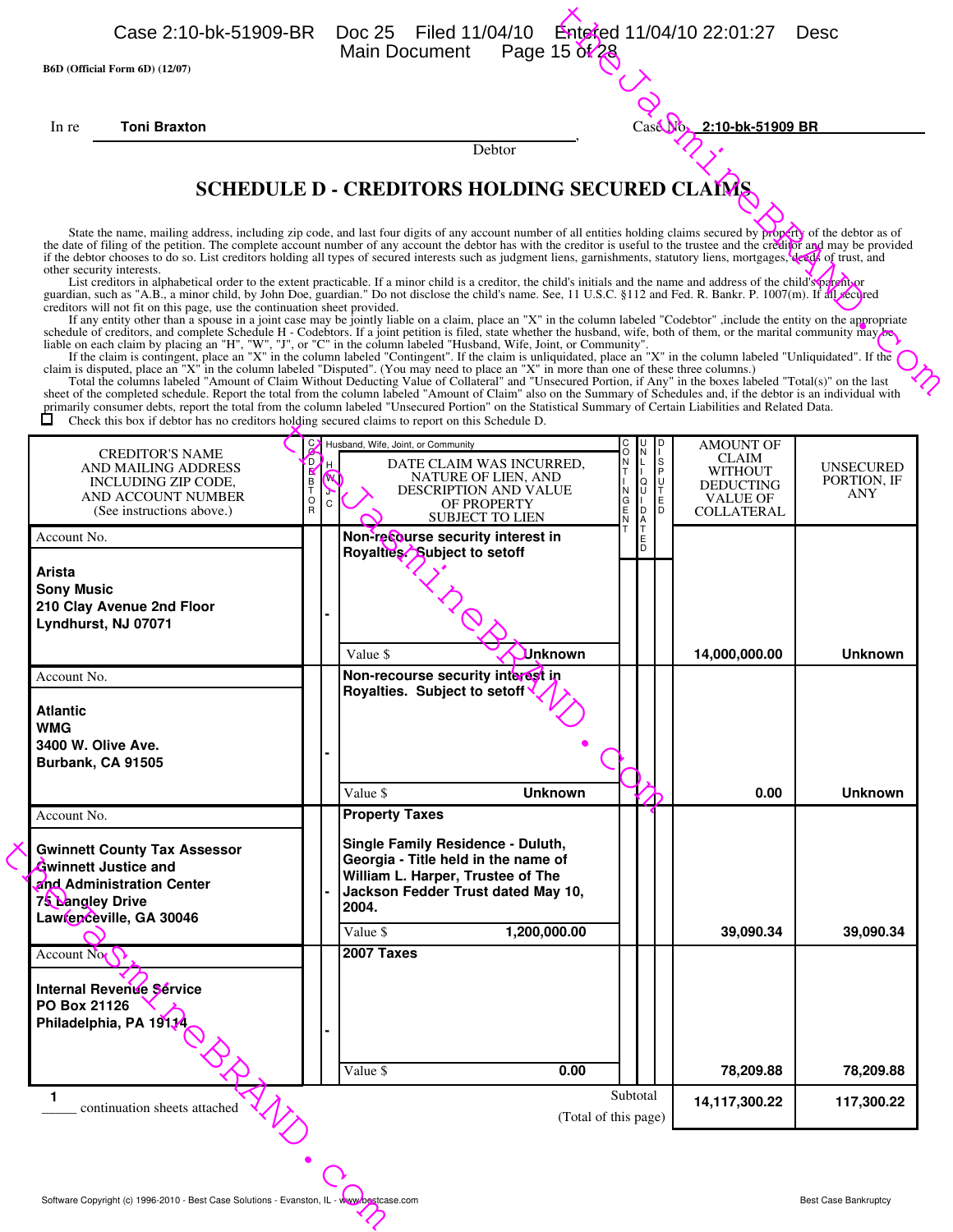| B6D (Official Form 6D) (12/07) - Cont.                         |                    |         | Page 16 01/28<br>Main Document                                           |          |                            |              |                                    |                                 |
|----------------------------------------------------------------|--------------------|---------|--------------------------------------------------------------------------|----------|----------------------------|--------------|------------------------------------|---------------------------------|
|                                                                |                    |         |                                                                          |          |                            |              |                                    |                                 |
|                                                                |                    |         |                                                                          |          |                            |              |                                    |                                 |
| <b>Toni Braxton</b><br>In re                                   |                    |         |                                                                          |          |                            |              | Case No. 2:10-bk-51909 BR          |                                 |
|                                                                |                    |         | Debtor                                                                   |          |                            |              |                                    |                                 |
|                                                                |                    |         |                                                                          |          |                            |              |                                    |                                 |
|                                                                |                    |         | <b>SCHEDULE D - CREDITORS HOLDING SECURED CLAIMS</b>                     |          |                            |              |                                    |                                 |
|                                                                |                    |         | (Continuation Sheet)                                                     |          |                            |              |                                    |                                 |
| <b>CREDITOR'S NAME</b>                                         |                    |         | Husband, Wife, Joint, or Community<br>DATE CLAIM WAS INCURRED,           |          | N                          |              | <b>AMOUNT OF</b><br>CLAIM          |                                 |
| <b>AND MAILING ADDRESS</b><br>INCLUDING ZIP CODE,              | CODE<br>T          | H.<br>W | NATURE OF LIEN, AND                                                      |          |                            | S<br>P       | <b>WITHOUT</b><br><b>DEDUCTING</b> | <b>UNSECURED</b><br>PORTION, ID |
| AND ACCOUNT NUMBER                                             | $_{\rm R}^{\rm O}$ | C       | DESCRIPTION AND VALUE<br>OF PROPERTY                                     |          | Q<br>U                     | ¦¥<br>l<br>D | <b>VALUE OF</b>                    | <b>ANY</b>                      |
| (See instructions.)                                            |                    |         | <b>SUBJECT TO LIEN</b>                                                   |          | D<br>A<br>T<br>E<br>D<br>D |              | <b>COLLATERAL</b>                  |                                 |
| Account No.                                                    |                    |         | 2008 Taxes                                                               |          |                            |              |                                    |                                 |
| <b>Internal Revenue Service</b>                                |                    |         |                                                                          |          |                            |              |                                    |                                 |
| PO Box 21126<br>Philadelphia, PA 19114                         |                    |         |                                                                          |          |                            |              |                                    |                                 |
|                                                                |                    |         |                                                                          |          |                            |              |                                    |                                 |
|                                                                |                    |         | 0.00<br>Value \$                                                         |          |                            |              | 335,899.12                         | 335,899.12                      |
| Account No.                                                    |                    |         | 2009 Taxes                                                               |          |                            |              |                                    |                                 |
|                                                                |                    |         |                                                                          |          |                            |              |                                    |                                 |
| <b>Internal Revenue Service</b><br>PO Box 21126                |                    |         |                                                                          |          |                            |              |                                    |                                 |
| Philadelphia, PA 19114                                         |                    |         |                                                                          |          |                            |              |                                    |                                 |
|                                                                |                    |         |                                                                          |          |                            |              |                                    |                                 |
|                                                                |                    |         | 0.00<br>Value \$                                                         |          |                            |              | 319,881.11                         | 319,881.11                      |
| Account No.                                                    |                    |         | <b>HOA Dues</b>                                                          |          |                            |              |                                    |                                 |
| <b>Sugarloaf Residential Property</b>                          |                    |         | Single Family Residence - Duluth,                                        |          |                            |              |                                    |                                 |
| <b>Owners Association</b>                                      |                    |         | Georgia - Title held in the name of<br>William L. Harper, Trustee of The |          |                            |              |                                    |                                 |
| 6340 Sugarloaf Parkway<br>Suite 200                            |                    |         | Jackson Fedder Trust dated May 10,                                       |          |                            |              |                                    |                                 |
| Duluth, GA 30097                                               |                    |         | 2004.                                                                    |          |                            |              |                                    |                                 |
|                                                                |                    |         | 1,200,000.00<br>Value \$<br><b>1st Trust Deed</b>                        |          |                            |              | 1,100.00                           | 1,100.00                        |
| Account No.                                                    |                    |         |                                                                          |          |                            |              |                                    |                                 |
| <b>Wells Fargo Bank</b>                                        |                    |         | Single Family Residence - Duluth,<br>Georgia - Title held in the name of |          |                            |              |                                    |                                 |
| <b>Home Mortgage</b><br><b>PO Box 30427</b>                    |                    |         | William L. Harper, Trustee of The<br>Jackson Fedder Trust dated May 10,  |          |                            |              |                                    |                                 |
| Los Angeles, CA 90030-0427                                     |                    |         | 2004.                                                                    |          |                            |              |                                    |                                 |
|                                                                |                    |         | 1,200,000.00<br>Value \$                                                 |          |                            |              | 1,486,958.17                       | 286,958.17                      |
| Account No.                                                    |                    |         | <b>Home Equity Line of Credit</b>                                        |          |                            |              |                                    |                                 |
| Wells Fargo Banky                                              |                    |         | Single Family Residence - Duluth,                                        |          |                            |              |                                    |                                 |
| <b>Home Equity Collections</b>                                 |                    |         | Georgia - Title held in the name of                                      |          |                            |              |                                    |                                 |
| P6053-022                                                      |                    |         | William L. Harper, Trustee of The<br>Jackson Fedder Trust dated May 10,  |          |                            |              |                                    |                                 |
| PO Box 4116<br>Portland, OR 97205-4116                         |                    |         | 2004.                                                                    |          |                            |              |                                    |                                 |
|                                                                |                    |         | 1,200,000.00<br>Value \$                                                 |          |                            |              | 102,182.79                         | 102,182.79                      |
| __ continuation sheets attached to<br>$_{\circ}$ of $_{\circ}$ |                    |         |                                                                          | Subtotal |                            |              | 2,246,021.19                       | 1,046,021.19                    |
| Schedule of Creditors Holding Secured Claims                   |                    |         | (Total of this page)                                                     |          |                            |              |                                    |                                 |
|                                                                |                    |         |                                                                          |          | Total                      |              | 16,363,321.41                      | 1,163,321.41                    |
|                                                                |                    |         | (Report on Summary of Schedules)                                         |          |                            |              |                                    |                                 |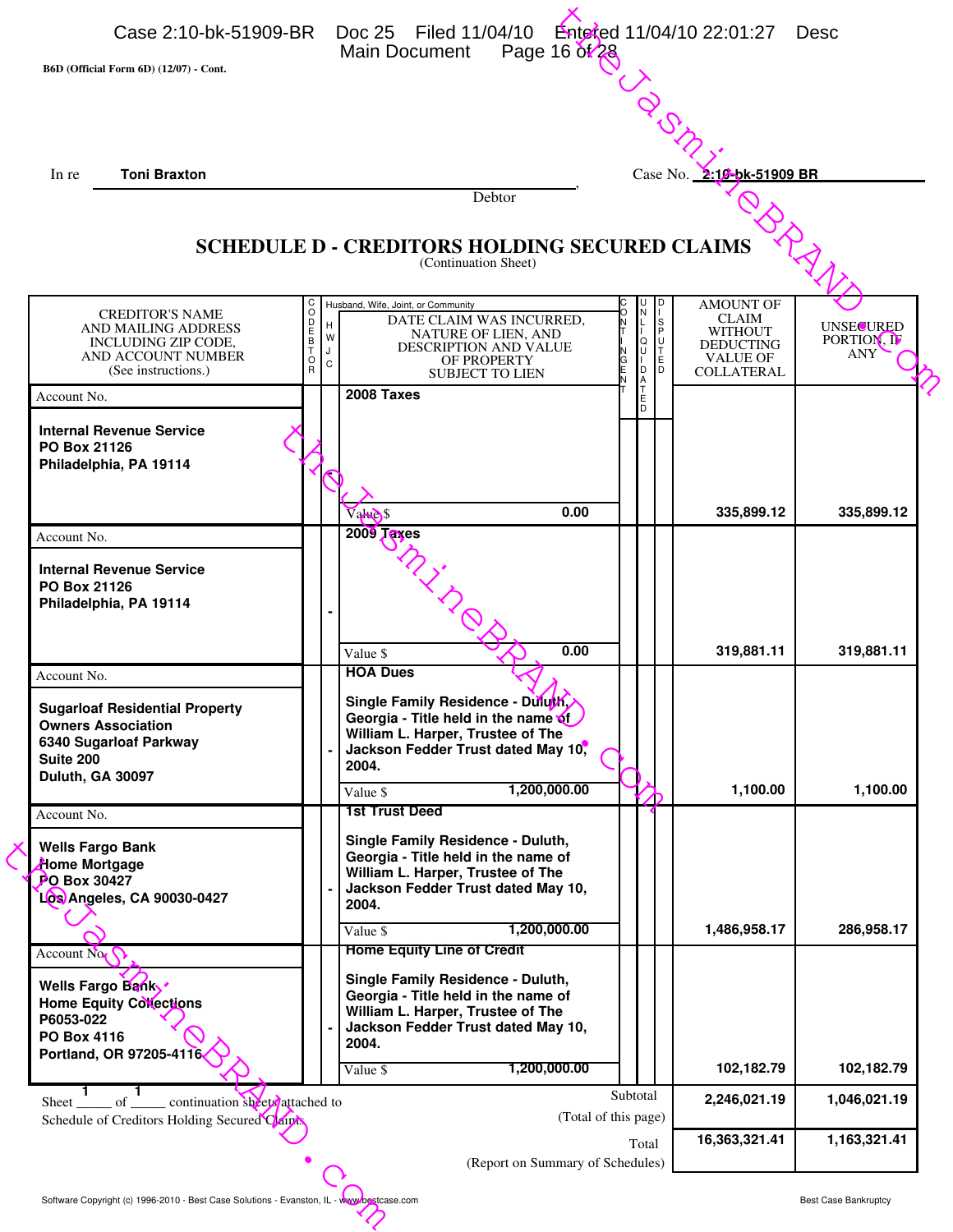|                                            | B6F (Official Form 6F) (12/07)                                                                                                                                                                                                                                                                         |         |                  | Page 17 01/28                                                                                                                                                                                                                                                                                                                                                                                                                                                                                                                                                                                                                                                                                                                                                                                                                                                                                                                                                                                                                                                                                                                                                                                                                                                                                                                                                                                                                                                                                                                                                                                                                                                                                                                                                                                                                                                                                                                                                                                                                                                                                                                                                                                                                                        |                                               |                    |                        |
|--------------------------------------------|--------------------------------------------------------------------------------------------------------------------------------------------------------------------------------------------------------------------------------------------------------------------------------------------------------|---------|------------------|------------------------------------------------------------------------------------------------------------------------------------------------------------------------------------------------------------------------------------------------------------------------------------------------------------------------------------------------------------------------------------------------------------------------------------------------------------------------------------------------------------------------------------------------------------------------------------------------------------------------------------------------------------------------------------------------------------------------------------------------------------------------------------------------------------------------------------------------------------------------------------------------------------------------------------------------------------------------------------------------------------------------------------------------------------------------------------------------------------------------------------------------------------------------------------------------------------------------------------------------------------------------------------------------------------------------------------------------------------------------------------------------------------------------------------------------------------------------------------------------------------------------------------------------------------------------------------------------------------------------------------------------------------------------------------------------------------------------------------------------------------------------------------------------------------------------------------------------------------------------------------------------------------------------------------------------------------------------------------------------------------------------------------------------------------------------------------------------------------------------------------------------------------------------------------------------------------------------------------------------------|-----------------------------------------------|--------------------|------------------------|
| In re                                      | <b>Toni Braxton</b>                                                                                                                                                                                                                                                                                    |         |                  | Case No. 2:10-bk-51909 BR                                                                                                                                                                                                                                                                                                                                                                                                                                                                                                                                                                                                                                                                                                                                                                                                                                                                                                                                                                                                                                                                                                                                                                                                                                                                                                                                                                                                                                                                                                                                                                                                                                                                                                                                                                                                                                                                                                                                                                                                                                                                                                                                                                                                                            |                                               |                    |                        |
|                                            |                                                                                                                                                                                                                                                                                                        |         |                  | Debtor                                                                                                                                                                                                                                                                                                                                                                                                                                                                                                                                                                                                                                                                                                                                                                                                                                                                                                                                                                                                                                                                                                                                                                                                                                                                                                                                                                                                                                                                                                                                                                                                                                                                                                                                                                                                                                                                                                                                                                                                                                                                                                                                                                                                                                               |                                               |                    |                        |
| □<br>AT&T<br><b>Payment Center</b>         | Check this box if debtor has no creditors holding unsecured claims to report on this Schedule F.<br><b>CREDITOR'S NAME,</b><br><b>MAILING ADDRESS</b><br><b>INCLUDING ZIP CODE,</b><br>AND ACCOUNT NUMBER<br>(See instructions above.)<br>Account No. <b>XXXXXXXX0287</b><br>Sacramento, CA 95887-0001 | oo<br>D | Н<br>W<br>J<br>Ċ | <b>SCHEDULE F - CREDITORS HOLDING UNSECURED NONPRIORIT VOLAIMS</b><br>State the name, mailing address, including zip code, and last four digits of any account number, of all entities holding unsecured claims without priority against the<br>debtor or the property of the debtor, as of the date of filing of the petition. The complete account number of any account the debtor has with the creditor is useful to the<br>trustee and the creditor and may be provided if the debtor chooses to do so. If a minor child is a creditor, state the child's initials and the name and addess bot the child's<br>parent or guardian, such as "A.B., a minor child, by John Doe, guardian." Do not disclose the child's name. See, 11 U.S.C. §112 and Fed. R. Bankr. P. 160/(m). Do not<br>include claims listed in Schedules D and E. If all creditors will not fit on this page, use the continuation sheet provided.<br>If any entity other than a spouse in a joint case may be jointly liable on a claim, place an "X" in the column labeled "Codebtor," include the entity on the appropriate<br>schedule of creditors, and complete Schedule H - Codebtors. If a joint petition is filed, state whether the husband, wife, both of them, or the marital community may be<br>liable on each claim by placing an "H," "W," "J," or "C" in the column labeled "Husband, Wife, Joint, or Community."<br>If the claim is contingent, place an "X" in the column labeled "Contingent." If the claim is unliquidated, place an "X" in the column labeled "Unliquidated." If the<br>claim is disputed, place an "X" in the column labeled "Disputed." (You may need to place an "X" in more than one of these three columns.)<br>Report the total of all claims listed on this schedule in the box labeled "Total" on the last sheet of the completed schedule. Report this total also on the Summary of<br>Schedules and, if the debtor is an individual with primarily consumer debts, report this total also on the Statistical Summary of Certain Liabilities and Related Data.<br>Husband, Wife, Joint, or Community<br>DATE CLAIM WAS INCURRED AND<br>CONSIDERATION FOR CLAIM. IF CLAIM<br>IS SUBJECT TO SETOFF, SO STATE.<br><u>Uu</u> lities | c<br>O<br>$\frac{N}{T}$<br>$\overline{z}$ moz | ΟJ<br>ID<br>E<br>D | <b>AMOUNT OF CLAIM</b> |
|                                            |                                                                                                                                                                                                                                                                                                        |         |                  |                                                                                                                                                                                                                                                                                                                                                                                                                                                                                                                                                                                                                                                                                                                                                                                                                                                                                                                                                                                                                                                                                                                                                                                                                                                                                                                                                                                                                                                                                                                                                                                                                                                                                                                                                                                                                                                                                                                                                                                                                                                                                                                                                                                                                                                      |                                               |                    | 474.86                 |
| Account No.<br>27th Floor                  | <b>Atlantic Recording Corporation</b><br>1290 Avenue of the Americas<br>Attn: Brian St. John<br>New York, NY 10104                                                                                                                                                                                     | X       |                  | Recording Contract                                                                                                                                                                                                                                                                                                                                                                                                                                                                                                                                                                                                                                                                                                                                                                                                                                                                                                                                                                                                                                                                                                                                                                                                                                                                                                                                                                                                                                                                                                                                                                                                                                                                                                                                                                                                                                                                                                                                                                                                                                                                                                                                                                                                                                   |                                               |                    | 44.63                  |
| Account No.                                |                                                                                                                                                                                                                                                                                                        |         |                  | <b>Credit Card</b>                                                                                                                                                                                                                                                                                                                                                                                                                                                                                                                                                                                                                                                                                                                                                                                                                                                                                                                                                                                                                                                                                                                                                                                                                                                                                                                                                                                                                                                                                                                                                                                                                                                                                                                                                                                                                                                                                                                                                                                                                                                                                                                                                                                                                                   |                                               |                    |                        |
| <b>SWN 700</b><br><b>Buffalo, NY 14210</b> | <b>Chase Card Services</b><br>Capital Management<br><b>726</b> Exchange Street                                                                                                                                                                                                                         |         |                  |                                                                                                                                                                                                                                                                                                                                                                                                                                                                                                                                                                                                                                                                                                                                                                                                                                                                                                                                                                                                                                                                                                                                                                                                                                                                                                                                                                                                                                                                                                                                                                                                                                                                                                                                                                                                                                                                                                                                                                                                                                                                                                                                                                                                                                                      |                                               |                    | 25,764.30              |
| Account No.                                | Chubb Group of Insurance Companies<br>PO Box 7247-0180<br>Philadelphia, PA 19170-0179                                                                                                                                                                                                                  |         |                  | 5002-0086-4160-001P<br>Nevada Homeowner Policy                                                                                                                                                                                                                                                                                                                                                                                                                                                                                                                                                                                                                                                                                                                                                                                                                                                                                                                                                                                                                                                                                                                                                                                                                                                                                                                                                                                                                                                                                                                                                                                                                                                                                                                                                                                                                                                                                                                                                                                                                                                                                                                                                                                                       |                                               |                    |                        |
|                                            |                                                                                                                                                                                                                                                                                                        |         |                  |                                                                                                                                                                                                                                                                                                                                                                                                                                                                                                                                                                                                                                                                                                                                                                                                                                                                                                                                                                                                                                                                                                                                                                                                                                                                                                                                                                                                                                                                                                                                                                                                                                                                                                                                                                                                                                                                                                                                                                                                                                                                                                                                                                                                                                                      |                                               |                    | 11,809.38              |
| 3                                          | continuation sheets attached                                                                                                                                                                                                                                                                           |         |                  | (Total of this page)                                                                                                                                                                                                                                                                                                                                                                                                                                                                                                                                                                                                                                                                                                                                                                                                                                                                                                                                                                                                                                                                                                                                                                                                                                                                                                                                                                                                                                                                                                                                                                                                                                                                                                                                                                                                                                                                                                                                                                                                                                                                                                                                                                                                                                 | Subtotal                                      |                    | 38,093.17              |
|                                            |                                                                                                                                                                                                                                                                                                        |         |                  |                                                                                                                                                                                                                                                                                                                                                                                                                                                                                                                                                                                                                                                                                                                                                                                                                                                                                                                                                                                                                                                                                                                                                                                                                                                                                                                                                                                                                                                                                                                                                                                                                                                                                                                                                                                                                                                                                                                                                                                                                                                                                                                                                                                                                                                      |                                               |                    |                        |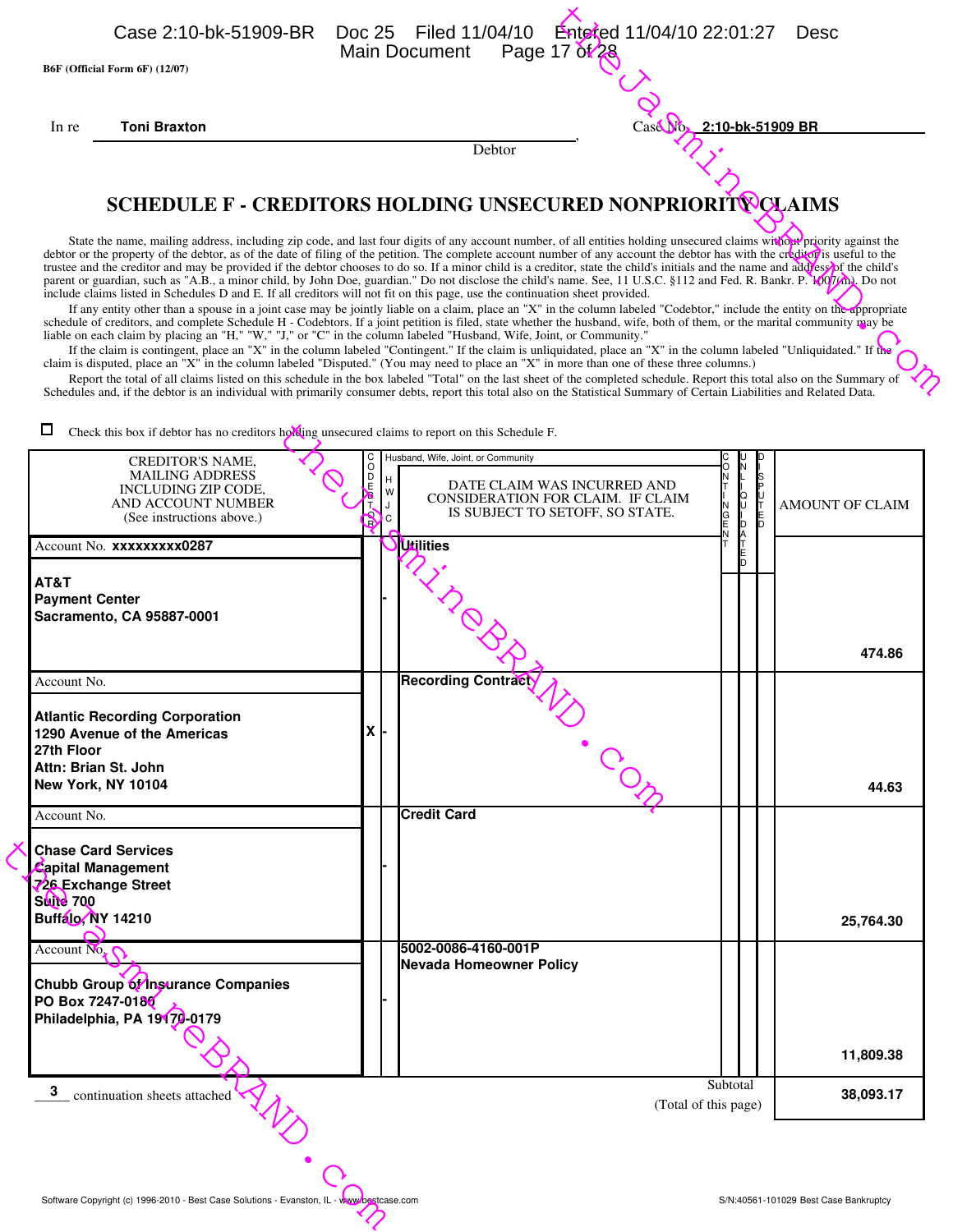| B6F (Official Form 6F) (12/07) - Cont.                                                                                                          |                                        |                  |                                                                                                             |                  |                       |        |                 |
|-------------------------------------------------------------------------------------------------------------------------------------------------|----------------------------------------|------------------|-------------------------------------------------------------------------------------------------------------|------------------|-----------------------|--------|-----------------|
|                                                                                                                                                 |                                        |                  |                                                                                                             |                  |                       |        |                 |
| <b>Toni Braxton</b><br>In re                                                                                                                    |                                        |                  | Case No. 2:10-bk-51909 BR<br>Debtor                                                                         |                  |                       |        |                 |
|                                                                                                                                                 |                                        |                  | SCHEDULE F - CREDITORS HOLDING UNSECURED NONPRIORITY CLAIMS<br>(Continuation Sheet)                         |                  |                       |        |                 |
| <b>CREDITOR'S NAME,</b>                                                                                                                         | $\rm ^c_{\rm O}$                       |                  | Husband, Wife, Joint, or Community                                                                          |                  |                       |        |                 |
| <b>MAILING ADDRESS</b><br>INCLUDING ZIP CODE,<br>AND ACCOUNT NUMBER<br>(See instructions above.)                                                | D<br>E<br>B<br>T<br>$_{\rm R}^{\rm O}$ | H<br>W<br>J<br>C | DATE CLAIM WAS INCURRED AND<br>CONSIDERATION FOR CLAIM. IF CLAIM<br>IS SUBJECT TO SETOFF, SO STATE.         | N<br>G<br>E<br>N | Ű                     | E<br>D | AMOUNT OF CLAIM |
| Account No.                                                                                                                                     |                                        |                  | Deficiency Claim - Single Family Residence -                                                                |                  | D<br>A<br>T<br>E<br>D |        |                 |
| <b>City National Bank</b><br><b>City National Corporation</b><br><b>City National Plaza</b><br>555 South Flower Street                          |                                        |                  | Nevada. Title held in the name of William<br>Harper, Trustee of the Luis DKB Trust dated<br>March 15, 2002. |                  |                       | X      |                 |
| Los Angeles, CA 90071                                                                                                                           |                                        |                  |                                                                                                             |                  |                       |        | 1,029,632.75    |
| Account No. XX5493                                                                                                                              |                                        |                  | Line of Credit                                                                                              |                  |                       |        |                 |
| <b>City National Bank</b><br><b>City National Corporation</b><br><b>City National Plaza</b><br>555 South Flower Street<br>Los Angeles, CA 90071 | X                                      |                  |                                                                                                             |                  |                       |        | 657,139.94      |
| Account No.                                                                                                                                     |                                        |                  | <b>Credit Card Purchases</b>                                                                                |                  |                       |        |                 |
| <b>City National Bank</b><br><b>City National Corporation</b><br><b>City National Plaza</b><br>555 South Flower Street<br>Los Angeles, CA 90071 | X                                      |                  |                                                                                                             |                  |                       |        | 52,620.28       |
| Account No.                                                                                                                                     |                                        |                  | <b>Nevada Property Taxes</b>                                                                                |                  |                       |        |                 |
| <b>City of Henderson</b><br>240 Water Street<br>Henderson, NV 89009                                                                             |                                        |                  |                                                                                                             |                  |                       |        |                 |
|                                                                                                                                                 |                                        |                  |                                                                                                             |                  |                       |        | 11,981.13       |
| Account No.                                                                                                                                     |                                        |                  | <b>Property taxes on foreclosed property</b>                                                                |                  |                       |        |                 |
| <b>Clark County of reasurer</b><br>c/o Bankruptcy Clerk<br>500 S Grant Central Pkwy<br>Box 551220                                               |                                        |                  |                                                                                                             |                  |                       |        |                 |
| Las Vegas, NV 89155                                                                                                                             |                                        |                  |                                                                                                             |                  |                       |        | 20,743.94       |
| of $\frac{3}{2}$ sheets attached to Schedule of<br>Sheet no.<br>$\mathbf{L}$<br>Creditors Holding Unsecured Nonpriority Claims                  |                                        |                  | (Total of this page)                                                                                        | Subtotal         |                       |        | 1,772,118.04    |
|                                                                                                                                                 |                                        |                  |                                                                                                             |                  |                       |        |                 |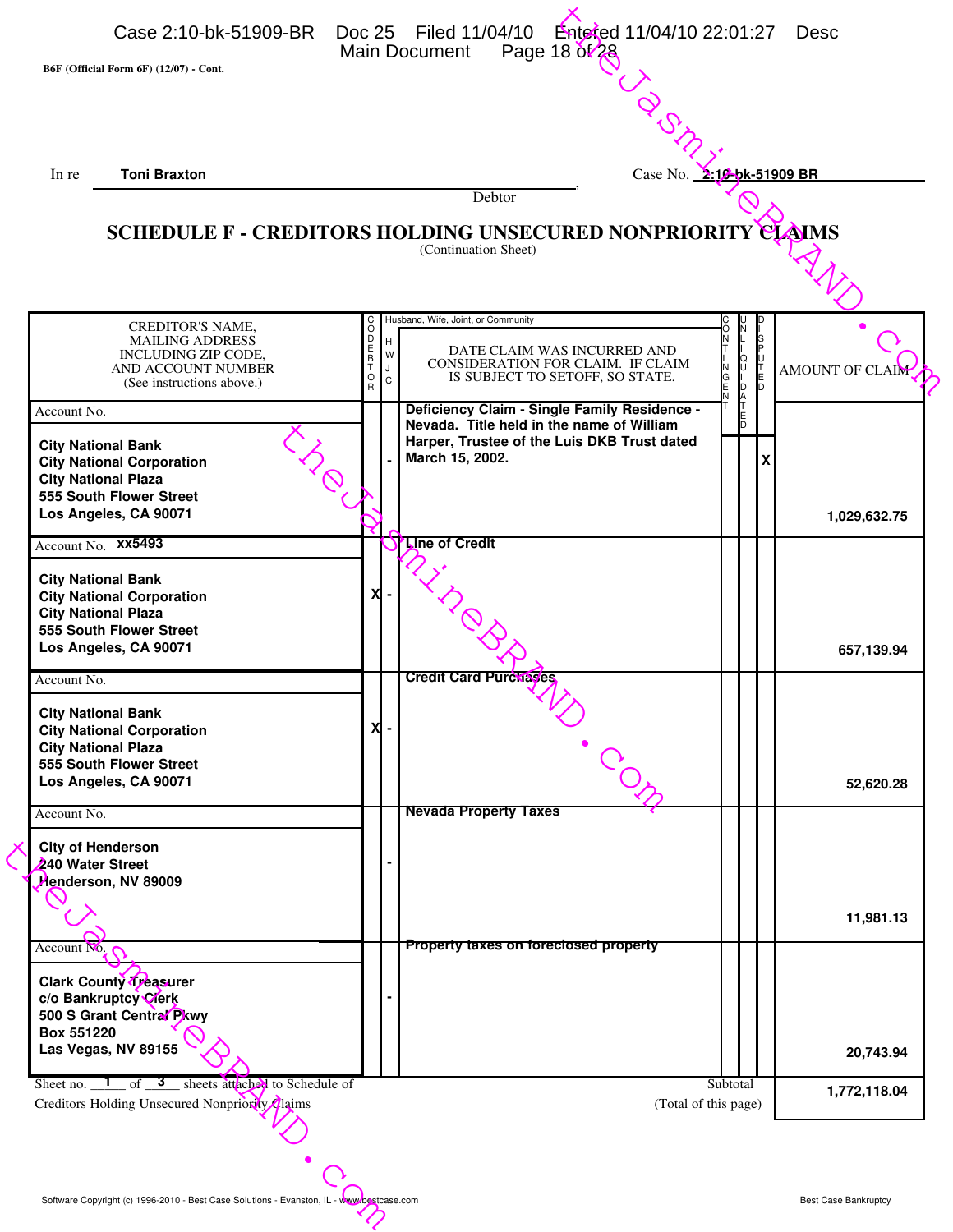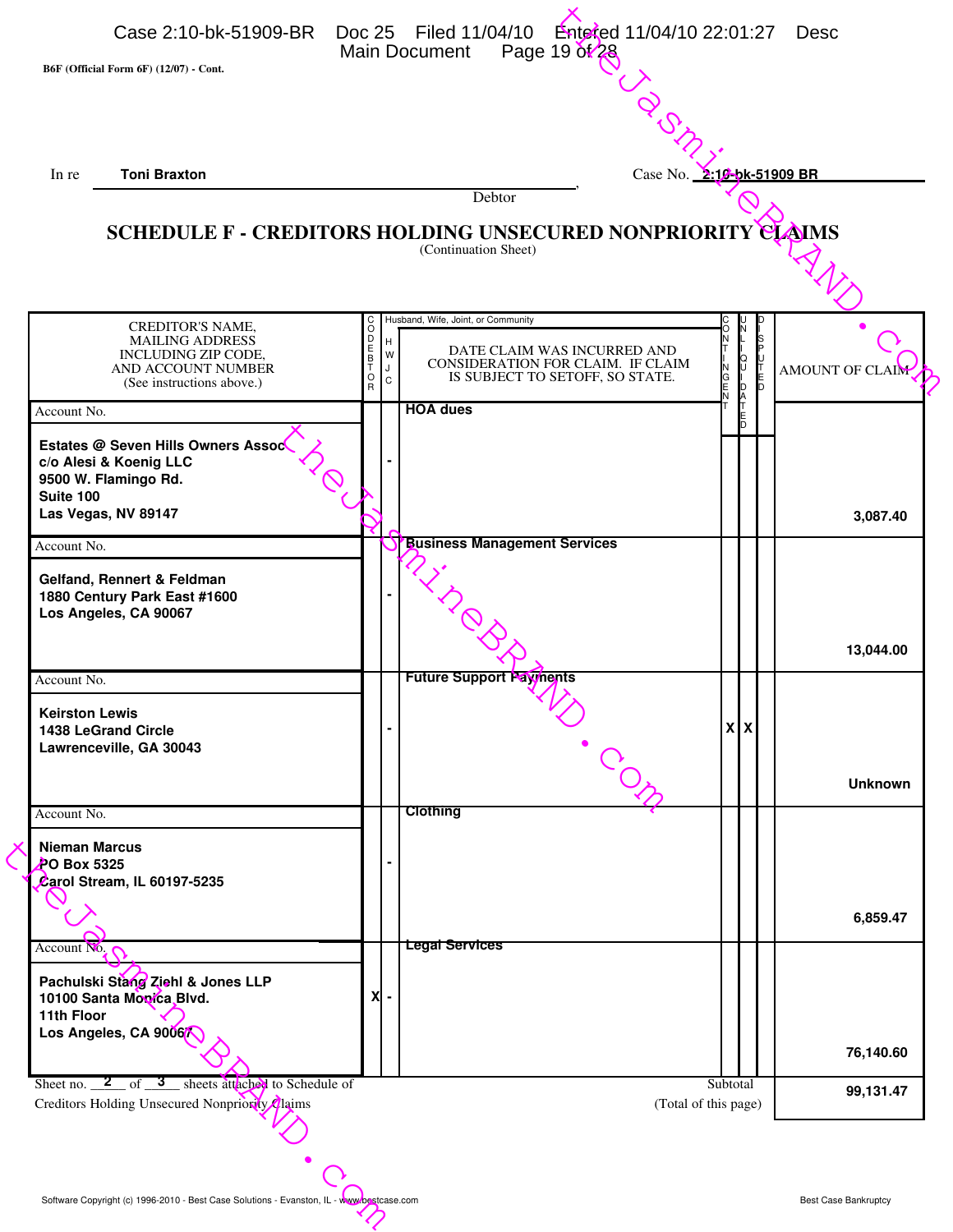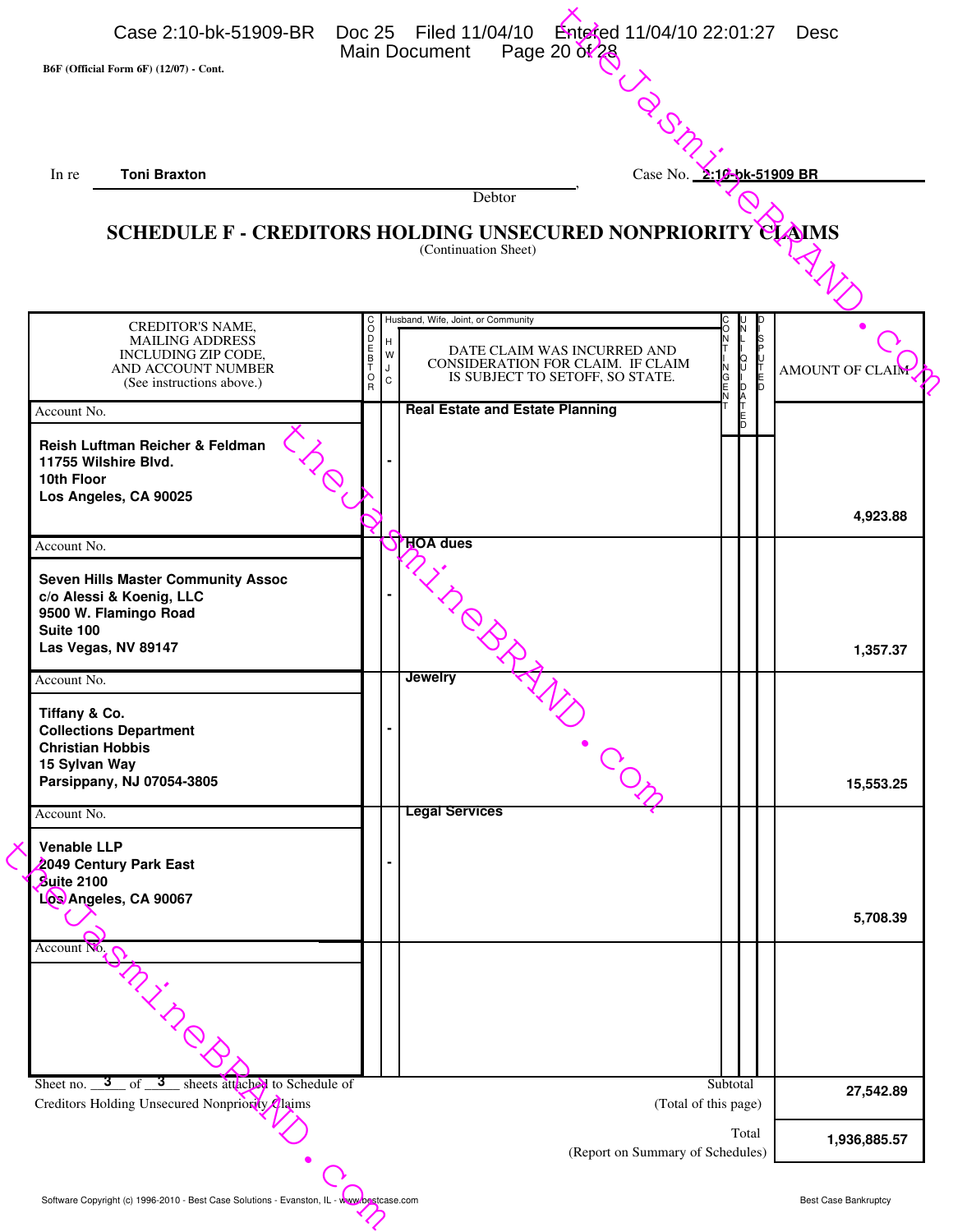|              |                                                                                                                                                                  | Case 2:10-bk-51909-BR  Doc 25  Filed 11/04/10  Enterted 11/04/10 22:01:27<br>Desc                                                                                                                                                                                                                                                                                                                                                                                                                                                                                                                                      |                             |
|--------------|------------------------------------------------------------------------------------------------------------------------------------------------------------------|------------------------------------------------------------------------------------------------------------------------------------------------------------------------------------------------------------------------------------------------------------------------------------------------------------------------------------------------------------------------------------------------------------------------------------------------------------------------------------------------------------------------------------------------------------------------------------------------------------------------|-----------------------------|
|              | <b>B6G</b> (Official Form 6G) (12/07)                                                                                                                            | Page 21 $\delta \sqrt{28}$<br>Main Document                                                                                                                                                                                                                                                                                                                                                                                                                                                                                                                                                                            |                             |
|              |                                                                                                                                                                  |                                                                                                                                                                                                                                                                                                                                                                                                                                                                                                                                                                                                                        |                             |
|              |                                                                                                                                                                  |                                                                                                                                                                                                                                                                                                                                                                                                                                                                                                                                                                                                                        |                             |
| In re        | <b>Toni Braxton</b>                                                                                                                                              | 2.10-bk-51909 BR                                                                                                                                                                                                                                                                                                                                                                                                                                                                                                                                                                                                       |                             |
|              |                                                                                                                                                                  | Debtor                                                                                                                                                                                                                                                                                                                                                                                                                                                                                                                                                                                                                 |                             |
|              |                                                                                                                                                                  | <b>SCHEDULE G - EXECUTORY CONTRACTS AND UNEXPIRED LEASES</b>                                                                                                                                                                                                                                                                                                                                                                                                                                                                                                                                                           |                             |
|              | disclose the child's name. See, 11 U.S.C. §112 and Fed. R. Bankr. P. 1007(m).<br>$\Box$ Check this box if debtor has no executory contracts or unexpired leases. | Describe all executory contracts of any nature and all unexpired leases of real or personal property. Include any timeshare interests. State nature<br>of debtor's interest in contract, i.e., "Purchaser", "Agent", etc. State whether debtor is the lessor or lessee of a lease. Provide the hames and<br>complete mailing addresses of all other parties to each lease or contract described. If a minor child is a party to one of the leases or contracts,<br>state the child's initials and the name and address of the child's parent or guardian, such as "A.B., a minor child, by John Doe, guardian.")Do not |                             |
|              | Name and Mailing Address, Including Zip Code,<br>of Other Parties to Lease or Contract                                                                           | Description of Contract or Lease and Nature of Debtor's Interest.<br>State whether lease is for nonresidential real property.<br>State contract number of any government contract.                                                                                                                                                                                                                                                                                                                                                                                                                                     |                             |
|              | <b>AFTRA</b>                                                                                                                                                     | <b>Primary Medical Insurance Policy</b>                                                                                                                                                                                                                                                                                                                                                                                                                                                                                                                                                                                |                             |
|              | Cigna<br><b>PO Box 5099</b><br>Scranton, PA 18505                                                                                                                |                                                                                                                                                                                                                                                                                                                                                                                                                                                                                                                                                                                                                        |                             |
|              | <b>Atlantic Recording Corporation</b><br>1290 Avenue of the Americas<br>27th Floor<br>Attn: Brian St. John<br>New York, NY 10104                                 | <b>Warner Group Merchandising Agreement</b>                                                                                                                                                                                                                                                                                                                                                                                                                                                                                                                                                                            |                             |
|              | <b>Atlantic Recording Corporation</b><br>1290 Avenue of the Americas<br>27th Floor<br>Attn: Brian St. John                                                       | Warner Music Group Fan Club Agreement                                                                                                                                                                                                                                                                                                                                                                                                                                                                                                                                                                                  |                             |
|              | New York, NY 10104                                                                                                                                               |                                                                                                                                                                                                                                                                                                                                                                                                                                                                                                                                                                                                                        |                             |
|              | <b>Atlantic Recording Corporation</b><br>1290 Avenue of the Americas                                                                                             | Ameridiment to Recording and Additional Rights<br>Agreement-Exercise of Additional Rights Option                                                                                                                                                                                                                                                                                                                                                                                                                                                                                                                       |                             |
|              | 27th Floor<br>Attn: Brian St. John<br>New York, NY 10104                                                                                                         |                                                                                                                                                                                                                                                                                                                                                                                                                                                                                                                                                                                                                        |                             |
|              | <b>Atlantic Recording Corporation</b>                                                                                                                            | Warner Music Group Fan Club Agreement                                                                                                                                                                                                                                                                                                                                                                                                                                                                                                                                                                                  |                             |
|              | 1290 Avenue of the Americas<br>27th Floor                                                                                                                        |                                                                                                                                                                                                                                                                                                                                                                                                                                                                                                                                                                                                                        |                             |
|              | Attn: Brian St. John<br>New York, NY 10104                                                                                                                       |                                                                                                                                                                                                                                                                                                                                                                                                                                                                                                                                                                                                                        |                             |
|              | <b>Blackground Records, LLC</b>                                                                                                                                  | <b>Termination and Release Agreement</b>                                                                                                                                                                                                                                                                                                                                                                                                                                                                                                                                                                               |                             |
|              | Dendiezel Entertainment, Inc.<br>c/o Gelfand, Rennert & Feldman LLP<br>1880 Century Park East<br><b>Suite 1600</b><br>Los Angeles, CA 90067                      | <b>Termination and Release Agreement</b>                                                                                                                                                                                                                                                                                                                                                                                                                                                                                                                                                                               |                             |
|              | Dendiezel Entertainment, Inc.<br>c/o/Gelfand, Rennert & Feldman LLP<br>1880 Century Park East<br><b>Suite 1660</b><br>Los Angeles, CA 90067                      | Warner Music Group Fan Club Agreement                                                                                                                                                                                                                                                                                                                                                                                                                                                                                                                                                                                  |                             |
|              |                                                                                                                                                                  |                                                                                                                                                                                                                                                                                                                                                                                                                                                                                                                                                                                                                        |                             |
| $\mathbf{2}$ |                                                                                                                                                                  | continuation sheets attached to Schedule of Executory Contracts and Unexpired Leases                                                                                                                                                                                                                                                                                                                                                                                                                                                                                                                                   |                             |
|              | Software Copyright (c) 1996-2010 - Best Case Solutions - Evanston, IL - www.bestcase.com                                                                         |                                                                                                                                                                                                                                                                                                                                                                                                                                                                                                                                                                                                                        | <b>Best Case Bankruptcy</b> |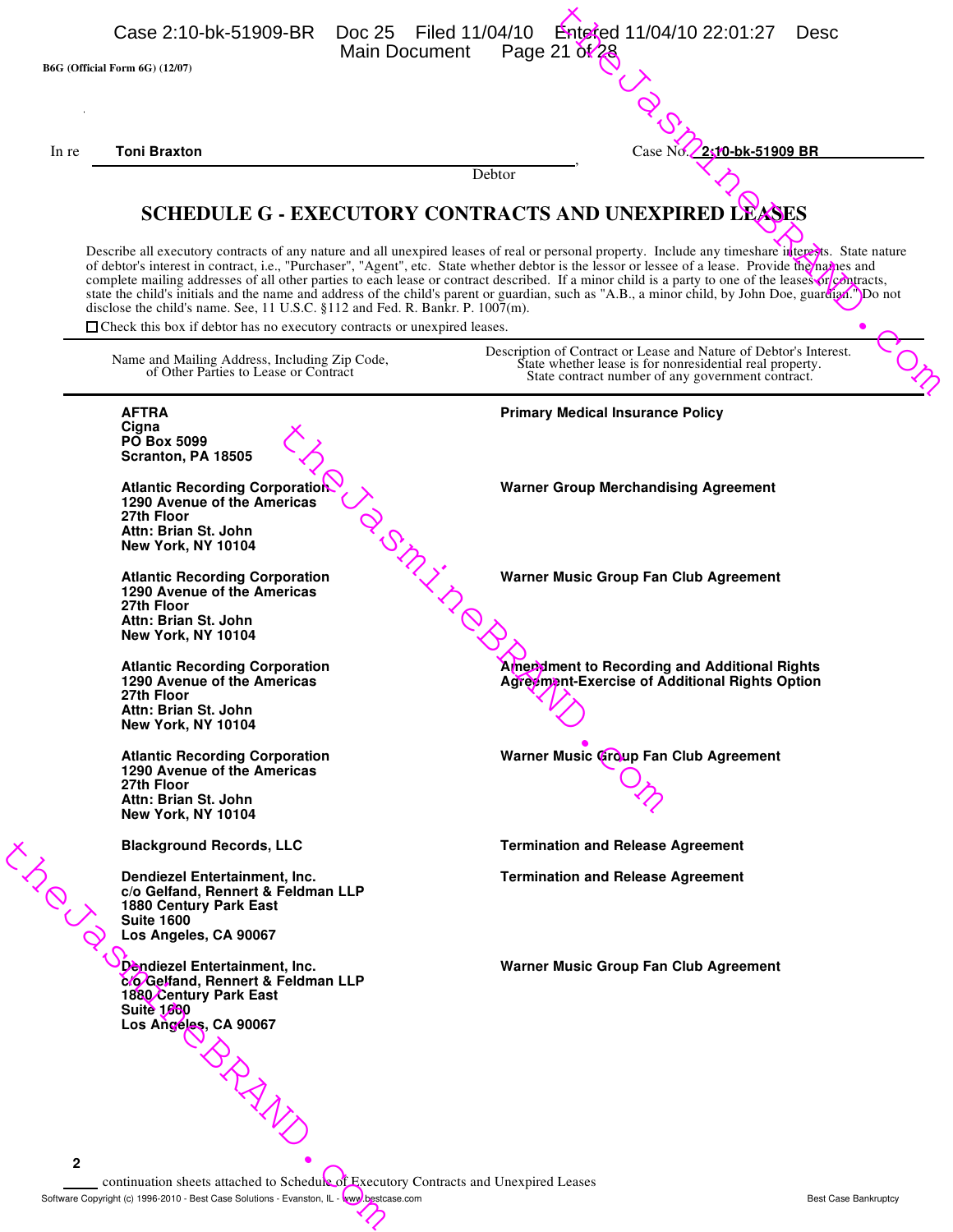|       | Case 2:10-bk-51909-BR                                                                                                                                        | Doc 25 Filed 11/04/10 Entered 11/04/10 22:01:27<br>Page 22 $\delta \sqrt{28}$<br>Main Document                                                                                     | Desc                        |
|-------|--------------------------------------------------------------------------------------------------------------------------------------------------------------|------------------------------------------------------------------------------------------------------------------------------------------------------------------------------------|-----------------------------|
|       |                                                                                                                                                              |                                                                                                                                                                                    |                             |
| In re | <b>Toni Braxton</b>                                                                                                                                          | 2:10-bk-51909 BR<br>Case No                                                                                                                                                        |                             |
|       |                                                                                                                                                              | Debtor                                                                                                                                                                             |                             |
|       |                                                                                                                                                              | <b>SCHEDULE G - EXECUTORY CONTRACTS AND UNEXPIRED LEASES</b><br>(Continuation Sheet)                                                                                               |                             |
|       | Name and Mailing Address, Including Zip Code,<br>of Other Parties to Lease or Contract                                                                       | Description of Contract or Lease and Nature of Debtor's Interest.<br>State whether lease is for nonresidential real property.<br>State contract number of any government contract. |                             |
|       | Dendiezel Entertainment, Inc.<br>c/o Gelfand, Rennert & Feldman LLP<br>1880 Century Park East<br><b>Suite 1600</b><br>Los Angeles, CA 90067                  | <b>Amendment to Recording and Additional Rights</b><br>Agreement-Exercise of Additional Rights Option                                                                              |                             |
|       | DeWitt Stern of California, LLC<br>Lewis Brisbois Bisgaard & Smith LLP<br>David E. Long, Esq.<br>221 N. Figueroa St., Ste 1200<br>Los Angeles, CA 90012-2601 | <b>Settlement Agreement &amp; Release</b>                                                                                                                                          |                             |
|       | <b>Keirston Lewis</b><br><b>1438 LeGrand Circle</b><br>Lawrenceville, GA 30043                                                                               | <b>Settlement Agreement</b>                                                                                                                                                        |                             |
|       | Liberty Entertainment, Inc.<br>c/o Gelfand, Rennart & Feldman<br>1880 Century ParkEast, #1600<br>Los Angeles, CA 90067                                       | <b>Settlement Agreement &amp; Release</b>                                                                                                                                          |                             |
|       | Liberty Merchandising, Inc.<br>c/o Gelfand Rennert & Feldman, LLP<br>1880 Century Park East<br><b>SUite 1600</b>                                             | <b>Amendment to Recording and Additional Rights</b><br><b>Agreement-Exercise of Additional Rights Option</b>                                                                       |                             |
|       | Los Angeles, CA 90067                                                                                                                                        |                                                                                                                                                                                    |                             |
|       | Liberty Merchandising, Inc.<br>c/o Gelfand Rennert & Feldman, LLP<br>1880 Century Park East<br><b>SUite 1600</b>                                             | <b>Warner Music Group Merchandising Agreement</b>                                                                                                                                  |                             |
|       | Los Angeles, CA 90067                                                                                                                                        |                                                                                                                                                                                    |                             |
|       | Liberty Merchandising, Inc.<br>c/o Gelfand Rennert & Feldman, LLP<br>1880 Century Park East<br><b>SUite 1600</b><br>Los Angeles, CA 90067                    | Warner Music Group Fan Club Agreement                                                                                                                                              |                             |
|       | Magic Elves, Inc.                                                                                                                                            | <b>Option and Talent Agreement</b>                                                                                                                                                 |                             |
|       | <b>MetLife</b><br><b>700 Quaker Lane</b><br>PA Box 636<br>Warwick, RI 02887                                                                                  | <b>Life Insurance Policy</b>                                                                                                                                                       |                             |
|       | Petersen International Underwriters<br>23929 Valençia Blvd.<br>Suite 215<br>Valencia, CA 91355                                                               | <b>Disability Insurance Policy</b>                                                                                                                                                 |                             |
|       |                                                                                                                                                              |                                                                                                                                                                                    |                             |
|       |                                                                                                                                                              | Sheet 1 of 2 continuation sheets attached to the Schedule of Executory Contracts and Unexpired Leases                                                                              |                             |
|       | Software Copyright (c) 1996-2010 - Best Case Solutions - Evanston, IL - www.bestcase.com                                                                     |                                                                                                                                                                                    | <b>Best Case Bankruptcy</b> |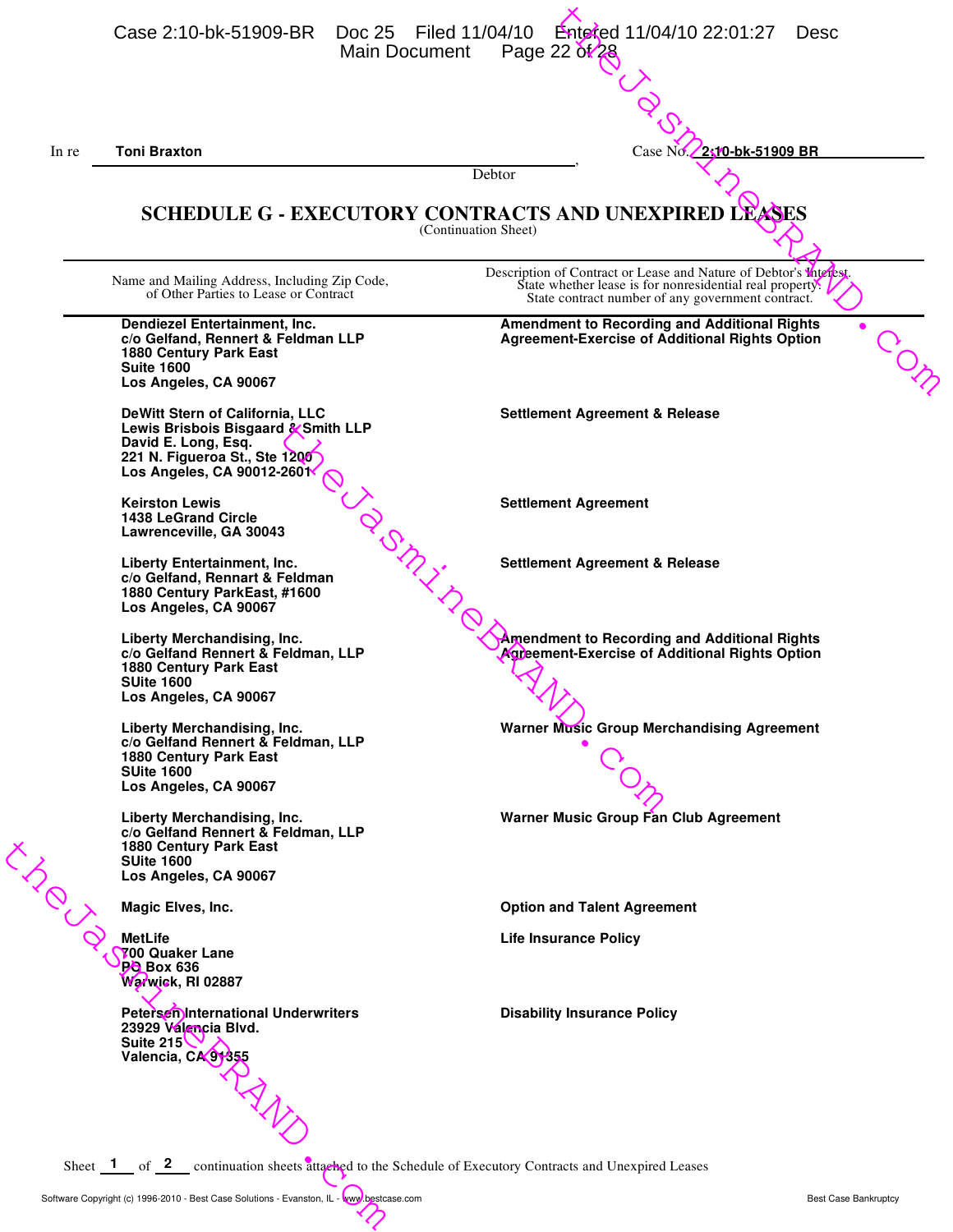the January Continues of the Software Copyright (c) 1996-2010 - Best Case Solutions - Evanston, IL - Week Destcome<br>Software Copyright (c) 1996-2010 - Best Case Solutions - Evanston, IL - Week Destcome Entered 11/04/10 22:01:27 Desc<br>
23 of 28<br>
<br>
<br>
Case No. 2:10-bk-51909 BR<br>
<br>
AND UNEXPIRED LEASES<br>
of Contract or Lease and Nature of Debtor's Mucrest<br>
contract or Lease and Nature of Debtor's Mucrest<br>
contract number of any the amended and supplemented upon input for the amended and supplemented upon input for Name and Mailing Address, Including Zip Code, of Other Parties to Lease or Contract Description of Contract or Lease and Nature of Debtor's *Interest*. State whether lease is for nonresidential real property. State contract number of any government contract. Sheet  $\begin{array}{c} 2 \\ 0 \end{array}$  of  $\begin{array}{c} 2 \\ 0 \end{array}$  continuation sheets attached to the Schedule of Executory Contracts and Unexpired Leases **SCHEDULE G - EXECUTORY CONTRACTS AND UNEXPIRED LEASES** (Continuation Sheet) In re , Debtor **Toni Braxton** Case No. **2:10-bk-51909 BR SAG Blue Cross of California Po Box 60007 Los Angeles, CA 90060 Secondary Medical Insurance Policy 2** of 2 Case 2:10-bk-51909-BR Doc 25 Filed 11/04/10 Entered 11/04/10 22:01:27 Desc<br>Main Document Page 23 of 28 Main Document \* This schedules will be amended and supplemented upon input from Ms. Braxton's entertainment counsel.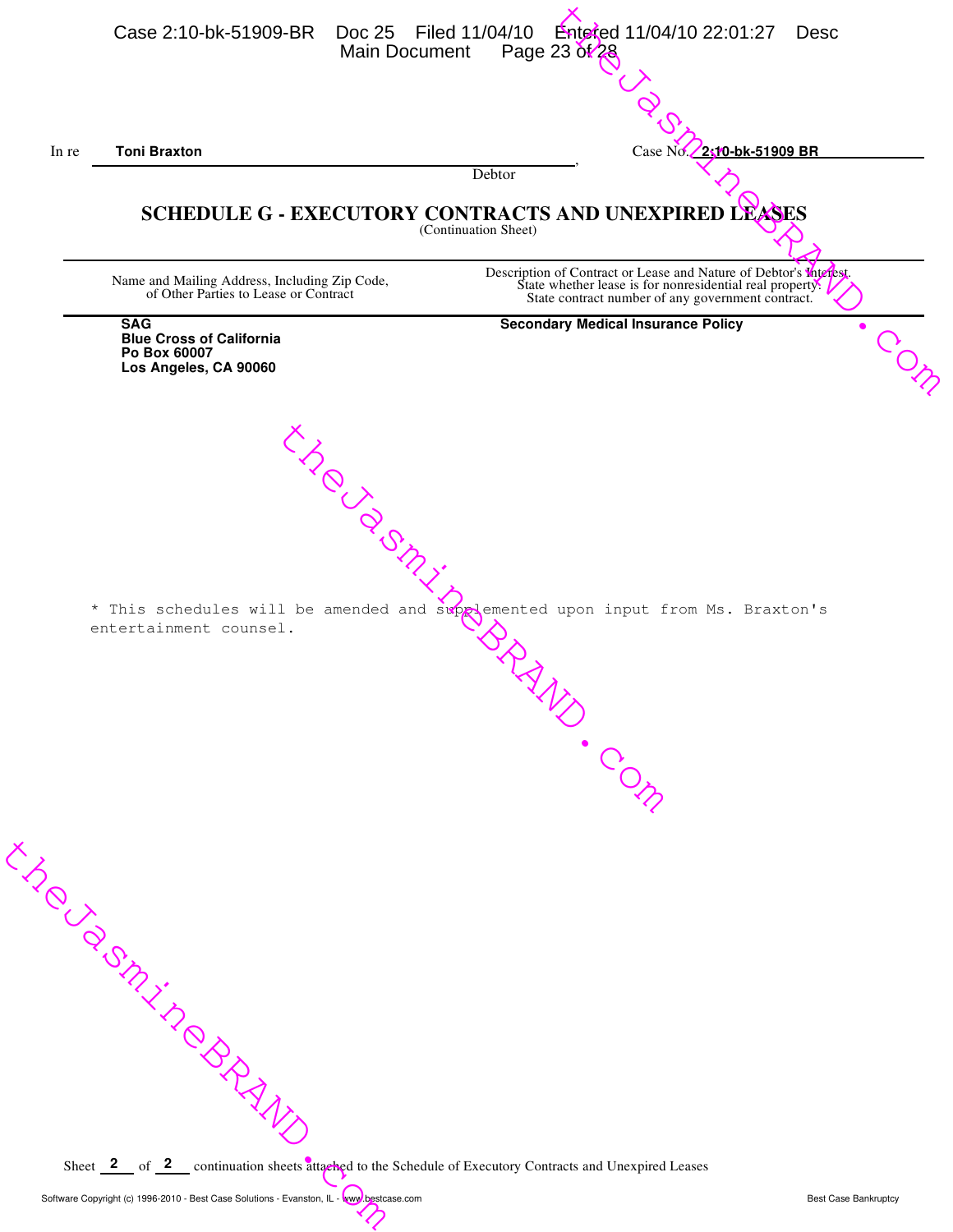|       | Case 2:10-bk-51909-BR  Doc 25  Filed 11/04/10  Entered 11/04/10  22:01:27                                                                                                                                                                                                                                                                                                                                                                                                                                                                                                                                                                                                                                                                                                                                                                                                                                                                                                                                                                                                                                                                                                                                |                               |                                                                                                                                                 |                                                                      | Desc                 |
|-------|----------------------------------------------------------------------------------------------------------------------------------------------------------------------------------------------------------------------------------------------------------------------------------------------------------------------------------------------------------------------------------------------------------------------------------------------------------------------------------------------------------------------------------------------------------------------------------------------------------------------------------------------------------------------------------------------------------------------------------------------------------------------------------------------------------------------------------------------------------------------------------------------------------------------------------------------------------------------------------------------------------------------------------------------------------------------------------------------------------------------------------------------------------------------------------------------------------|-------------------------------|-------------------------------------------------------------------------------------------------------------------------------------------------|----------------------------------------------------------------------|----------------------|
|       | B6H (Official Form 6H) (12/07)                                                                                                                                                                                                                                                                                                                                                                                                                                                                                                                                                                                                                                                                                                                                                                                                                                                                                                                                                                                                                                                                                                                                                                           | Main Document                 | Page 24 $\delta$ <sup><math>\sqrt{28}</math></sup>                                                                                              |                                                                      |                      |
|       |                                                                                                                                                                                                                                                                                                                                                                                                                                                                                                                                                                                                                                                                                                                                                                                                                                                                                                                                                                                                                                                                                                                                                                                                          |                               |                                                                                                                                                 |                                                                      |                      |
|       |                                                                                                                                                                                                                                                                                                                                                                                                                                                                                                                                                                                                                                                                                                                                                                                                                                                                                                                                                                                                                                                                                                                                                                                                          |                               |                                                                                                                                                 |                                                                      |                      |
| In re | <b>Toni Braxton</b>                                                                                                                                                                                                                                                                                                                                                                                                                                                                                                                                                                                                                                                                                                                                                                                                                                                                                                                                                                                                                                                                                                                                                                                      |                               |                                                                                                                                                 | 2:10-bk-51909 BR<br>Case No.                                         |                      |
|       |                                                                                                                                                                                                                                                                                                                                                                                                                                                                                                                                                                                                                                                                                                                                                                                                                                                                                                                                                                                                                                                                                                                                                                                                          |                               | Debtor                                                                                                                                          |                                                                      |                      |
|       |                                                                                                                                                                                                                                                                                                                                                                                                                                                                                                                                                                                                                                                                                                                                                                                                                                                                                                                                                                                                                                                                                                                                                                                                          | <b>SCHEDULE H - CODEBTORS</b> |                                                                                                                                                 |                                                                      |                      |
|       | Provide the information requested concerning any person or entity, other than a spouse in a joint case, that is also liable on the bulk debts listed<br>by debtor in the schedules of creditors. Include all guarantors and co-signers. If the debtor resides or resided in a community property state,<br>commonwealth, or territory (including Alaska, Arizona, California, Idaho, Louisiana, Nevada, New Mexico, Puerto Rico, Texas, Washington, or<br>Wisconsin) within the eight year period immediately preceding the commencement of the case, identify the name of the debtor's spouse Apd of<br>any former spouse who resides or resided with the debtor in the community property state, commonwealth, or territory. Include all names as el<br>by the nondebtor spouse during the eight years immediately preceding the commencement of this case. If a minor child is a codebtor or a creditor,<br>state the child's initials and the name and address of the child's parent or guardian, such as "A.B., a minor child, by John Doe, guardian." Do not<br>disclose the child's name. See, 11 U.S.C. §112 and Fed. R. Bankr. P. 1007(m).<br>$\Box$ Check this box if debtor has no codebtors. |                               |                                                                                                                                                 |                                                                      |                      |
|       | NAME AND ADDRESS OF CODEBTOR                                                                                                                                                                                                                                                                                                                                                                                                                                                                                                                                                                                                                                                                                                                                                                                                                                                                                                                                                                                                                                                                                                                                                                             |                               |                                                                                                                                                 | <b>NAME AND ADDRESS OF CREDITOR</b>                                  |                      |
|       | Liberty Entertainment, Inc.<br>c/o Gelfand, Rennart & Feldman<br>1880 Century ParkEast, #1600<br>Los Angeles, CA 90067                                                                                                                                                                                                                                                                                                                                                                                                                                                                                                                                                                                                                                                                                                                                                                                                                                                                                                                                                                                                                                                                                   |                               | 27th Floor<br>Attn: Brian St. John<br>New York, NY 10104                                                                                        | <b>Atlantic Recording Corporation</b><br>1290 Avenue of the Americas |                      |
|       | Liberty Entertainment, Inc.<br>c/o Gelfand, Rennart & Feldman LLP<br>1880 Century ParkEast, #1600<br>Los Angeles, CA 90067                                                                                                                                                                                                                                                                                                                                                                                                                                                                                                                                                                                                                                                                                                                                                                                                                                                                                                                                                                                                                                                                               |                               | <b>City National Bank</b><br><b>City National Corporation</b><br><b>City National Plaza</b><br>555 South Flower Street<br>Los Angeles, CA 90071 |                                                                      |                      |
|       | Liberty Entertainment, Inc.<br>c/o Gelfand, Rennart & Feldman<br>1880 Century ParkEast, #1600<br>Los Angeles, CA 90067                                                                                                                                                                                                                                                                                                                                                                                                                                                                                                                                                                                                                                                                                                                                                                                                                                                                                                                                                                                                                                                                                   |                               | <b>City National Bank</b><br><b>City National Corporation</b><br>City National Plaza<br>555 South Flower Street<br>Los Angeles, CA 90071        |                                                                      |                      |
|       | Liberty Entertainment, Inc.<br>c/o Gelfand, Rennart & Feldman<br>1880 Century ParkEast, #1600<br>Los Angeles, CA 90067                                                                                                                                                                                                                                                                                                                                                                                                                                                                                                                                                                                                                                                                                                                                                                                                                                                                                                                                                                                                                                                                                   |                               | 10100. <i>Sa</i> nta Monica Blvd.<br>11th Floor<br>Los Angeles, CA 90067                                                                        | Pachylski Stang Ziehl & Jones LLP                                    |                      |
|       |                                                                                                                                                                                                                                                                                                                                                                                                                                                                                                                                                                                                                                                                                                                                                                                                                                                                                                                                                                                                                                                                                                                                                                                                          |                               |                                                                                                                                                 |                                                                      |                      |
|       | <b>XIROUND BRAND</b>                                                                                                                                                                                                                                                                                                                                                                                                                                                                                                                                                                                                                                                                                                                                                                                                                                                                                                                                                                                                                                                                                                                                                                                     |                               |                                                                                                                                                 |                                                                      |                      |
| 0     | continuation sheets attached to Schedule of Codebtors                                                                                                                                                                                                                                                                                                                                                                                                                                                                                                                                                                                                                                                                                                                                                                                                                                                                                                                                                                                                                                                                                                                                                    |                               |                                                                                                                                                 |                                                                      |                      |
|       | Software Copyright (c) 1996-2010 - Best Case Solutions - Evanston, IL - www.oestcase.com                                                                                                                                                                                                                                                                                                                                                                                                                                                                                                                                                                                                                                                                                                                                                                                                                                                                                                                                                                                                                                                                                                                 |                               |                                                                                                                                                 |                                                                      | Best Case Bankruptcy |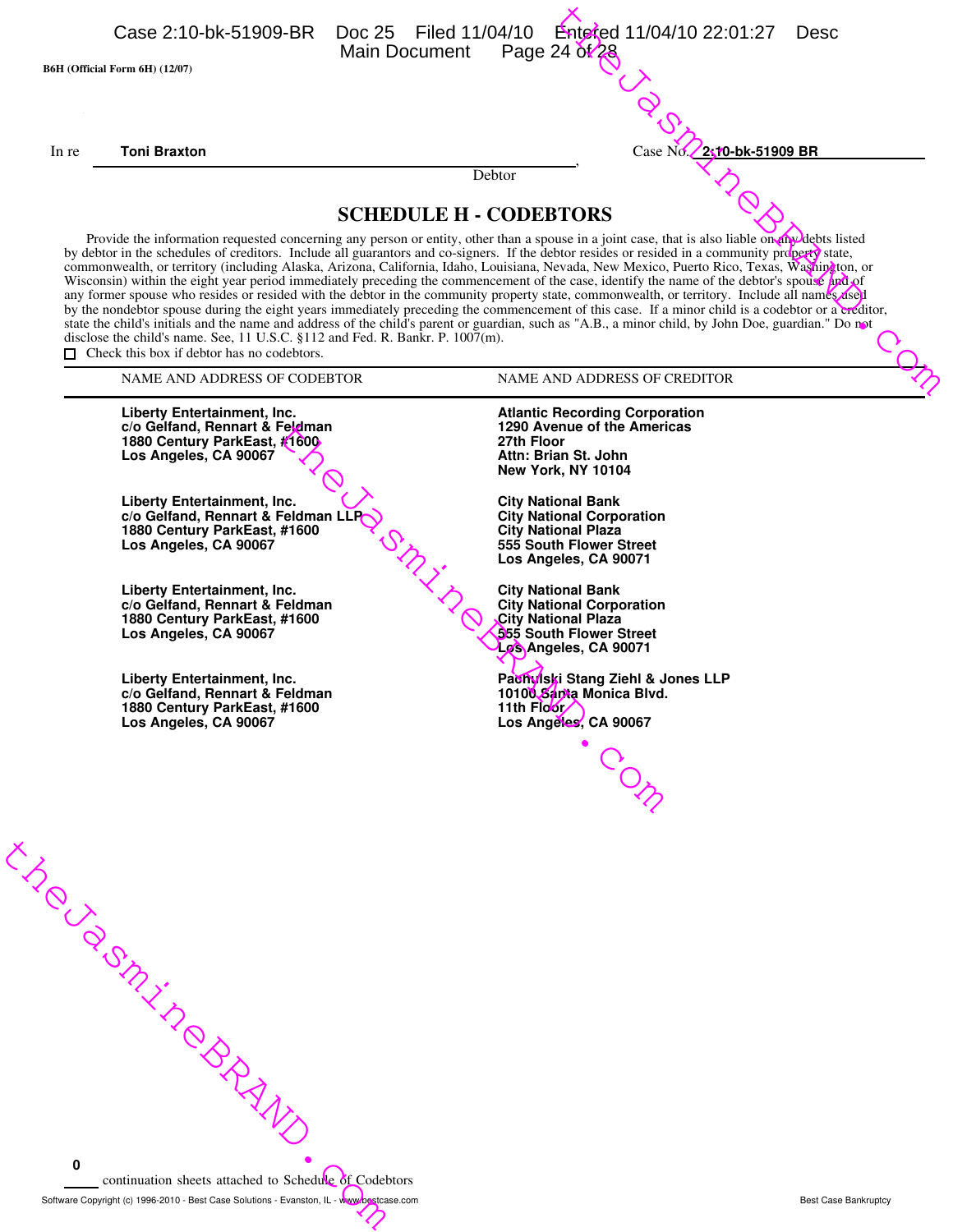| <b>Toni Braxton</b><br>In re                                            |                                                                                                                                                                                                                                                            | Case No.                                                     |                       | 2:10-bk-51909 BR           |
|-------------------------------------------------------------------------|------------------------------------------------------------------------------------------------------------------------------------------------------------------------------------------------------------------------------------------------------------|--------------------------------------------------------------|-----------------------|----------------------------|
|                                                                         | Dektor(s)                                                                                                                                                                                                                                                  |                                                              |                       |                            |
|                                                                         | <b>SCHEDULE I - CURRENT INCOME OF INDIVIDUAL DEBTOR(S)</b>                                                                                                                                                                                                 |                                                              |                       |                            |
|                                                                         | The column labeled "Spouse" must be completed in all cases filed by joint debtors and by every married debtor, whether or not a joint petition is                                                                                                          |                                                              |                       |                            |
|                                                                         | filed, unless the spouses are separated and a joint petition is not filed. Do not state the name of any minor child. The average monthly income<br>calculated on this form may differ from the current monthly income calculated on Form 22A, 22B, or 22C. |                                                              |                       |                            |
| <b>Debtor's Marital Status:</b>                                         |                                                                                                                                                                                                                                                            | DEPENDENTS OF DEBTOR AND SPOUSE                              |                       |                            |
| <b>Divorced</b>                                                         | RELATIONSHIP(S):<br>Son                                                                                                                                                                                                                                    | AGE(S):<br>7                                                 |                       |                            |
|                                                                         | Son                                                                                                                                                                                                                                                        | 8                                                            |                       |                            |
| <b>Employment:</b>                                                      | <b>DEBTOR</b>                                                                                                                                                                                                                                              |                                                              | <b>SPOUSE</b>         |                            |
| Occupation<br>Name of Employer                                          | Performer                                                                                                                                                                                                                                                  |                                                              |                       |                            |
| How long employed                                                       |                                                                                                                                                                                                                                                            |                                                              |                       |                            |
| Address of Employer                                                     |                                                                                                                                                                                                                                                            |                                                              |                       |                            |
|                                                                         |                                                                                                                                                                                                                                                            |                                                              |                       |                            |
|                                                                         | INCOME: (Estimate of average or projected monthly income at time case filed)<br>1. Monthly gross wages, salary, and compaissions (Prorate if not paid monthly)                                                                                             |                                                              | <b>DEBTOR</b><br>0.00 | <b>SPOUSE</b><br>\$<br>N/A |
| 2. Estimate monthly overtime                                            |                                                                                                                                                                                                                                                            |                                                              | 0.00                  | \$<br>N/A                  |
| 3. SUBTOTAL                                                             |                                                                                                                                                                                                                                                            |                                                              | 0.00                  | \$<br>N/A                  |
|                                                                         |                                                                                                                                                                                                                                                            |                                                              |                       |                            |
| <b>4. LESS PAYROLL DEDUCTIONS</b>                                       |                                                                                                                                                                                                                                                            |                                                              |                       |                            |
| a. Payroll taxes and social security                                    |                                                                                                                                                                                                                                                            |                                                              | 0.00                  | N/A                        |
| b. Insurance                                                            |                                                                                                                                                                                                                                                            |                                                              | 0.00                  | N/A<br>S                   |
| c. Union dues<br>d. Other (Specify):                                    |                                                                                                                                                                                                                                                            |                                                              | 0.00<br>0.00          | N/A<br>\$<br>N/A           |
|                                                                         |                                                                                                                                                                                                                                                            |                                                              | 0.00                  | N/A                        |
| 5. SUBTOTAL OF PAYROLL DEDUCTIONS                                       |                                                                                                                                                                                                                                                            |                                                              | 0.00                  | \$<br>N/A                  |
| <b>6. TOTAL NET MONTHLY TAKE HOME PAY</b>                               |                                                                                                                                                                                                                                                            |                                                              | 0.00                  | N/A<br>\$                  |
|                                                                         |                                                                                                                                                                                                                                                            |                                                              |                       |                            |
| 8. Income from real property                                            | 7. Regular income from operation of business or profession or farm (Attach detailed statement)                                                                                                                                                             |                                                              | 55,000.00<br>0.00     | \$<br>N/A<br>N/A           |
| 9. Interest and dividends                                               |                                                                                                                                                                                                                                                            |                                                              | 0.00                  | N/A                        |
|                                                                         | 10. Alimony, maintenance or support payments payable to the debtor for the debtor's use or that of                                                                                                                                                         |                                                              | 2,000.00              | N/A                        |
| dependents listed above<br>11. Social security or government assistance |                                                                                                                                                                                                                                                            |                                                              |                       | \$                         |
| (Specify):                                                              |                                                                                                                                                                                                                                                            |                                                              | 0.00                  | N/A                        |
| 12. Pension or retirement income                                        |                                                                                                                                                                                                                                                            |                                                              | 0.00<br>0.00          | N/A<br>N/A                 |
| 13. Other monthly income                                                |                                                                                                                                                                                                                                                            |                                                              |                       |                            |
| (Specify):<br><b>Residuals</b>                                          |                                                                                                                                                                                                                                                            |                                                              | 150.00                | N/A<br>S                   |
| <b>Royalties</b>                                                        |                                                                                                                                                                                                                                                            |                                                              | 700.00                | N/A<br>S                   |
| 14. SUBTOTAL OF LINES 7 THROUGH 13                                      |                                                                                                                                                                                                                                                            |                                                              | 57,850.00             | N/A<br>\$                  |
|                                                                         | 15. AVERACE MONTHLY INCOME (Add amounts shown on lines 6 and 14)                                                                                                                                                                                           |                                                              | 57,850.00             | N/A<br>\$                  |
|                                                                         | 16. COMBINED AVERAGE MONTHLY INCOME: (Combine column totals from line 15)                                                                                                                                                                                  |                                                              | \$                    | 57,850.00                  |
|                                                                         |                                                                                                                                                                                                                                                            | (Report also on Summary of Schedules and, if applicable, on  |                       |                            |
|                                                                         |                                                                                                                                                                                                                                                            | Statistical Summary of Certain Liabilities and Related Data) |                       |                            |
|                                                                         | 17. Describe any increase or decrease in income reasonably anticipated to occur within the year following the filing of this document:                                                                                                                     |                                                              |                       |                            |
|                                                                         | Schedule I is prepared/from historical income and does not necessarily reflect what the Debtor expects to be her<br>currect income, which is unknown at this time.                                                                                         |                                                              |                       |                            |
|                                                                         |                                                                                                                                                                                                                                                            |                                                              |                       |                            |
|                                                                         |                                                                                                                                                                                                                                                            |                                                              |                       |                            |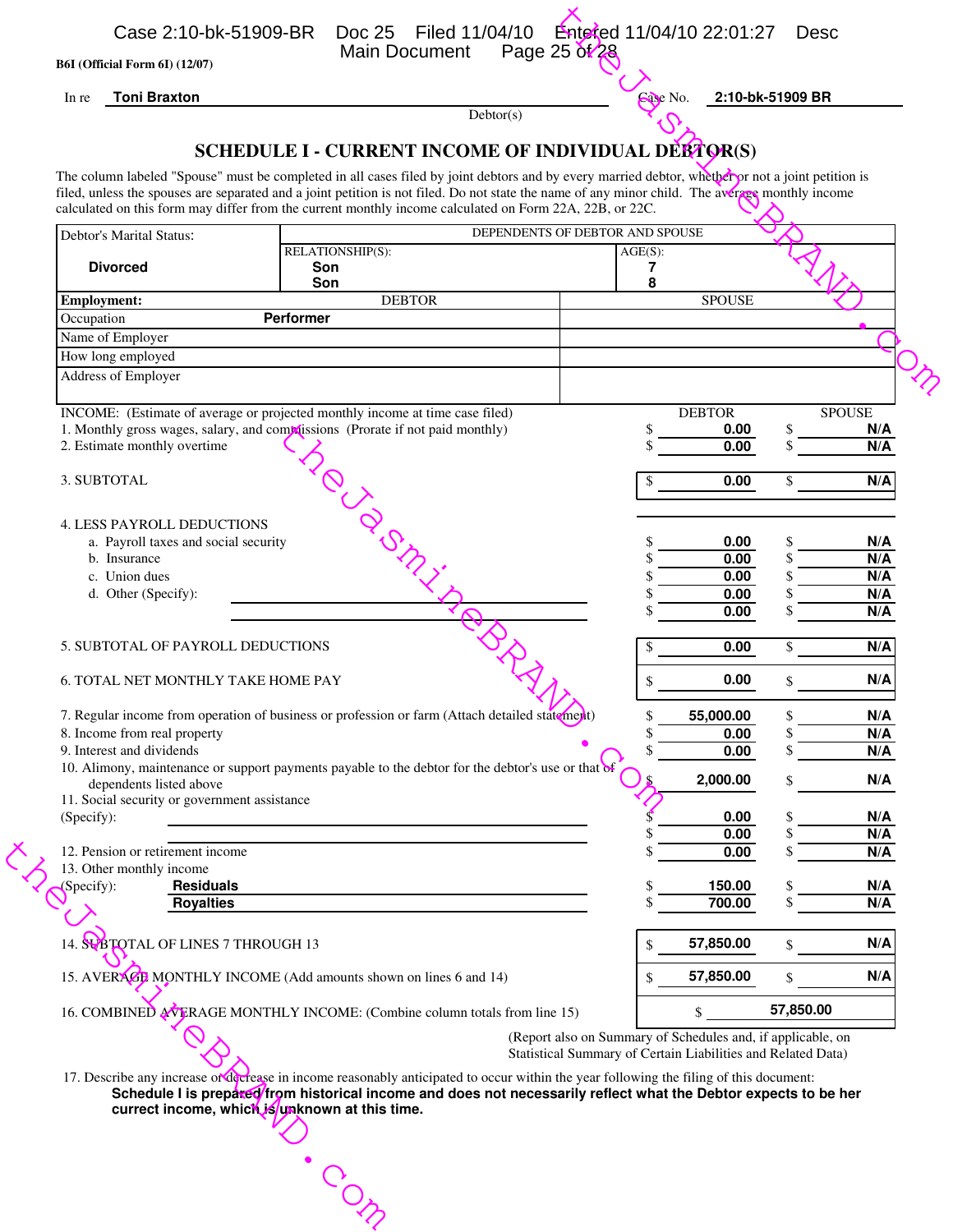|               | B6J (Official Form 6J) (12/07)                                                                                                                                                                                                                                                                                                                                              |            |                         |          |                  |                |
|---------------|-----------------------------------------------------------------------------------------------------------------------------------------------------------------------------------------------------------------------------------------------------------------------------------------------------------------------------------------------------------------------------|------------|-------------------------|----------|------------------|----------------|
| In re         | <b>Toni Braxton</b>                                                                                                                                                                                                                                                                                                                                                         | Dektor(s)  |                         | Gase No. | 2:10-bk-51909 BR |                |
|               |                                                                                                                                                                                                                                                                                                                                                                             |            |                         |          |                  |                |
|               | SCHEDULE J - CURRENT EXPENDITURES OF INDIVIDUAL DEBTOR(S)                                                                                                                                                                                                                                                                                                                   |            |                         |          |                  |                |
|               | Complete this schedule by estimating the average or projected monthly expenses of the debtor and the debtor's family at time case<br>filed. Prorate any payments made bi-weekly, quarterly, semi-annually, or annually to show monthly rate. The average monthly<br>expenses calculated on this form may differ from the deductions from income allowed on Form 22A or 22C. |            |                         |          |                  |                |
| 0             | Check this box if a joint petition is filed and debtor's spouse maintains a separate household. Complete a separate schedule of<br>expenditures labeled "Spouse."                                                                                                                                                                                                           |            |                         |          |                  |                |
|               | 1. Rent or home mortgage payment (include lot rented for mobile home)                                                                                                                                                                                                                                                                                                       |            |                         |          |                  | 5000.00        |
|               | a. Are real estate taxes included?<br>b. Is property insurance included?                                                                                                                                                                                                                                                                                                    | Yes<br>Yes | No X<br>No $\mathbf{X}$ |          |                  |                |
| 2. Utilities: | a. Electricity and heating fuel                                                                                                                                                                                                                                                                                                                                             |            |                         |          | \$               | 700.00         |
|               | b. Water and sewer                                                                                                                                                                                                                                                                                                                                                          |            |                         |          |                  | 160.00         |
|               | c. Telephone                                                                                                                                                                                                                                                                                                                                                                |            |                         |          |                  | 1,000.00       |
|               | d. Other See Detailed Expense Attachment                                                                                                                                                                                                                                                                                                                                    |            |                         |          |                  | 470.00         |
| 4. Food       | 3. Home maintenance (repairs and upkeep)                                                                                                                                                                                                                                                                                                                                    |            |                         |          |                  | 0.00<br>600.00 |
| 5. Clothing   |                                                                                                                                                                                                                                                                                                                                                                             |            |                         |          |                  | 500.00         |
|               | 6. Laundry and dry cleaning                                                                                                                                                                                                                                                                                                                                                 |            |                         |          |                  | 0.00           |
|               | 7. Medical and dental expenses                                                                                                                                                                                                                                                                                                                                              |            |                         |          |                  | 200.00         |
|               | 8. Transportation (not including car payments)                                                                                                                                                                                                                                                                                                                              |            |                         |          |                  | 300.00         |
|               | 9. Recreation, clubs and entertainment, newspapers, magazines, etc.                                                                                                                                                                                                                                                                                                         |            |                         |          |                  | 0.00           |
|               | 10. Charitable contributions<br>11. Insurance (not deducted from wages or included in home mortgage payments)                                                                                                                                                                                                                                                               |            |                         |          |                  | 0.00           |
|               | a. Homeowner's or renter's                                                                                                                                                                                                                                                                                                                                                  |            |                         |          |                  | 1,000.00       |
|               | b. Life                                                                                                                                                                                                                                                                                                                                                                     |            |                         |          |                  | 200.00         |
|               | c. Health                                                                                                                                                                                                                                                                                                                                                                   |            |                         |          |                  | 400.00         |
|               | d. Auto                                                                                                                                                                                                                                                                                                                                                                     |            |                         |          |                  | 0.00           |
|               | e. Other Disability Insurance<br>12. Taxes (not deducted from wages or included in home mortgage payments)                                                                                                                                                                                                                                                                  |            |                         |          |                  | 900.00         |
|               | (Specify) <b>IRS</b> (past due and current)                                                                                                                                                                                                                                                                                                                                 |            |                         |          |                  | 24,500.00      |
|               | 13. Installment payments: (In chapter 11, 12, and 13 cases, do not list payments to be included in the                                                                                                                                                                                                                                                                      |            |                         |          |                  |                |
| plan)         |                                                                                                                                                                                                                                                                                                                                                                             |            |                         |          |                  |                |
|               | a. Auto                                                                                                                                                                                                                                                                                                                                                                     |            |                         |          | \$               | 1,400.00       |
|               | b. Other Storage Fees<br>c. Other                                                                                                                                                                                                                                                                                                                                           |            |                         |          | \$<br>S          | 500.00<br>0.00 |
|               | 14. Alimony, maintenance, and support paid to others                                                                                                                                                                                                                                                                                                                        |            |                         |          |                  | 7,000.00       |
|               | 15. Payments for support of additional dependents not living at your home                                                                                                                                                                                                                                                                                                   |            |                         |          |                  | 0.00           |
|               | 16. Regular expenses from operation of business, profession, or farm (attach detailed statement)                                                                                                                                                                                                                                                                            |            |                         |          | S                | 9,900.00       |
|               | 17. Other Miscellaneous Household Expense                                                                                                                                                                                                                                                                                                                                   |            |                         |          |                  | 2,500.00       |
| Other         |                                                                                                                                                                                                                                                                                                                                                                             |            |                         |          |                  | 0.00           |
|               | 8. AVERAGE MONTHLY EXPENSES (Total lines 1-17. Report also on Summary of Schedules and,<br>it applicable, on the Statistical Summary of Certain Liabilities and Related Data.)                                                                                                                                                                                              |            |                         |          | \$               | 57,230.00      |
|               | 19. Describe any increase or decrease in expenditures reasonably anticipated to occur within the year<br>following the filing of this document:                                                                                                                                                                                                                             |            |                         |          |                  |                |
|               | Schedule J is prepared from historical expenses and does not necessarily reflect what the<br>Debtor expects to be her current expenses, which is unknown at this time.                                                                                                                                                                                                      |            |                         |          |                  |                |
|               | 20. STATEMENT OF MONTHLY NET INCOME                                                                                                                                                                                                                                                                                                                                         |            |                         |          |                  |                |
| a.            | Average month Cincome from Line 15 of Schedule I                                                                                                                                                                                                                                                                                                                            |            |                         |          |                  | 57,850.00      |
| b.            | Average monthly expenses from Line 18 above                                                                                                                                                                                                                                                                                                                                 |            |                         |          |                  | 57,230.00      |
| c.            | Monthly net income $(a\hat{m})$ inus b.)                                                                                                                                                                                                                                                                                                                                    |            |                         |          |                  | 620.00         |
|               |                                                                                                                                                                                                                                                                                                                                                                             |            |                         |          |                  |                |
|               |                                                                                                                                                                                                                                                                                                                                                                             |            |                         |          |                  |                |
|               |                                                                                                                                                                                                                                                                                                                                                                             |            |                         |          |                  |                |
|               |                                                                                                                                                                                                                                                                                                                                                                             |            |                         |          |                  |                |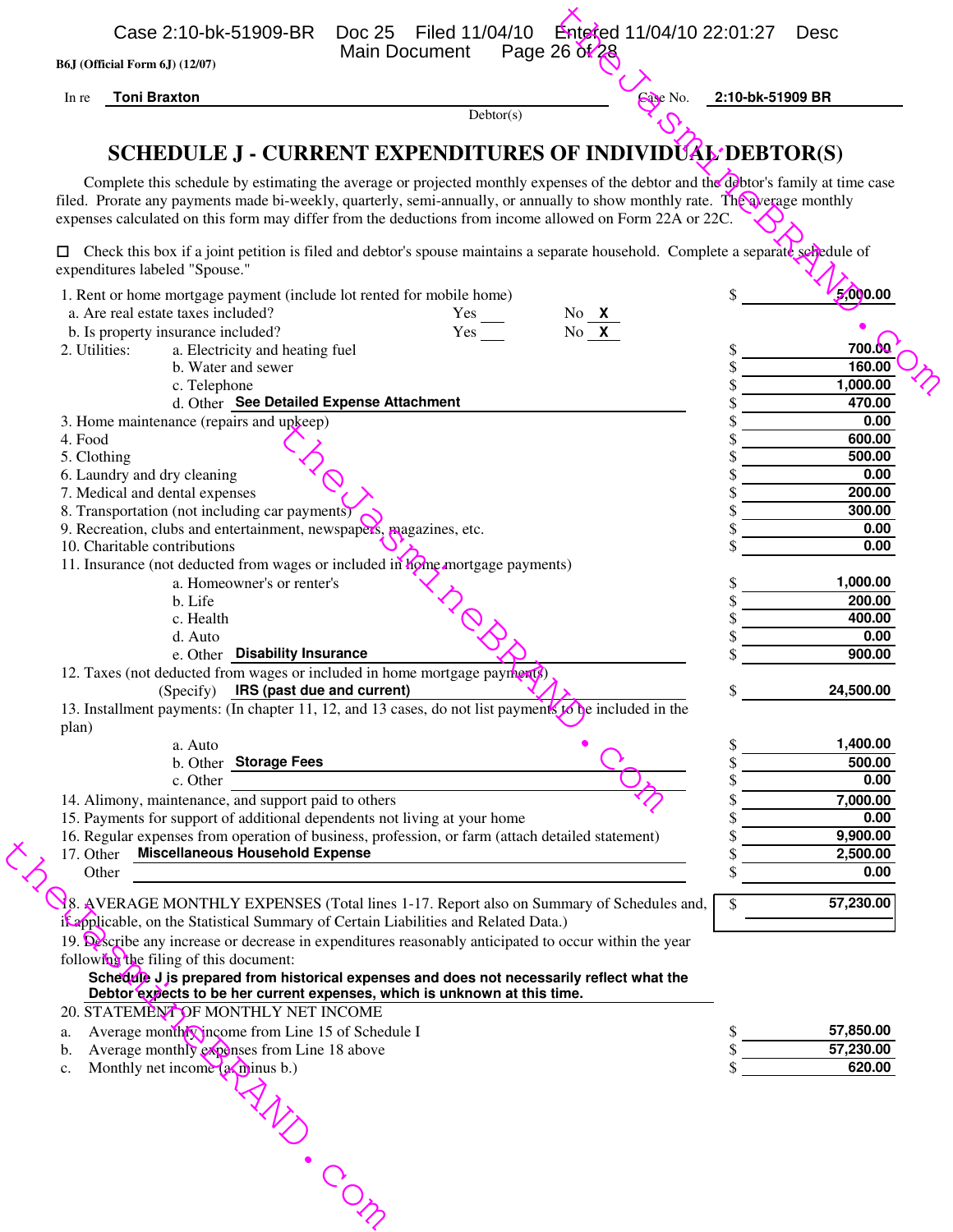| <b>B6J</b> (Official Form 6J) (12/07)<br><b>Toni Braxton</b><br>In re                                                                                | Case 2:10-bk-51909-BR Doc 25 Filed 11/04/10 Entered 11/04/10 22:01:27<br><b>Desc</b><br>Page 27 0t/28<br>Main Document<br>Case No.<br>2:10-bk-51909 BR<br>Dektor(s) |
|------------------------------------------------------------------------------------------------------------------------------------------------------|---------------------------------------------------------------------------------------------------------------------------------------------------------------------|
|                                                                                                                                                      |                                                                                                                                                                     |
|                                                                                                                                                      | SCHEDULE J - CURRENT EXPENDITURES OF INDIVIDUAL DEBTOR(S)                                                                                                           |
|                                                                                                                                                      | <b>Detailed Expense Attachment</b>                                                                                                                                  |
| <b>Other Utility Expenditures:</b><br><b>Pest Control</b><br><b>Alarm Monitoring Service</b><br>Gardening<br><b>Total Other Utility Expenditures</b> | 94.00<br>56.00<br>320.00<br>470.00<br>S                                                                                                                             |
|                                                                                                                                                      |                                                                                                                                                                     |

theJasmineBRAND.com

the JamineBRAND.com